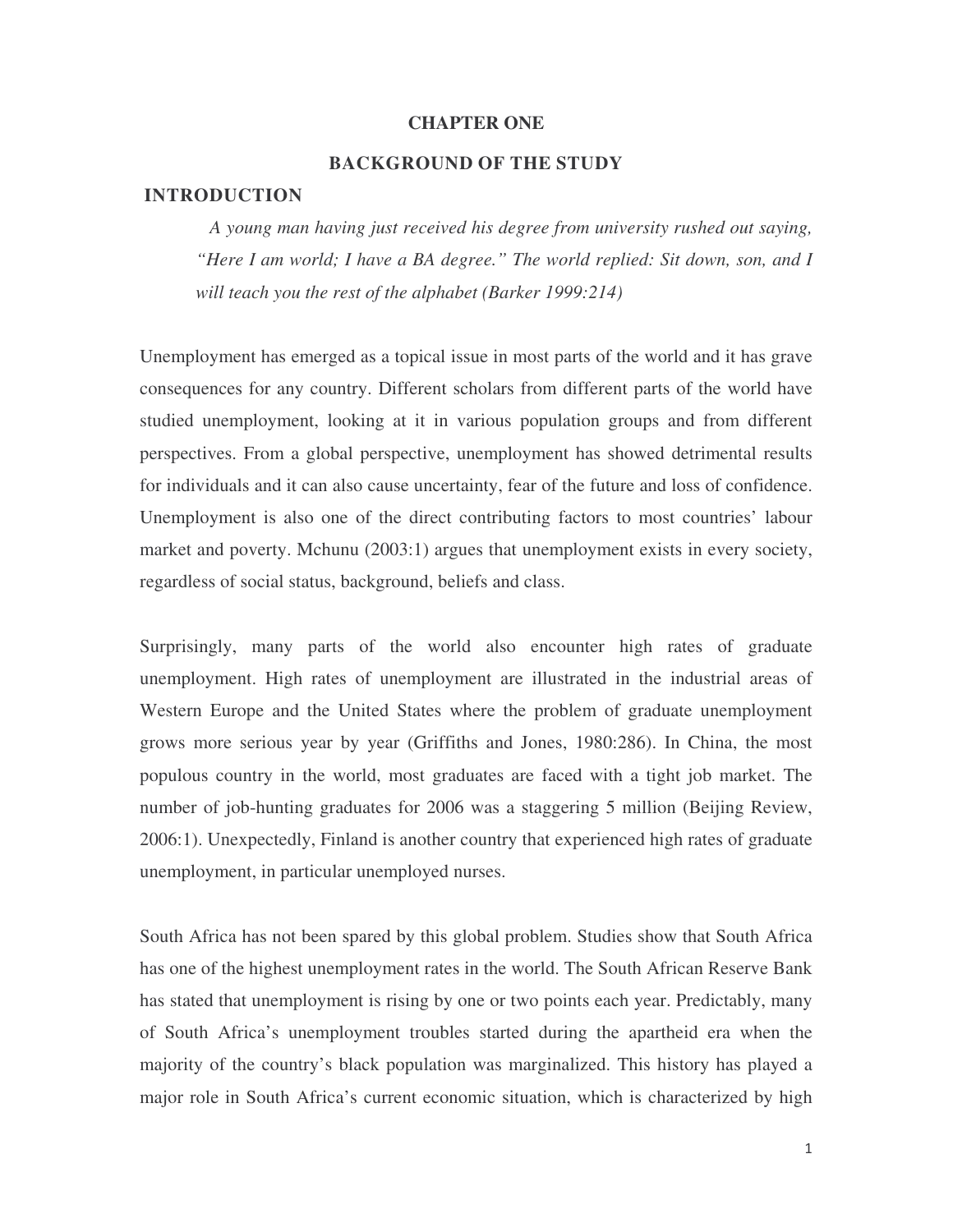for several years. Against this background, it is clear that black unemployment remains a significant phenomenon in South Africa.

A number of local studies have indicated several disparities in unemployment figures, with a higher rate for black South Africans as compared to whites and other races (Diamond *et al,* 2003). These studies also indicate that this legacy of increasing black unemployment has been occasioned by racial and cultural differences between the black population and the whites.

Graduate unemployment is still rife, especially amongst the black population. Results of a Human Science Research Council (HSRC) report (2006:15) showed that black South Africans had the highest percentage of unemployed graduates. The question remains as to how many black teachers in particular are unemployed and whether their experiences as black people have been investigated.

# **1.1. RATIONALE**

It has been noted above that unemployment is a worldwide problem. In the field of psychology, unemployment has also been addressed extensively, with some scholars engaging this subject from school leavers, less-educated people and the retrenched (Waters, 2002, Hayes & Nutman, 1981, Kelvin & Jarrett, 1985). Other studies have concentrated on the assessment of the economic dimension of the problem (Moller, 1988).

levels of inflation and very high levels of unemployment, both of which have persisted<br>or several years. Against hits background, it is clear that black unemployment remains a<br>significant phenomenon in South Africa,<br>and is Nonetheless, a preliminary investigation indicated that professionals and the highly educated were an under-researched group. Yet, these categories, as the research shows, experience severe psychological problems as a result of unemployment. Paledi (2000) is one of the few scholars in South Africa who investigated the relationship between unemployment and the psychological well-being of graduates. Paledi's study, however, was more generic in nature, focusing on all population groups in South Africa, but none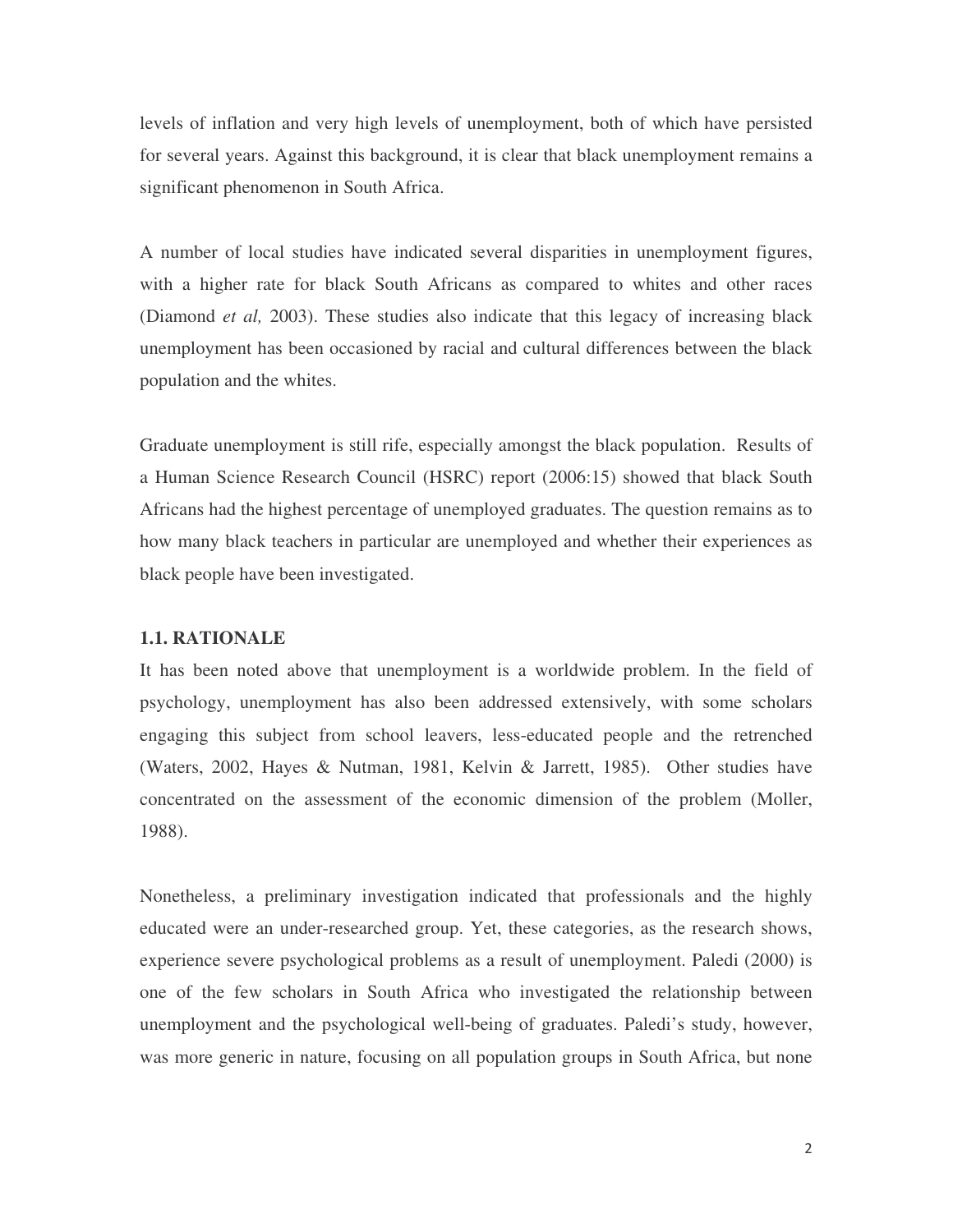to my knowledge, have explored the experiences of black unemployed qualified teachers in South Africa in particular.

As a result, the focus of this research is to explore the effects of unemployment on the psychological lives of black unemployed qualified teachers in South Africa. It is generally assumed in South Africa, where education is highly valued, that unemployment will be less acute for graduates. However, the search for employment by people with higher education, such as black qualified teachers who have high expectations and aspirations, often involves a lack of success that may be very psychologically damaging.

The motivation for this study also arose from my life experience and day-to-day informal interaction with unemployed teachers in my community. Many of these teachers have been in this situation since the inception of the democratic order in 1994. In my informal exchange with these teachers, several issues were noted. They indicated that they feel pressurized by the community in the sense that community members expect them not only to get jobs but also to get better jobs than other people. This expectation affected them negatively. They said that they feel 'small' and isolated in many ways. For example, unemployment also reduces their interests in attending the graduation ceremonies of new teachers and being in the company of employed teachers.

On the academic level, research done by Badat (1985) stated that education provides the means of entry into occupation and that access to education is part of the process of equalizing the social mobility of individuals from a lower to a higher social status. He also indicated that education remains the most effective weapon against unemployment. This may be one of the reasons that black people in South Africa value education highly, believing that it is important for them to become educated and hoping that if they do, they will not only get better jobs but also achieve higher status in their communities. However, it seems that this is not always the case. Despite the education they have received, many black teachers remain unemployed.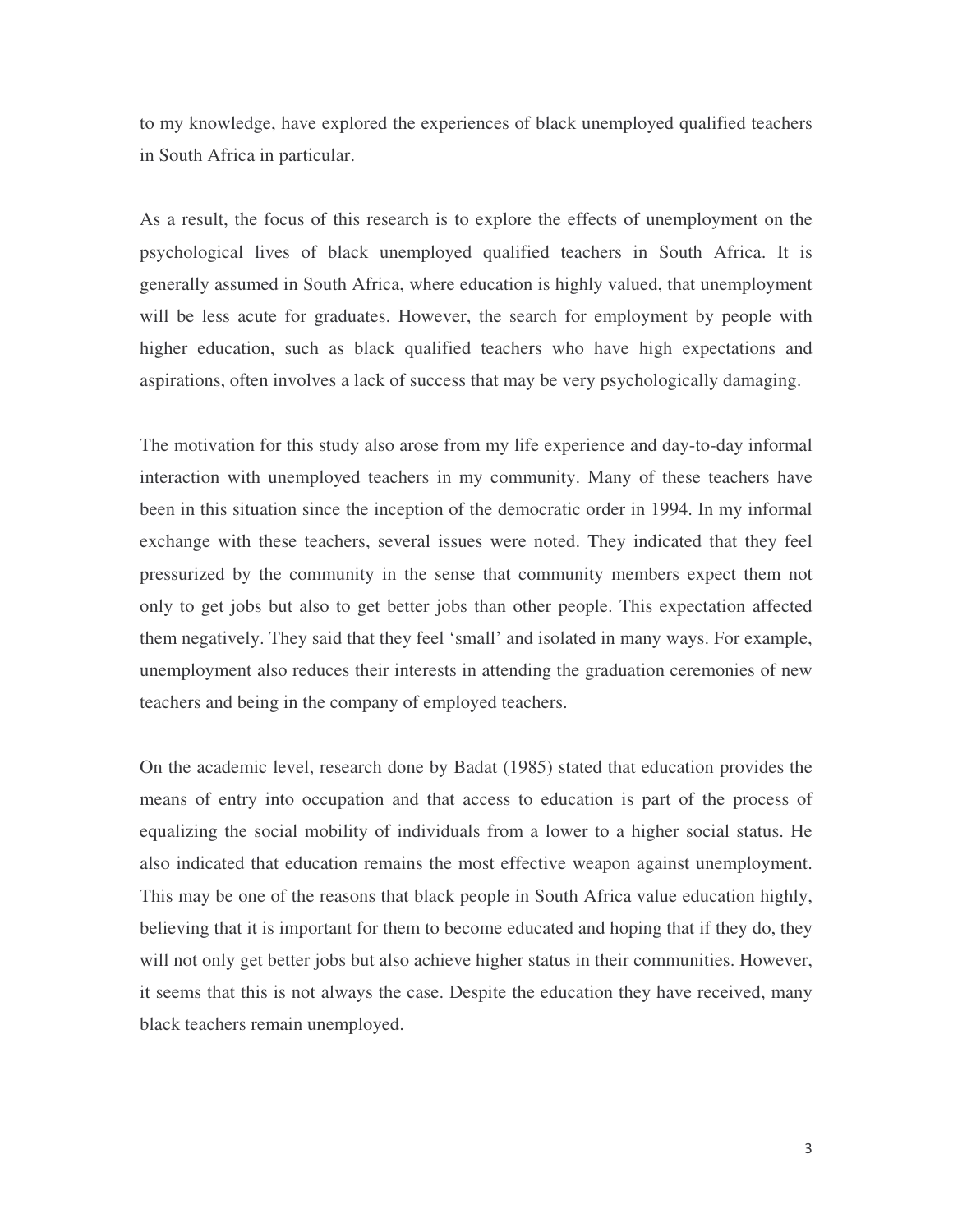This study is important because the positions that people hold in society and the jobs they perform play an important role in how they see themselves and they are perceived by others. When one looks at the effect of unemployment, it is clear that there are elements within work, besides material benefits, which compel people to work. Jahoda (1982:45) believes that it is possible to explore the psychological meaning of this situation by making explicit what is implicit in employment, by distinguishing latent from manifest functions of employment. Jahoda (1982) further highlights that it is the latent consequences of work which help one to understand why work is psychologically supportive, and by the same token, why unemployment is psychologically destructive.

# **1.2. AIMS AND OBJECTIVES OF THE STUDY**

The overall aim of this study is to explore the psychological experiences of black unemployed teachers in South Africa. The aims of this study focus on the experience of the black unemployed teachers in South Africa about being both educated and unemployed, exploring how they experienced their relationship with their families and close friends, how community members perceived them and the strategies they used to cope with unemployment. In order to achieve these aims, the following questions will be explored:

- What are the perceptions of black unemployed qualified teachers about being unemployed?
- How do black unemployed teachers experience their relationships with their families and close friends?
- What appears to be the perceptions of the community or society about black unemployed teachers and how do unemployed teachers respond to these perceptions?
- What coping strategies do black unemployed teachers use to deal with unemployment?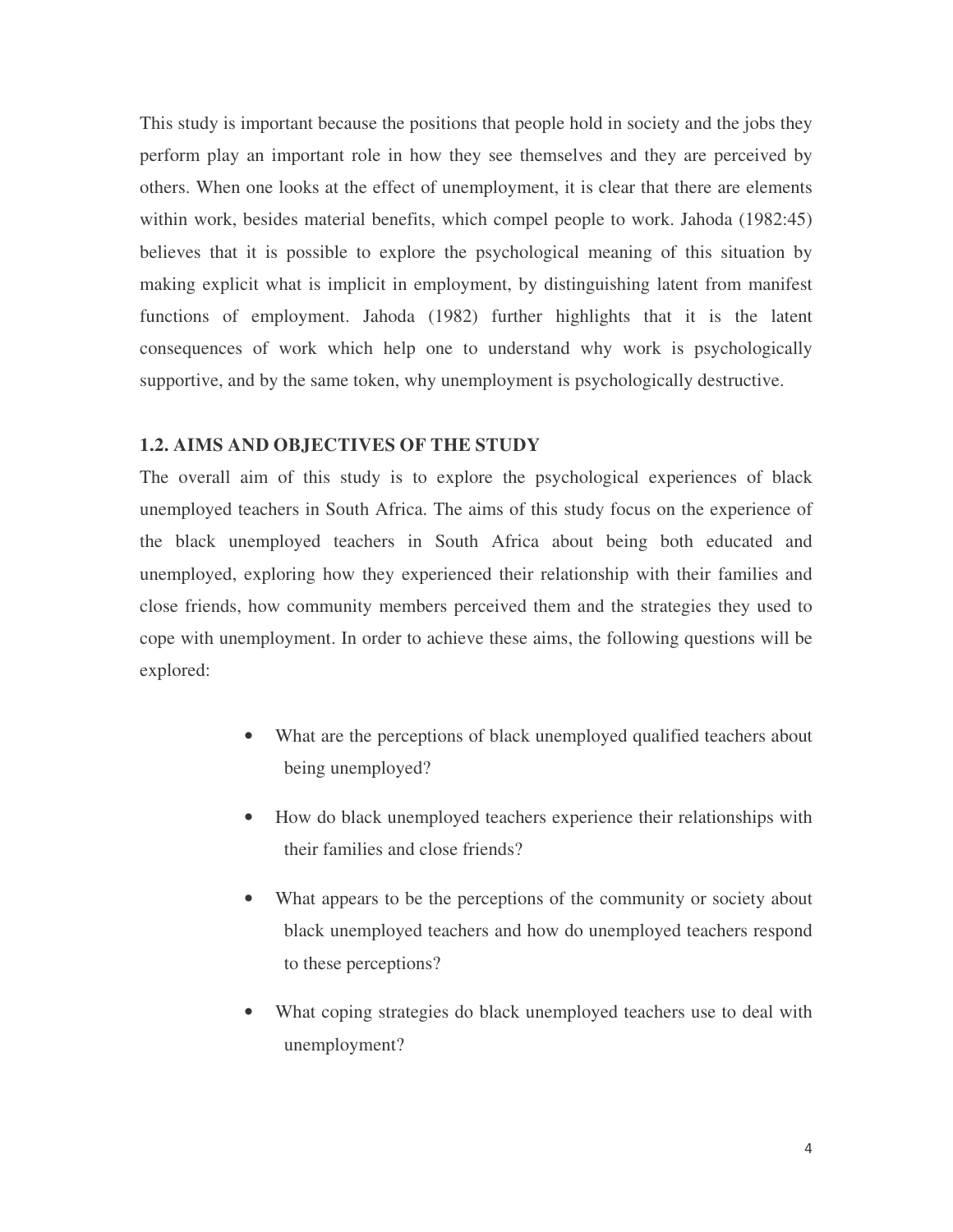# **1.3. CHAPTER OUTLINE**

This study consists of five chapters.

Chapter One presents the background, rationale, aim and objectives of the study.

Chapter Two provides a literature review dealing with approaches to unemployment, the effects of unemployment, and the coping strategies used by the unemployed.

Chapter Three presents the methodology. It covers the research design, sampling, interview process and the procedure that was followed in the collection and analysis of data.

Chapter Four is the presentation and discussion of findings. The findings are divided into six categories. The first three categories highlight the reasons that motivated participants to choose teaching as a career, the difficulties they encountered while studying and the practical aspects of being unemployed. The last three categories which are the psychological aspects of unemployment, social aspects of unemployment and the participant's coping strategies form the core part of the study.

Chapter Five provides the summary of the findings, recommendations and conclusion.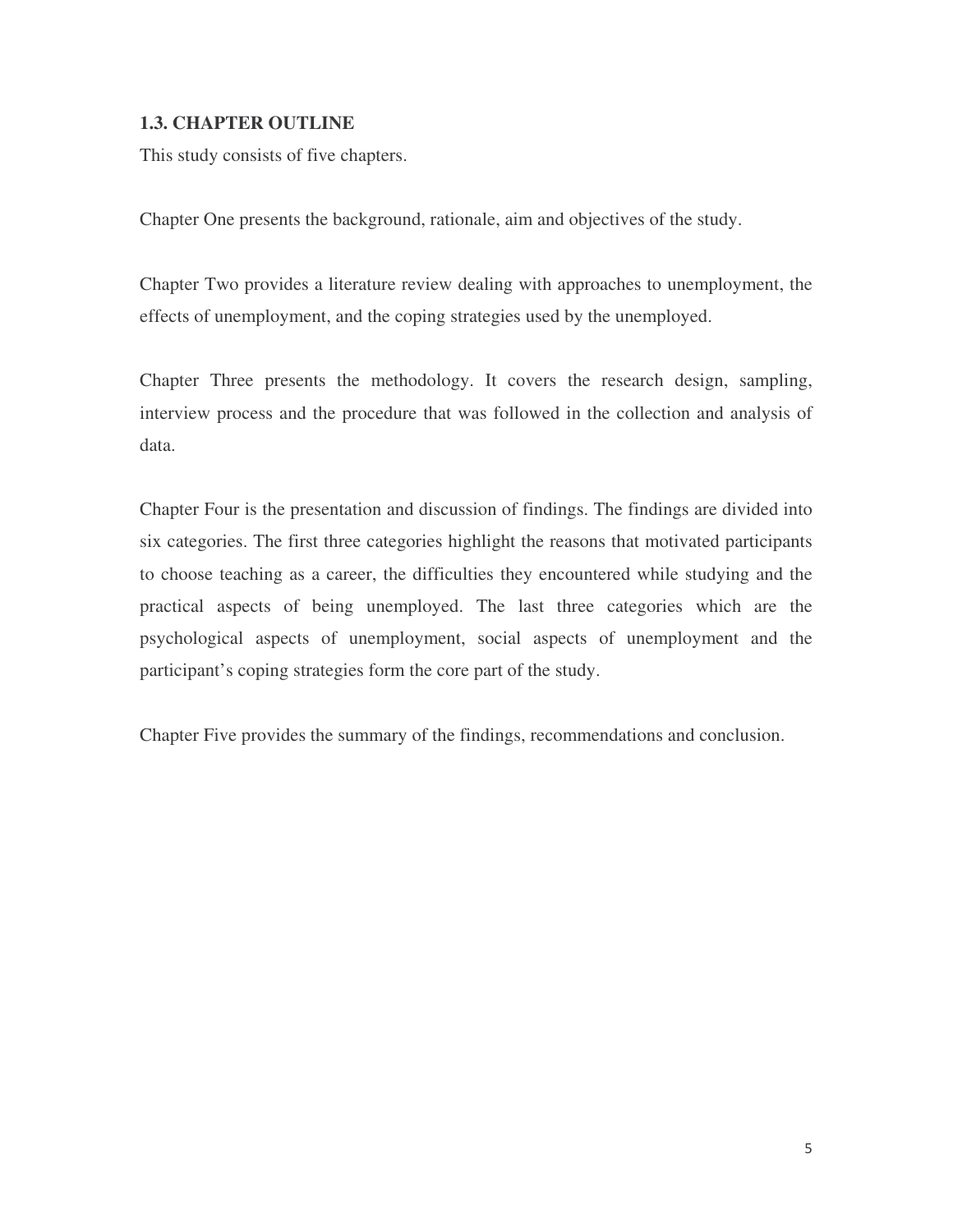# **CHAPTER TWO LITERATURE REVIEW**

# **INTRODUCTION**

Having outlined the problem and rationale for this study in the previous chapter, this chapter focuses on how unemployment is conceptualised. According to Barker (1999:163), unemployment is probably the most severe problem South African society is experiencing and it is conceivably the root cause of many other problems such as crime, violence and HIV/AIDS. Mmusi (2003:2) defined unemployment "as a state of worklessness, experienced by people who are seen as potential members of the workforce". Within this understanding, it is apparent that the unemployed can be considered to be people who are available for, but are unable to secure work. Such includes qualified teachers with either teaching degrees or diplomas from various institutions such as universities, technikons and colleges who have never been employed.

# **2.1. UNEMPLOYMENT IN SOUTH AFRICA**

Statistics South Africa's research findings have indicated that in South Africa, unemployment is extremely high and rising. The majority of South Africans find themselves in direct poverty due to unemployment (Kingdom and Knight, 2001:7). Whittle (1990:7) argues that all four South African population groups, blacks, whites, coloureds and Indians identified unemployment as the most serious problem in South Africa. What is more, unemployment is reported to be far higher among black people than other race groups (Barker, 1999:165). Barker also highlighted that unemployment by province reflected that the Eastern Cape and Limpopo Province experienced the highest levels of unemployment. More than half of all unemployed people are younger than 30 years of age and they have not worked before. Such persons, therefore, have no sources of financial support other than their families (Barker, 1999:177).

Kingdom and Knight (2001:5) mention that South Africa also suffers a high unemployment rate amongst people with higher education. Many people in South Africa believe that education provides a basis for employment. This belief has encouraged many people to be educated with the aim that they will get better jobs. However, Diamond *et al*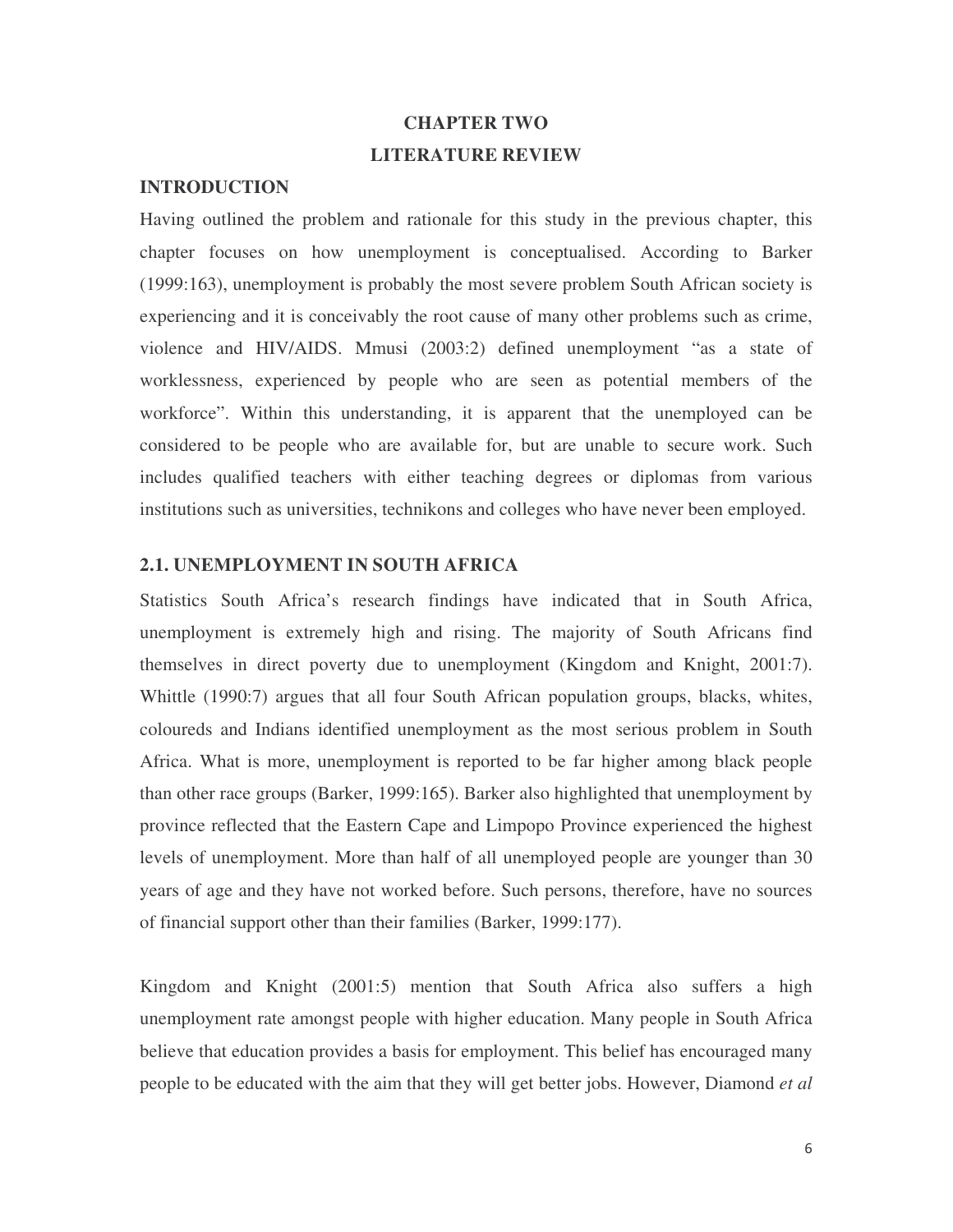(2003) argue that education is sometimes 'accused' of raising the aspirations of people with regard to work beyond the capacity of our economies to meet them. This view corresponds with Nzimande (1995) whose report shows that even educated people like teachers find it hard to get employment. Nzimande (1995:1) says:

One of the legacies of apartheid education has been overconcentration of teacher training. This led to the production of teachers in subjects like African languages, Biblical studies and history. This has contradicted the law of supply and demand and has led to a situation of severe teacher unemployment

The Human Science Research Council's (2006:15) report concerning unemployment amongst graduates reveals similar tendencies. It shows that the majority of African graduates who experienced unemployment are in the humanities, education and arts fields (HSRC, 2006: 15). It further shows that the highest percentage of graduates who experienced periods of unemployment are blacks with 79% compared to 3.1% for Asians graduates, 6, 2% for coloured graduates and 11, 8% for white graduates. The research findings of the HSRC also state that graduates who experienced periods of unemployment use multiple methods in their search for employment, the most common being responding to advertised vacancies. Some also take initiative by approaching firms where they thought they could work (HSRC, 2006: 18).

Barker (1999:178) argues that people with higher education qualifications become frustrated more easily if they do not find a job. His point of view is supported by Fineman (1983: 6) who found out that people higher up the educational ladder are particularly prone to negative reactions such as confusion, frustration, disorientation and hopelessness when unemployed because of the strong personal investment they made in education when trying to build their careers.

#### **2.2. EXPERIENCES OF UNEMPLOYMENT**

According to Mmusi (2003:2), unemployment is a very challenging condition and the problems that arise from it are numerous, touching on every aspect of life for those who are its victims.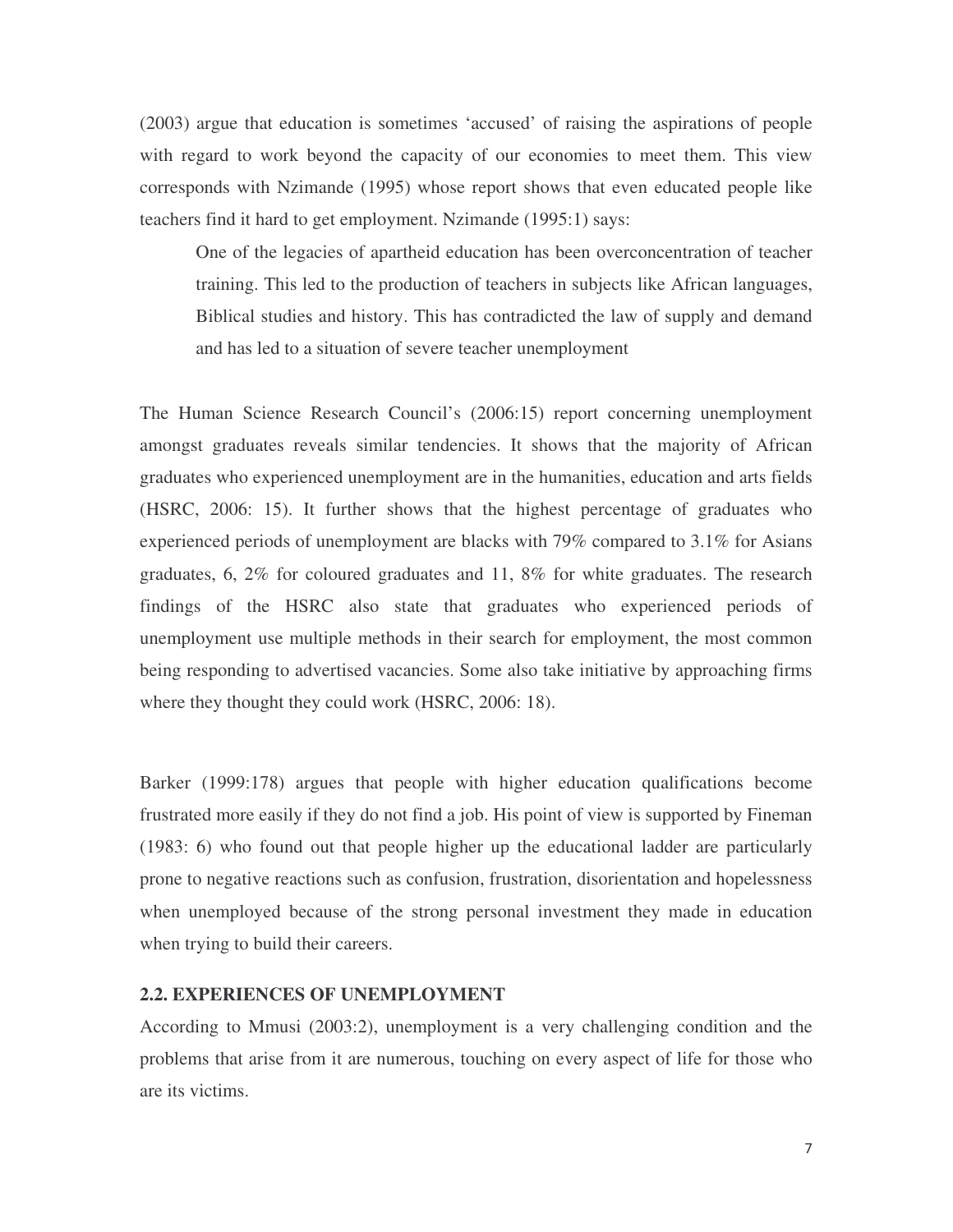Parkers (1971) in Hayes and Nutman (1981) and Fagin and Little (1984) focus on the psycho-social aspects of unemployment in which they describe the various stages or phases which individuals go through after becoming unemployed. The last stage which is "resignation and adjustment" is relevant to this research as most of the participants in this study were unemployed for more than four years and some of them might be experiencing the same symptoms as the ones outlined in the resignation and adjustment stage. In this stage, Fagin and Little (1984:35) mention that the unemployed people often adopt a new way of life with different standards and expectations. Job-seeking is not done regularly, but in a haphazard, casual and half-hearted way, without any real hope of change. The greater part of the day is spent sleeping. Time drags slowly by, and the day seems to be long and empty. There is a tendency to withdraw from social life. Television often becomes the main source of interest and distraction, and there is no discrimination as to which programmes are watched (1984:35).

### **2.2.1. The impact of unemployment on self- esteem**.

The results of research on the effect of unemployment on self-esteem seem to be consistent and unambiguous. According to Leino-Loison (2004:415), unemployment has negative effects on a person's self-esteem. A review of the literature also supports the claims that unemployment leads to low self –esteem. Feather's (1982) study shows that people who spent time out of the labour force show lower level of self-esteem. Self esteem is defined by Muller (1993:35) as "judgments of worthiness that are expressed by the attitudes that one holds towards the self, which strengthen expectations of success and personal strength". Goldsmith *et al* (1997:3) describe self-esteem from two points of view. Goldsmith et al (1997) perceive self-esteem as an unstable cognition easily changed by social circumstances through processes such as evaluation by others, social comparisons with others and traumatic life events. The other perspective envisions selfesteem as a relatively durable feature of personality that resists change. However, the latter view acknowledges that self-esteem may be altered by major life changes or traumatic events. Unemployment could constitute such a traumatic event (Goldsmith *et al*, 1997:3). Paledi (2000:9) argues that the relationships between unemployment and self -esteem are likely to be complex and to be influenced by a range of mediating factors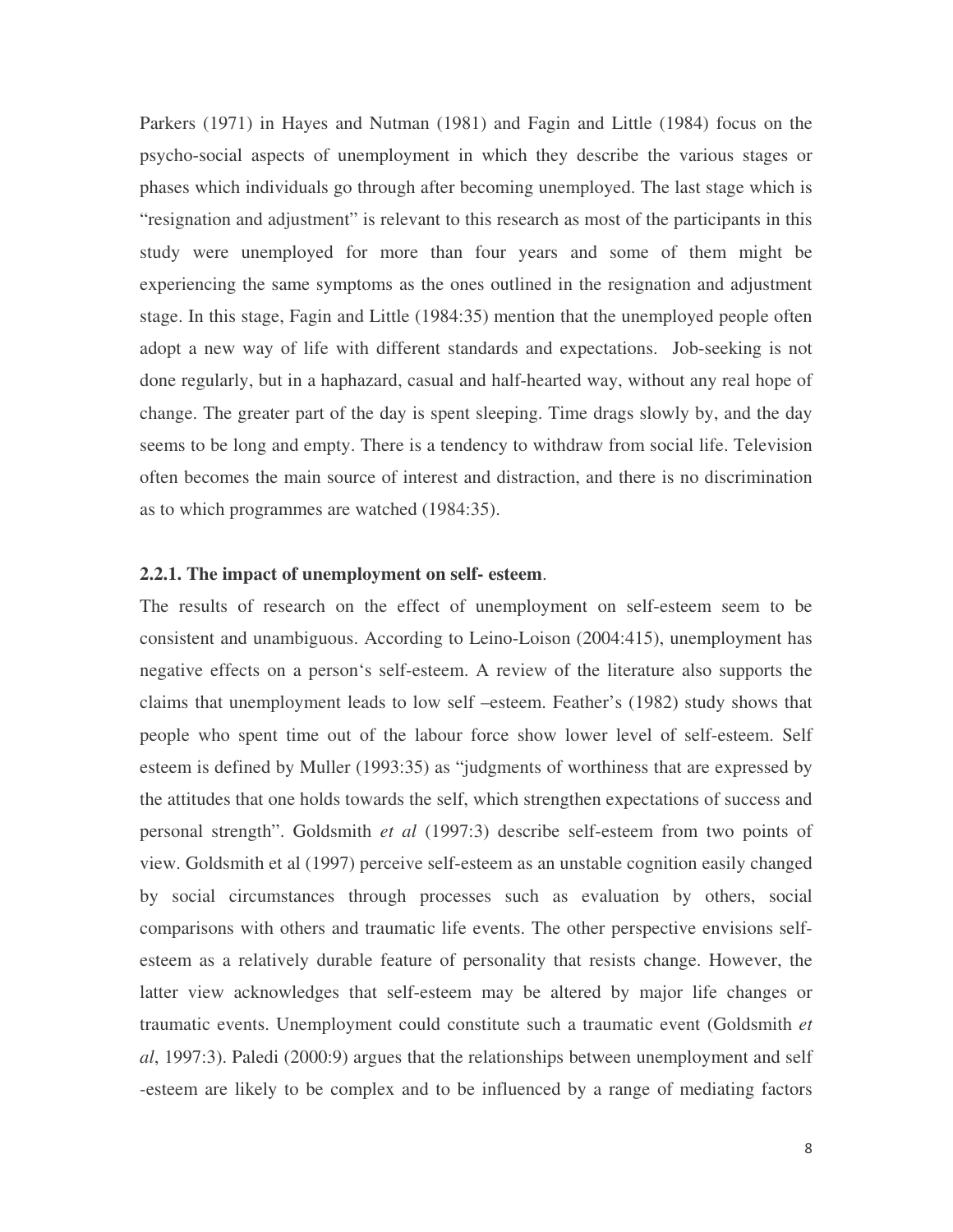such as other aspects of the individual's personality, belief system and length of unemployment

Social psychologists such as Erickson and Seligman as cited in (Jahoda 1982:61) report that exposure to events such as joblessness is capable of impairing an individual's psychological well-being. Their research suggests that as a person's psychological health deteriorates, there is a corresponding decline in cognitive performance, motivation and perception of self-worth. Jahoda (1982) further asserts that even unsatisfactory employment is preferable to the absence of work.

Johnson (2002:4) maintains that most people describe themselves according to their job titles. They describe themselves, for example, as lawyers, directors, nurses, teachers and doctors. Social evaluations by others and social comparisons are particularly influential in this process and, therefore, it is reasonable to expect a reduction in self -esteem when one is unemployed (Gergen, 1978, cited in Shamir, 1986:89) Findings of research done by Goldsmith *et al* (1997:3) involving 98 university graduates, reveal that unemployed graduates had lower self-esteem and were less organised and less purposeful in their use of time. Paledi (2000:26) mentioned that the effort of job seeking often involves the experience of rejection and failure, which may further harm the graduate's self- esteem.

Glyptis (1989:78) too argues that unemployment may cause low self -esteem, while in other cases people have had low self-esteem before becoming unemployed. Glyptis (1989) further points out that some people's low self -esteem might be attributable to unemployment, though not in all cases and for some, it is related to a general lack of selfconfidence and low morale. In view of this, Glyptis (1989:78) warns against generalizing that unemployment causes low-self esteem. Tiggemann and Wingfield (1980:79) studied the link between unemployment and low self-esteem among students. Their results reveal that many of these students showed traits such as bored, angry, less happy and more depressed while they were still at school. Their self esteem therefore, is likely to have been a predisposing factor rather than a consequence of unemployment.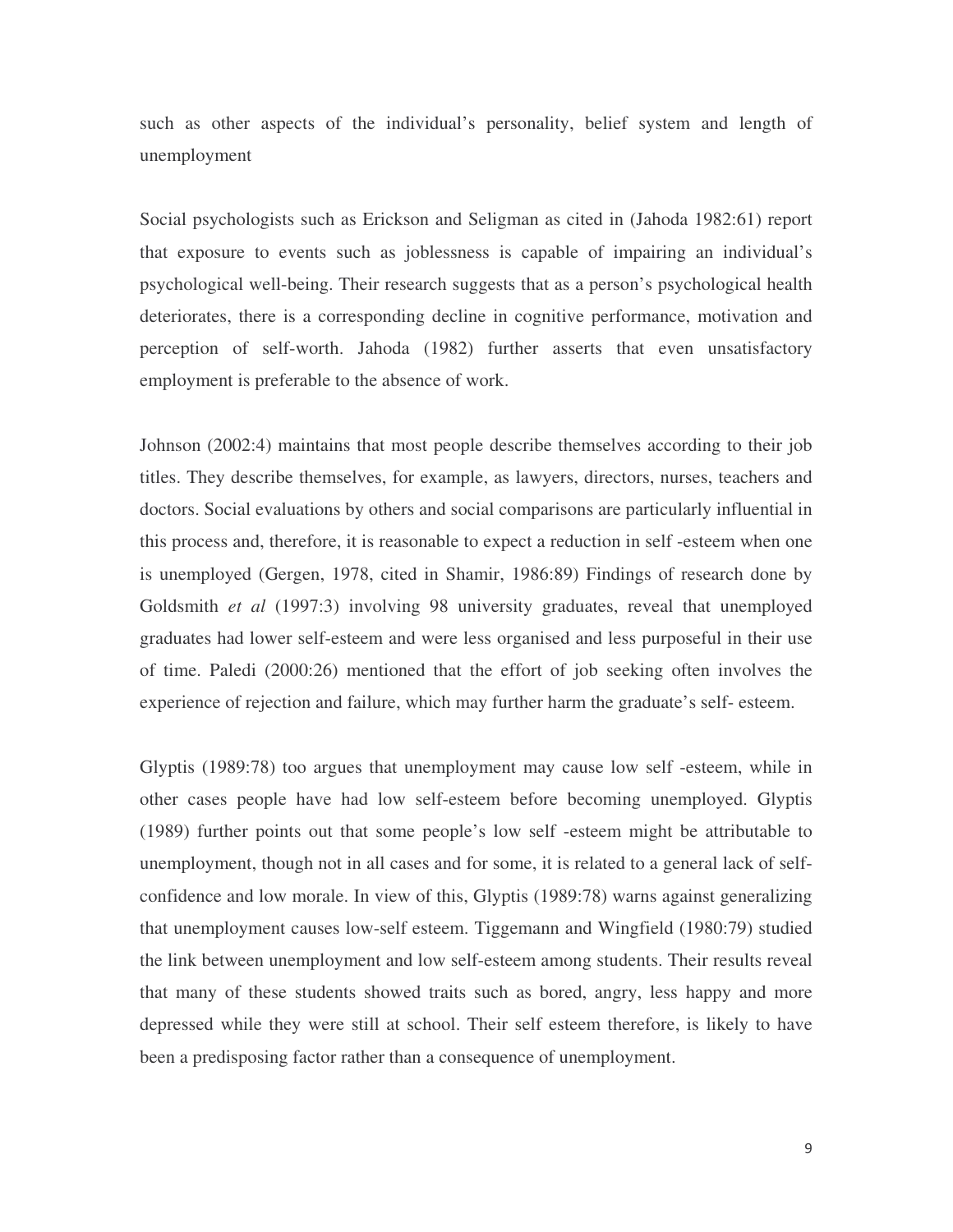#### **2.2.2. The impact of unemployment on present life satisfaction**

According to Paledi (2000:10), present life satisfaction can be defined as the degree to which a person reports satisfaction with salient features of his or her life at that moment. As might be expected, many studies showed that unemployment has negative effects on the life satisfaction of people especially with regard to prolonged unemployment (Claussen et. al; 1993, Graetz, 1993). Leino-Loison (2004:419) indicates that long-term unemployment decreases the ability to enjoy life. Paledi (2000:10) is of the same opinion;

The unemployed report diminished life satisfaction because they are denied the financial, rewards and higher standards of living that come with employment, and are excluded from an important role that is assumed to be a normal part of a person's experience in a setting that offers the possibility of satisfying some basic human needs.

According to Brenner and Bartell (1983:109), the length of unemployment has direct negative effects on psychological functioning, which in turn affects one's life more broadly. Rowely (1987:13) reports that self -esteem tended to decrease with increase in length of unemployment. However, it is important to realize that this does not necessarily mean that the length of unemployment causes low self- esteem. These results only show that there is an association between the two variables (Paledi 2000:14). Rowley's (1987:132) research indicates that negative consequences of unemployment tend to occur within the first three months of unemployment and thereafter, remain relatively stable.

# **2.2.3. The impact of unemployment in relation to gender**

Studies dealing with the role of gender indicate variation in regard to the questions of unemployment. Previous research on gender has suggested that gender differences may occur in the way men and women react to work and unemployment (Paledi, 2000, Gurney, 1980, Feather, 1982). Research investigating gender differences has revealed that unemployment is not as central a part of the women's identity as it is for men. In their opinion, this view might be closely related to the fact that married women regard employment as being of less importance to their sense of identity than men because they gain a sense of identity from their husbands' occupation. However, according to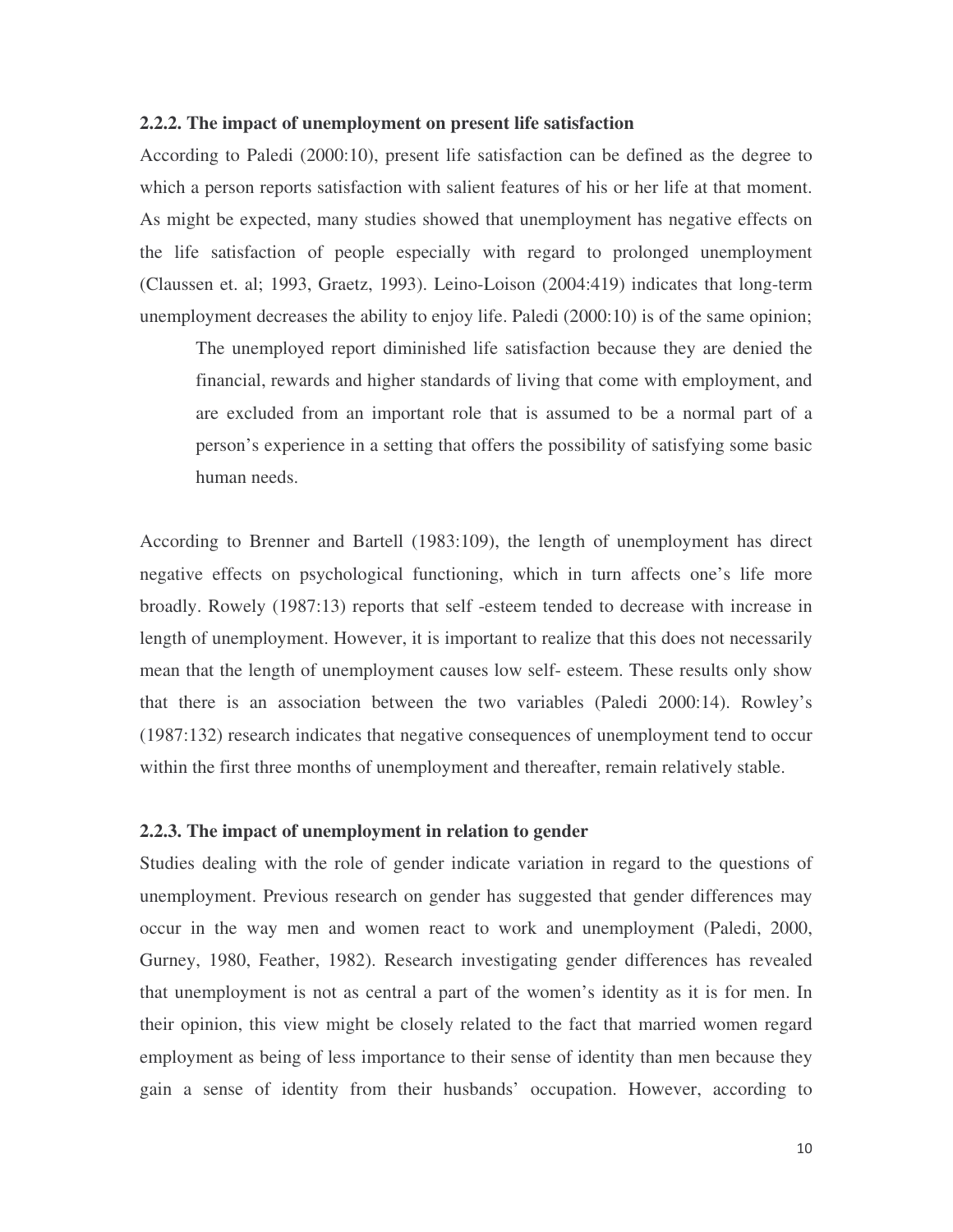McFadyen (1995:21), masculinity is often linked with having a job. They also argue that when a man becomes unemployed, his masculinity identity as a breadwinner is threatened and his status as a worker and provider for the household is taken away from him. If this happens, then the source of many of his privileges is also threatened and his position may be challenged by other family members (McFadyen, 1995: 21).

Muller and Winocur (1993) found that in West Germany, men talked less easily than women about their unemployment, suggesting that men find the stigma of unemployment more threatening than women. Haralambos (1990:387) contends that women often suffer less from unemployment because domestic life offers them a sense of identity and purpose. These findings are congruent to Winefield, (1991) who found out that unemployment results in lower levels of self-esteem in men than in women. Similarly, Lahelma's (1992:94) study that focused on an adult group reports that unemployment has a stronger adverse impact on the psychological well-being of men as compared to the women. Paledi (2003:11) argues that usually around the late 30s, men are married and have family responsibilities as breadwinners; this means that if they are unemployed, their responsibilities are mostly not met and this is particularly detrimental to their selfesteem.

Feather, (1982) emphasizes the need to take into account possible gender differences in reaction to unemployment in light of changing gender roles. However, this does not imply that women are not breadwinners. Women are increasingly emerging as heads of households, either as single mothers or as widows. The family institution is also being redefined and the traditional set-up of husband, wife and kids is not necessarily the norm. In other studies, no gender differences were found in self-esteem, general distress and life satisfaction between unemployment males and females (Jackson, Stanford and Banks, 1983, Shamir, 1986).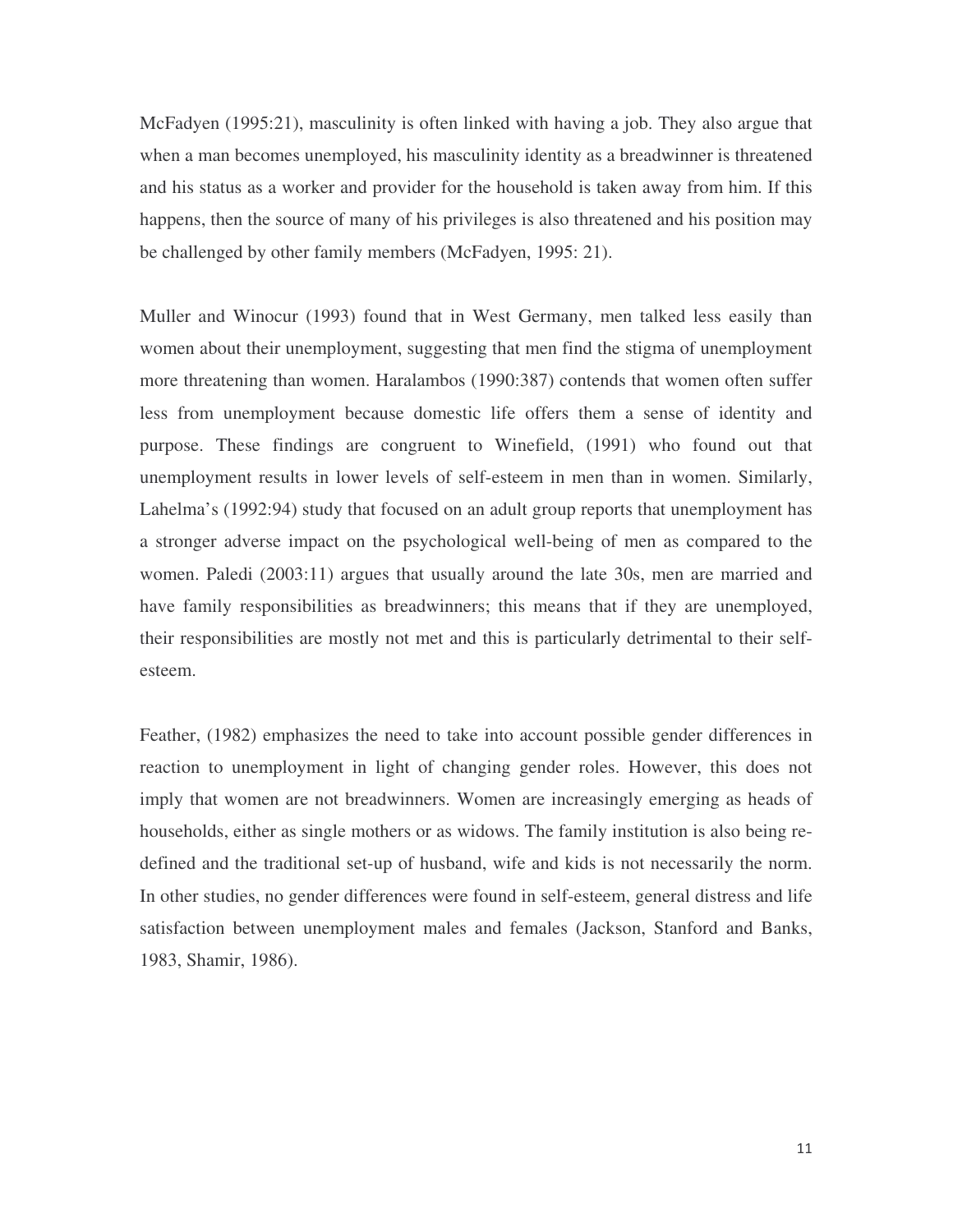#### **(a) Family**

The effects of unemployment on the family have been studied in numerous research projects within various disciplines. It has been found that unemployment has a multitude of negative and detrimental effects and signs of distress were often displayed by the entire family (Fagin, 1980 and Moynagh, 1985). It is, therefore, important to note that unemployment cannot be easily and adequately understood without looking at the social context of the family because the family is often regarded as the basic unit of the social system.

**2.2.4. The impact of unemployment on social systems/networks**<br> **(a) Family**<br> **The effects of unemployment on the family have been studied in numerous research<br>
<b>incredicts** the function structure of the family have been According to Mmusi (2003:14), unemployment is experienced as threatening because it produces substantial structural disorganization in the family systems and it brings change in the family's daily life. However, the amount of change and distress that unemployment causes is also dependant on the particular family. It will also depend on the relationships established or existing within the family before unemployment occurs (Mmusi, 2003:14). This corresponds with Fagin's (1980:59) argument that, depending on the unemployed person's basic standing with his or her family, unemployment rarely transforms relationships; however, it rather polarizes prior patterns towards greater supportiveness or precipitates collapse.

# **(b) Friendships and social life**

The effects of unemployment on family members have been explored in the earlier section. This section will look at the effects of unemployment on friendships and social life. Hayes and Nutman, (1981), mention that when one is unemployed, the likelihood of losing friends is very high. Mchunu (2003:170) argues that the basis of this isolation is more than the simple question of the ability to socialize because one has no money to do so. Unemployed people often feel the stigma of being unemployed and the feeling of not having something to say during discussions that are related to employment leads to their isolation (Fryer *et al* 1987:102). Many unemployed people also tend to avoid social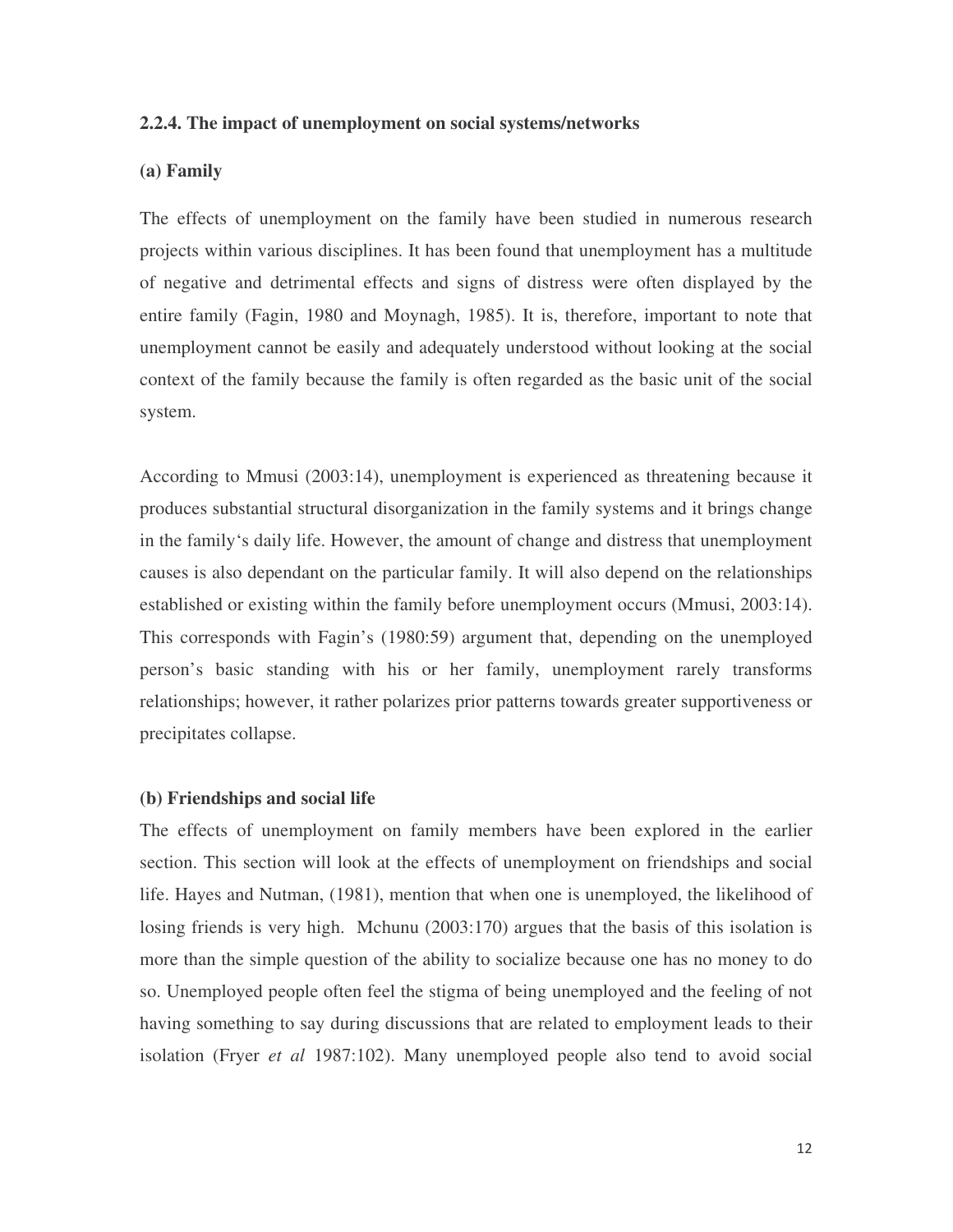gatherings because they avoid the embarrassment of having to answer questions related to employment (Fryer *et al* 1987:102).

Some studies suggest that unemployed people see themselves as different to the employed workers and their social life also changes. The most striking evidence comes from local research done by Moller on a total of 1300 unemployed people in Soweto, Mdantsane (East London) and the greater Durban area. The findings of Moller's study indicate that the majority of unemployed people reported feelings of loneliness, 46% felt that people avoided them and 55% believed that employed people did not care about them. 80 percent said that people who lose their jobs often lose their friends.

According to the respondents in Moller's study, "friends are people that you always share what you have with them. Thus, if you are unemployed you have nothing to share, then they walk away from you." One of the participants in Moller's study illustrated this point by saying:

The day I lost my job was the day I lost my friends, if you keep asking your friends for cigarettes, beer and bus fares, they get fed up and decide to keep away from you until you get a job. You become 'a menace' to your friends asking them for this and that, and finally you go without friends.

The respondents in Moller's study shared the view that unemployed people cannot expect to get as much love from their friends as they did when they were working.

# **(c) Society or Community**

Du Bois and Miley (1996:317) point out that unemployment brings a number of challenges, not only for individuals, families and friends, but communities get affected too. Haralambos (1990:539) argues that unemployment devalues the standard or quality of the life in society as a whole. He says that those remaining at work feel less secure and may have their standard of living threatened and that division between the employed and unemployed is likely to grow and unemployment reduces social contacts.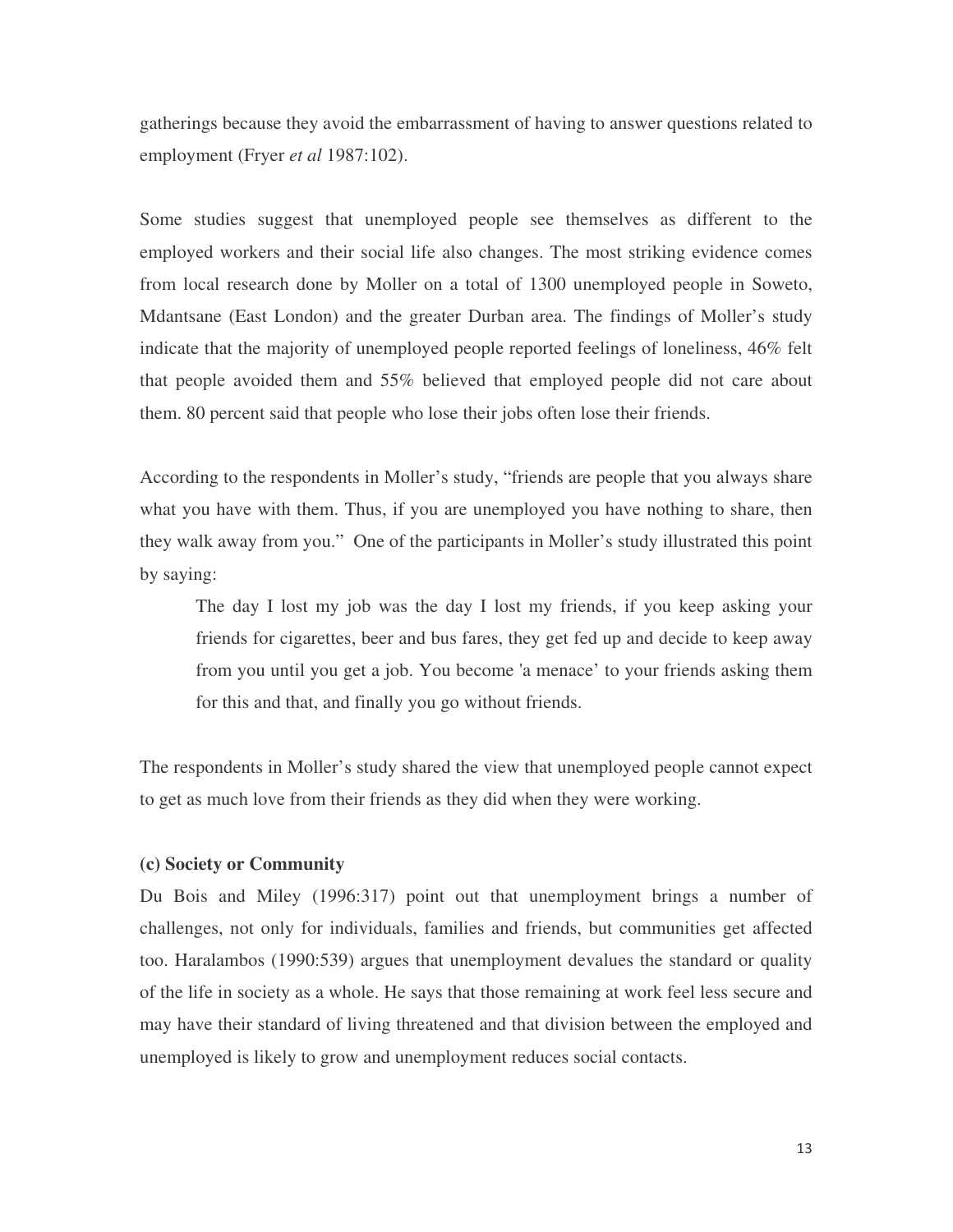Haralambos (1990:539) mentions that one of the defining effects of unemployment is a feeling among unemployed people that they are treated as second class citizens. He also states that unemployed people are often socially isolated, stigmatized and marginalized. According to Fagin (1980), Lea and Young (1984), this sense of stigma is often based on the way they feel they are being handled by various agencies and groups in society.

Nurnberger (1990) mentions that unemployment is seen as one of the contributions to violence and unrest, particularly in black township areas in South Africa. Nurnberger also indicates that employed people in the townships are well respected and viewed as important people who contribute to the welfare of the community unlike unemployed people. Jahoda (1982:15) argues that the social experiences of the unemployed become limited, more especially when one is among people who are employed. He further mentions that unemployed people often experience shame and self-doubt that leads them to withdraw from society and thus, experience loss of status and identity (1982:15). Paledi (2000:13) argues that society often perceives unemployed people as being lazy and irresponsible.

Nevertheless, Mchunu (2003:26) claims that the feeling of being unemployed and the sense of isolation differ where almost the entire community is unemployed. Where all the neighbours are in the same situation, there is no stigma attached to unemployed people, no judgmental attitude and labelling. This differs from the situation where only few people in the community are unemployed.

#### **2.3. UNEMPLOYMENT AND TEACHING**

Teaching is usually described as a vocation. The word 'vocation' comes from a Latin word meaning 'to call'. It refers to the feeling that one is called to a particular occupation by something in or beyond oneself in order to serve others (Adendorff, *et al*, 2002:18). Vocations are defined by Duke (1984) as 'helping professions', such as teaching, nursing, and preaching to name but a few. These professions are largely pursued due to their high levels of intrinsic reward which is often valued above the remuneration for the work.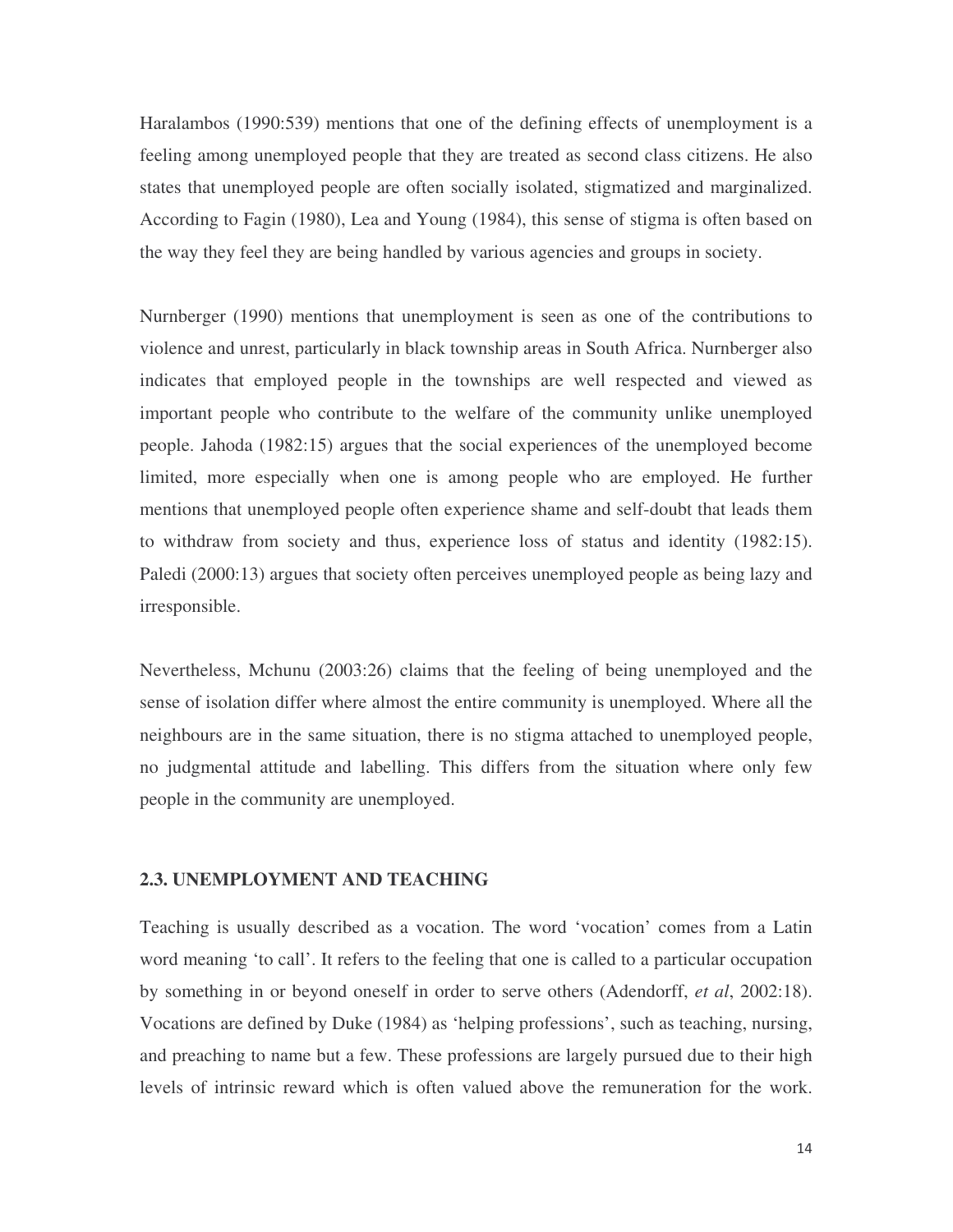According to (Lindren, 1980; Furnham & Argyle, 1998), work that offers internal reward is often associated with low monetary reward and is typically known as vocational work. Furnham & Argyle (1998) state that although the pay is relatively low, vocational work is usually accorded a relatively high social status. Hayward (2002:12) highlights that the primary motivating factor for those who undertake to do vocational work would be related to the intrinsic rewards provided by that work, as opposed to a concern with considerable financial gain.

Duke (1984:34) indicates that teaching is considered to be a vocation for people who gain a sense of satisfaction through working with children and, thereby, play an important role in the development of society. Similarly, Price (1964:19) reveals that many people get enjoyment from passing on knowledge to others, and teaching offers them this opportunity. Against this background, some teachers believe that they are 'called' to teaching because they enjoy the satisfaction of helping learning minds grow; of knowing that they are doing something that is essential for the development and continuation of society (Duke, 1984). These kinds of people often have difficulties when trying to quantify the materialistic rewards related to teaching, but experience an abundance of intrinsic rewards.

Estola *et al,* (2003: 240) support the above perspective by indicating that many teachers describe their work as a vocation. Two of the teachers in Estola *et al's* study said that teaching was a vocation to them. One of the two teachers in Estola *et al's* research described teaching as a 'job assigned to her'. It is interesting to note that the narratives of these teachers revealed that teaching is seen as allowing one to contribute to society; satisfying the desire to serve others and to help children to build their future. Estola *et al'*s study also highlights the fact that teaching as a vocation does not only imply an inborn ability to accomplish a specific task and is not something self-evident. Rather, one grows into and develops a sense of vocation, often through highly strenuous and contradictory life experiences (Estola *et al* 2003: 246). Against this background, one can say that the experience of being in a vocation can be made even more painful if people do not get employment in the area of their vocation.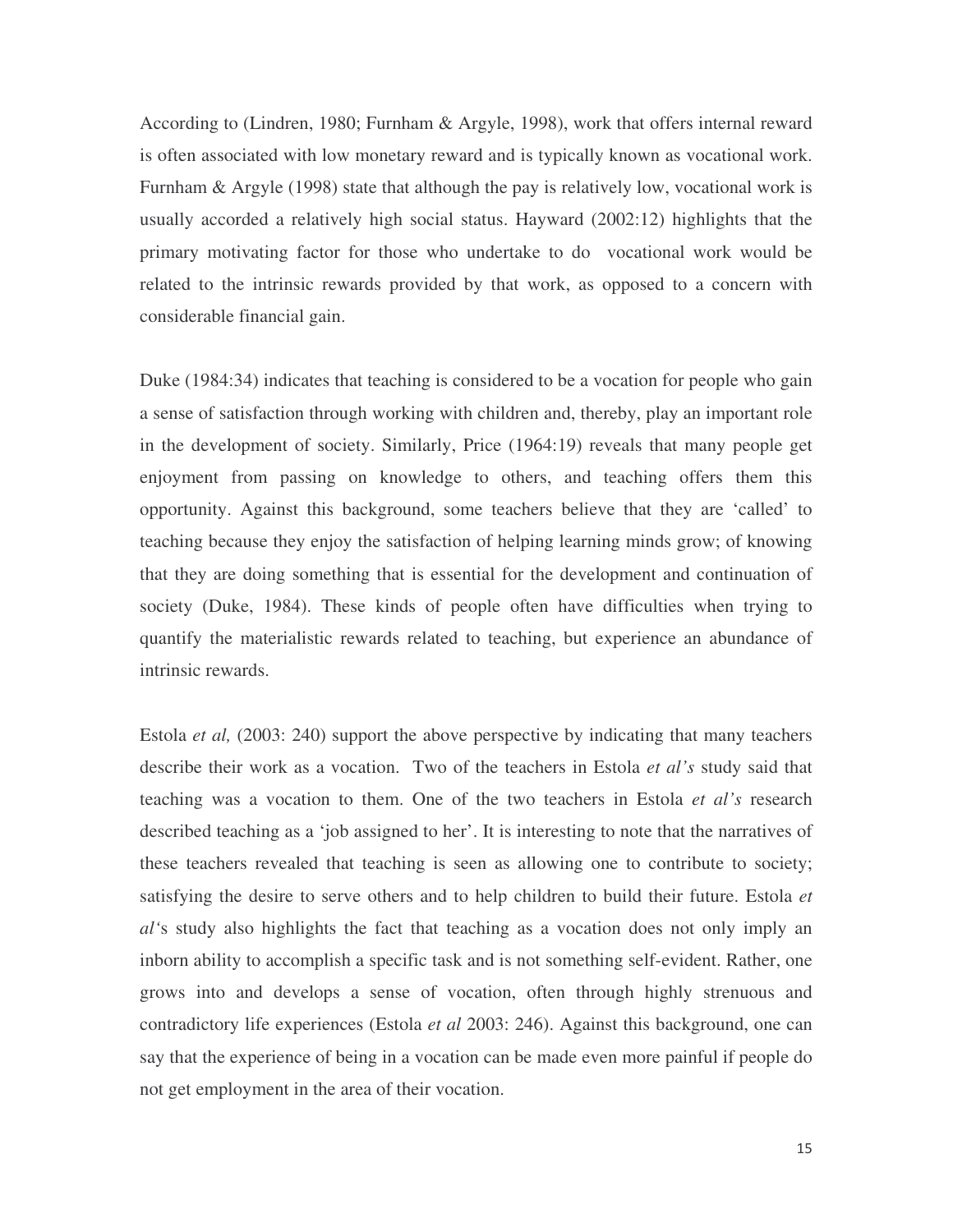Professor Kader Asmal, MP, the former South African Minister of Education, in his speech at the 13<sup>th</sup> National Council Meeting of National Professional Teachers Organisation of South Africa (NAPTOSA) on the 24<sup>th</sup> of October 2000 said that "teachers are a vital part of the future of our country and in the communities we serve, you are all aware that teachers should play a central role in the communities in which they are located". Kader Asmal's speech indicates that teaching is much more than just a way of earning a living, it is also important and worthwhile in itself. Asmal's statement on the importance of teachers in community development is congruent with Ryan and Cooper's (1992:155) argument that "teaching, like nursing, the ministry and social work is a service occupation, built into teaching is the idea of contributing to the lives of others." Different people have different career ambitions; motivation also has an important role to play when choosing a profession**.** As Hayward (2002) argues, some of the reasons people chose to become teachers are the desire to teach and/or the desire to teach a particular subject, the belief that teaching is worthy and a willingness to serve others. Krecic and Grmek (2005) also mention different reasons for choosing teaching. These reasons include self-realization reasons which are based on the desire for personal and professional growth, altruistic reasons in which motivation is based upon talent and personal interest. Material reasons arise from aspirations or stereotypes, for example, teaching is a suitable profession for woman (Krecic and Grmek 2005:270).

#### **2.4. COPING WITH UNEMPLOYMENT**

In the view of Mchunu's (2003:1), unemployment is a serious problem which can cause irretrievable losses and shatter social and psychological functioning of individuals. Coping strategies are, therefore, important during unemployment period. Research conducted by Canadian Mental Health Association (1993:2) revealed that an unemployed person can use some of the following strategies; establishing a daily schedule including a regular time for job search activities, reading research books or taking workshops on stress management techniques, contacting local employment centre or employment counselling for information on programmes which are in the community and keeping oneself busy or staying active outside home. Mchunu's (2003:31) says that participating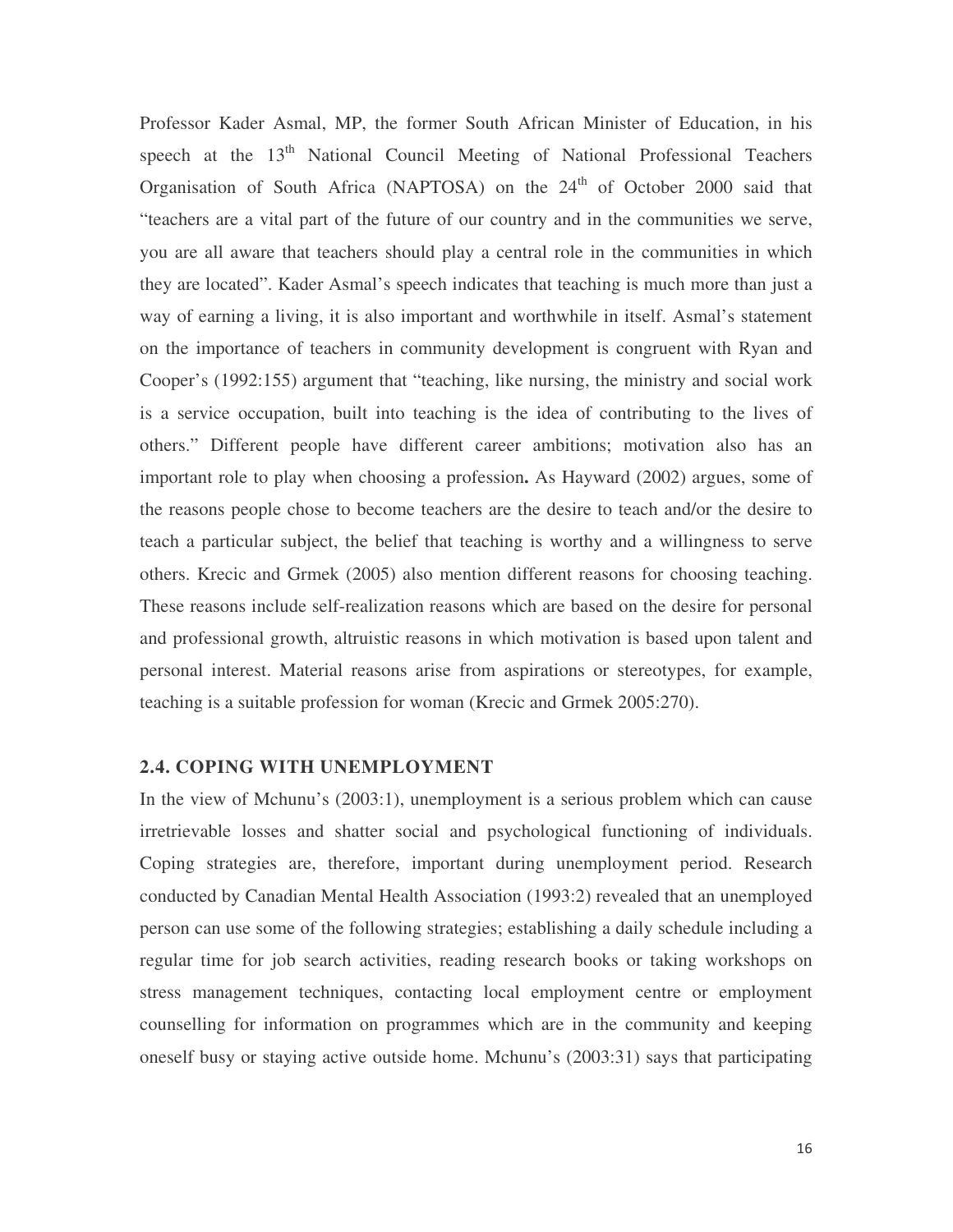in community structures such as growing crops, sewing and voluntarily offering services to the community can help the unemployed to cope with the stress of being unemployed.

Jackson and Walsh (1983:15) focus on the way in which families cope with unemployment within a broad life-course perspective. Their results show that interdependence of individuals within a family is a strong coping strategy for unemployment. Similarly, the findings of a study conducted by Leino-Loison (2004:420) reveal that many unemployed nurses felt that they were being unfairly treated, but those with positive family support felt that there was meaning and purpose in their lives and were certain that they could keep things under control. Fryer and Payne (1984:288) conducted an in-depth study of 11 unemployed people who were believed to be managing the experiences of unemployment well. The findings showed that many people in this sample were offering services voluntarily to the community based organization.

Patton and Donohue (1998:332), in their study on coping with long-term unemployment*,* challenge the dominant deprivation hypothesis relating to the negative experience of unemployment, and in its place, they offer a theory of personal agency. The personal agency theory, as defined by Patton and Donohue, asserts that people are self-determined and pro-active agents who strive to interpret, initiate, change and cope with events which are congruent with their personal value. According to Patton and Donohue (1998), the extent of social support, integration into affiliation networks and access to an intimate and confidant relationship reduces the impact of unemployment on financial life. In addition, Patton and Donohue (1998:333) argue that the "ability to avoid intrusive thoughts and feelings of self-denigration were found to be significant variables in reducing the anxiety and depression associated with unemployment."

According to the coping model of Folkman and Lazarus (1980, 1985) cited in McFadyen (1995:2), individuals who suffer distress will engage in "primary appraisal, with an assessment of what is at stake". Primary appraisal as explained by Folkman and Lazarus involves the "individual's ability to evaluate his or her own self-perceptions and feelings of self-worth." Therefore, the concept of primary appraisal can be used to understand the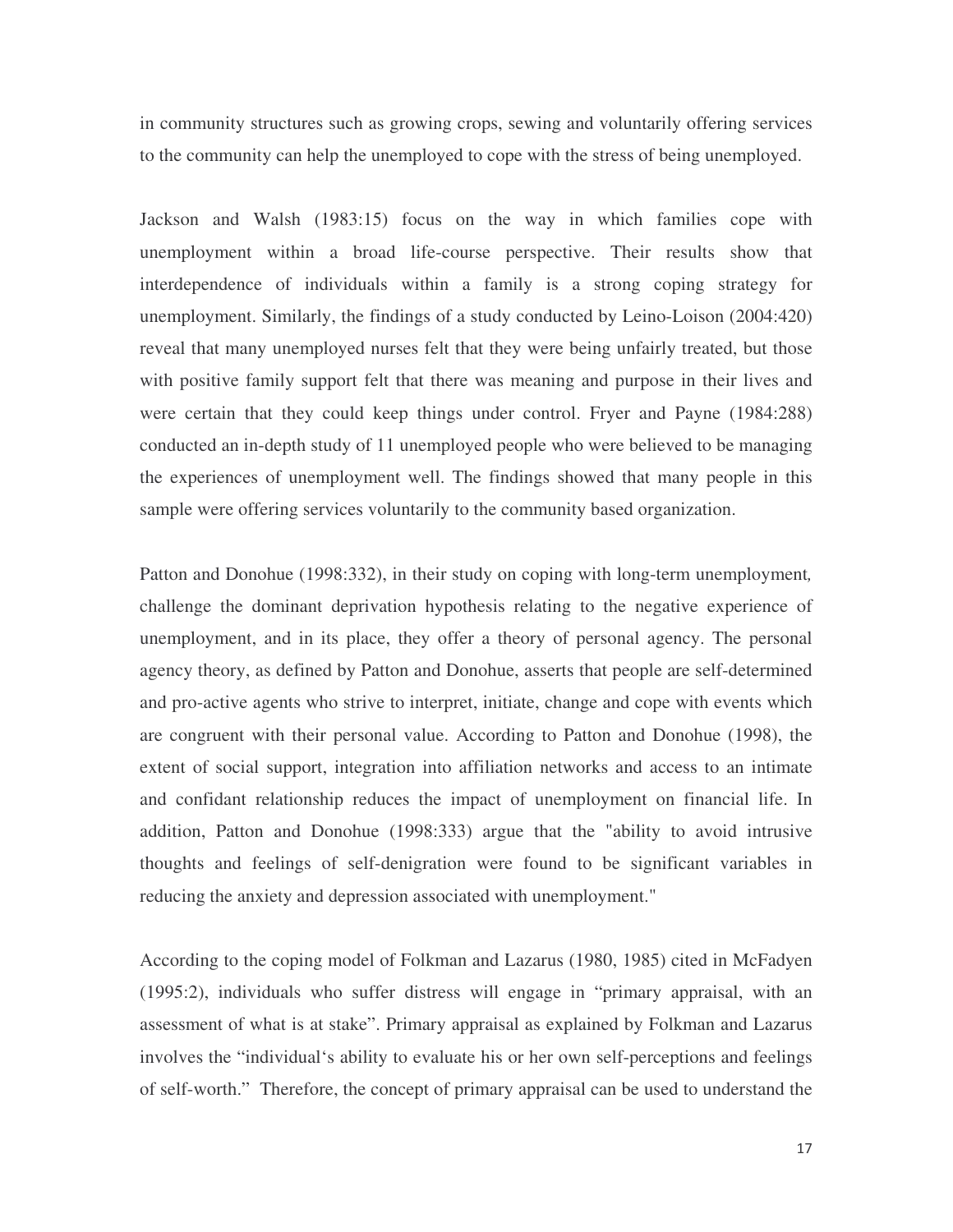reactions of unemployed individuals to others, and also their own self- perceptions. Folkman and Lazarus further explain that after individuals have engaged in primary appraisal, they move to another process which is called secondary appraisal. In the secondary appraisal, individuals assess their own resources for coping.

Folkman and Lazarus (1985) mention two types of coping resources which are; emotional-focused coping and problem-focused coping. The emotional-focused coping resources as outlined by Folkman and Lazarus (1985) involve focusing upon the self and are related to wishful thinking, distancing, self-blame, tension-reduction and selfisolation. On the other hand, problem-focused coping involves doing something to change for the better, the problem causing the distress for example, searching for a job, looking for a retraining program and information seeking. Consequently, the notion of secondary appraisal and the concepts of emotional and problem focused coping strategies provide a useful framework for understanding how unemployed people can cope with stigma and lowered self-worth.

# **2.5. SUMMARY**

Unemployment and its effects have been looked at and discussed by different scholars. From this literature review, it can be concluded that unemployment is a very complex and challenging situation which brings many changes in the individual's total functioning. Unemployment also leads to a number of challenges in families and communities. People who are unemployed experience multiple losses and its direct and indirect consequences include family conflict, social isolation, stigma and stress related illness. In South Africa, the high rate of unemployment, especially among black people, seems to be one of the pressing issues, leaving many of the South Africa population in direct poverty. As a result, black people in South Africa highly value education and they believe that it is important for them to become educated hoping that if they are educated, they will not only get better jobs but also achieve higher status in their communities. However, it seems that this is not always the case; many black graduates remain unemployed, despite their education.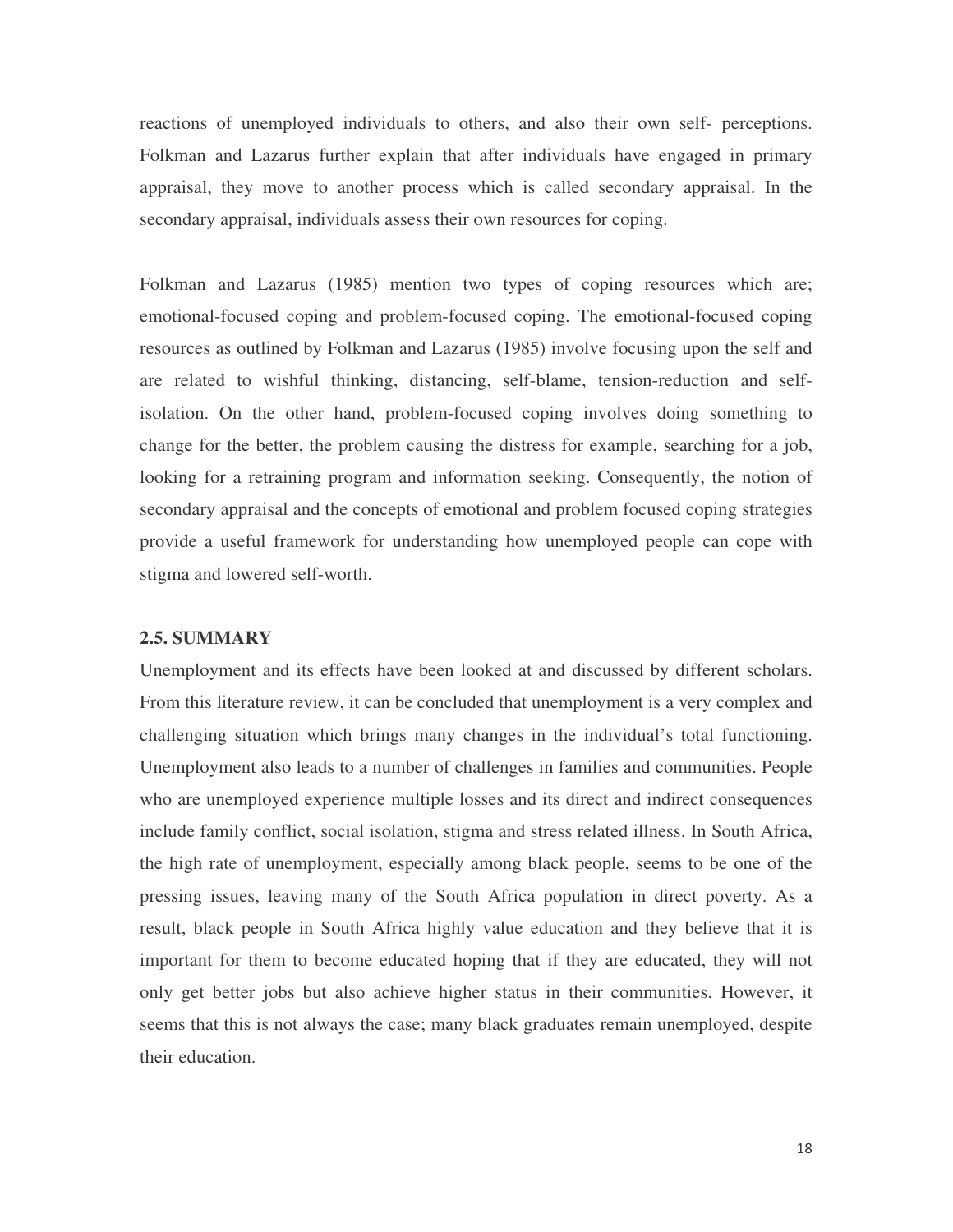Research has shown that unemployment reduces a person's self-esteem. Lower levels of self-esteem were evident among unemployed men in particular. This might be due to the fact that men view themselves as providers and heads of their families and when they are unable to provide for the family their status is threatened. Review of literature also showed that unemployment decreases one's ability to enjoy life. These might be due to the fact that the unemployed have no access to financial rewards that often come with employment. It is also found that unemployed people often lose friends during the unemployment period. The unemployed also experience discrimination, stigma and social isolation from other members of the community and these make them feel inferior.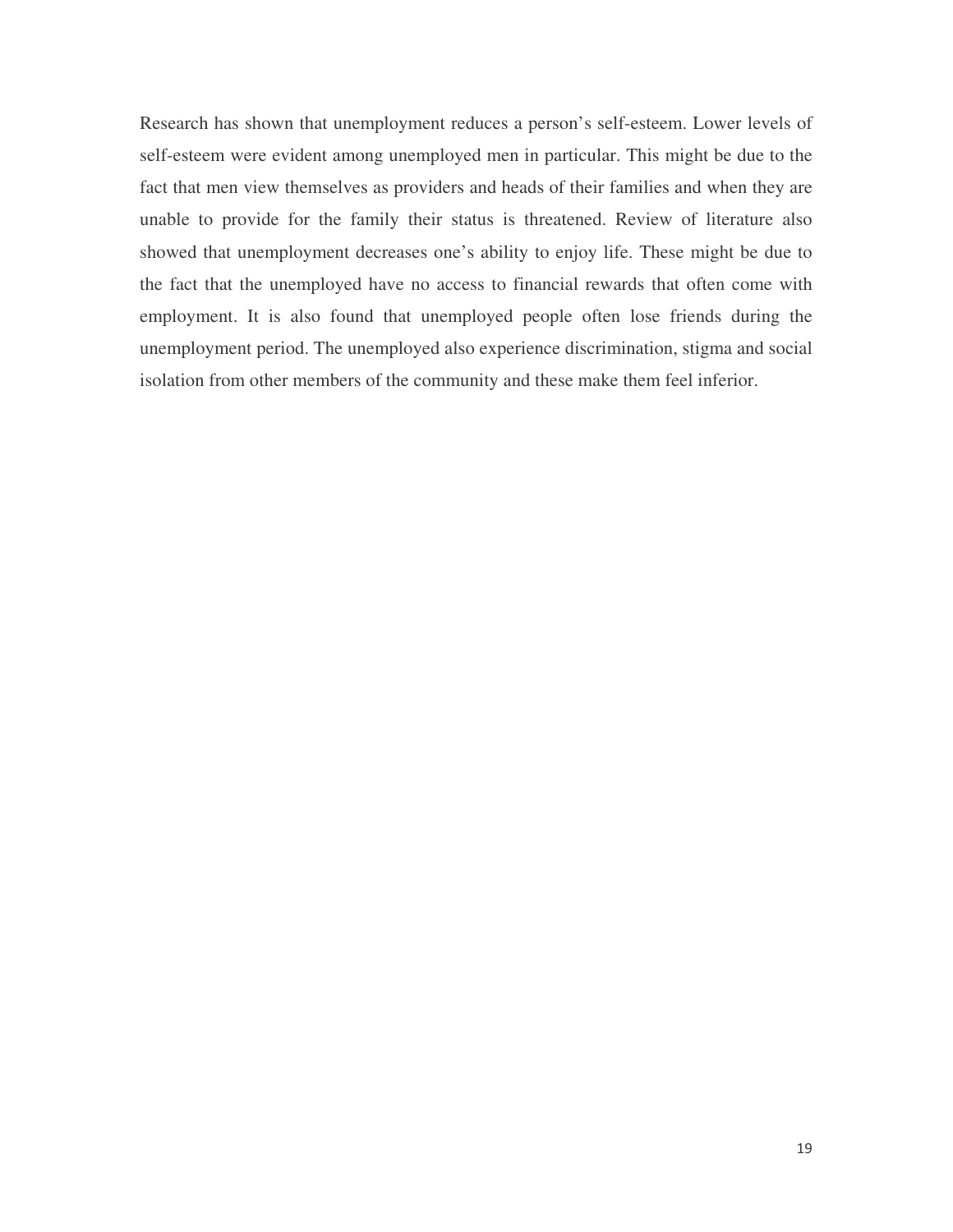#### **CHAPTER 3**

# **RESEARCH DESIGN AND METHODOLOGY**

#### **INTRODUCTION**

This chapter focuses on the research design and methodology of the study. It highlights the process the researcher went through in the designing, compiling and documenting of the study.

#### **3.1. RESEARCH DESIGN**

In an attempt to meet the aim of the study, the researcher adopted a qualitative research approach. According to Denzin and Lincoln (1998), researchers adopting a qualitative approach are more concerned with understanding individual's perceptions of the world. According to Nkoe (2002), Mouton and Marais (1992), Vockel and Asher (1995), qualitative research takes the form of an in-depth analysis of a phenomenon in which a researcher collects and interprets the data and reports the findings in a descriptive manner. Nkoe (2002:45) argues that qualitative research focuses on discovery, insight and understanding from the perspectives of those being investigated. He further mentions that a valuable aspect of qualitative research is that it allows the researcher to develop an understanding of behaviours in social groups and can apply to many naturally occurring events (Nkoe 2002:45).

As Denzin and Lincoln (1998:3) assert, a qualitative approach has the potential to describe, make sense of, interpret or reconstruct social interaction in terms of the meanings the participants attach to it. Schurinck (1998, 242) adds that "qualitative methodology also involves a process of interaction", which, in this study, took place between the researcher and black unemployed teachers in the process of in-depth interviews. This enabled the researcher to explore in depth, the perceptions and lived experiences of black unemployed teachers in terms of their specific contexts and how they structure and give meaning to their unemployed life situation.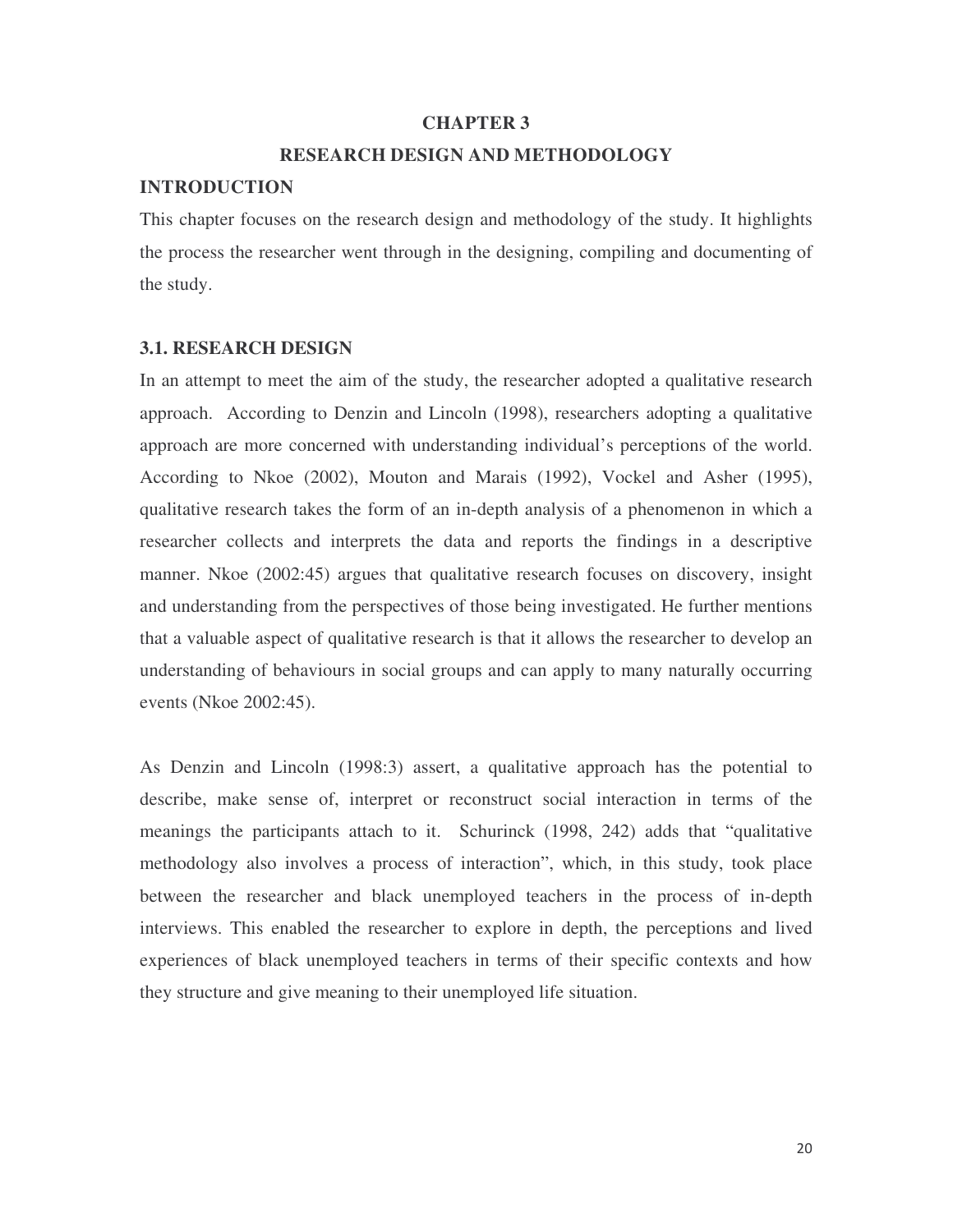# **3.2. SAMPLING**

The importance of the qualitative research approach for this study manifested itself at a point where the researcher wanted to make a decision on how to select a sizable sample for the study. The researcher used purposive sampling and snowball techniques to select the relevant participants. Purposive sampling allows the researcher to select respondents in terms of the extent to which they might provide useful insights into the elements of the experiences that might be shared among unemployed teachers (De Vos, 1998:191). In the case of snowball sampling, the researcher was directed to other potential participants by those who participated in the research. Accordingly, the researcher selected eight (8) unemployed black teachers who have been unemployed for more than four years from Moletjie Area of Limpopo Province. In addition, only those who had never been employed in the area in which they were trained and prepared were selected. These participants never got a chance to put into practice what they were trained for. This criterion was decided upon with the understanding that these participants have a great deal of experience of unemployment and it became apparent during the interviews that they could contribute to the study.

#### **3.3. THE INTERVIEW PROCESS AND SETTING**

The researcher was given permission by the Ethics Committee from the University of the Witwatersrand to conduct the study. Permission to conduct interview was granted by the individual participants. The research was conducted in the Moletjie area in Limpopo Province, because the researcher stays in that area**,** and she has access to the community, in which there are a number of unemployed black teachers. All the participants decided that it would be better if the researcher interviewed them at their homes, as this would be financially conducive for them. The interviews lasted for about 45 minutes. With the permission of the interviewees, the interviews were recorded. A tape-recorder allowed the researcher to concentrate on what was being said rather than on taking notes. It also allowed the researcher to keep a full record of the interview without being distracted by detailed note-keeping. The interviews were conducted primarily in English, but in most cases, participants used both Sepedi and English.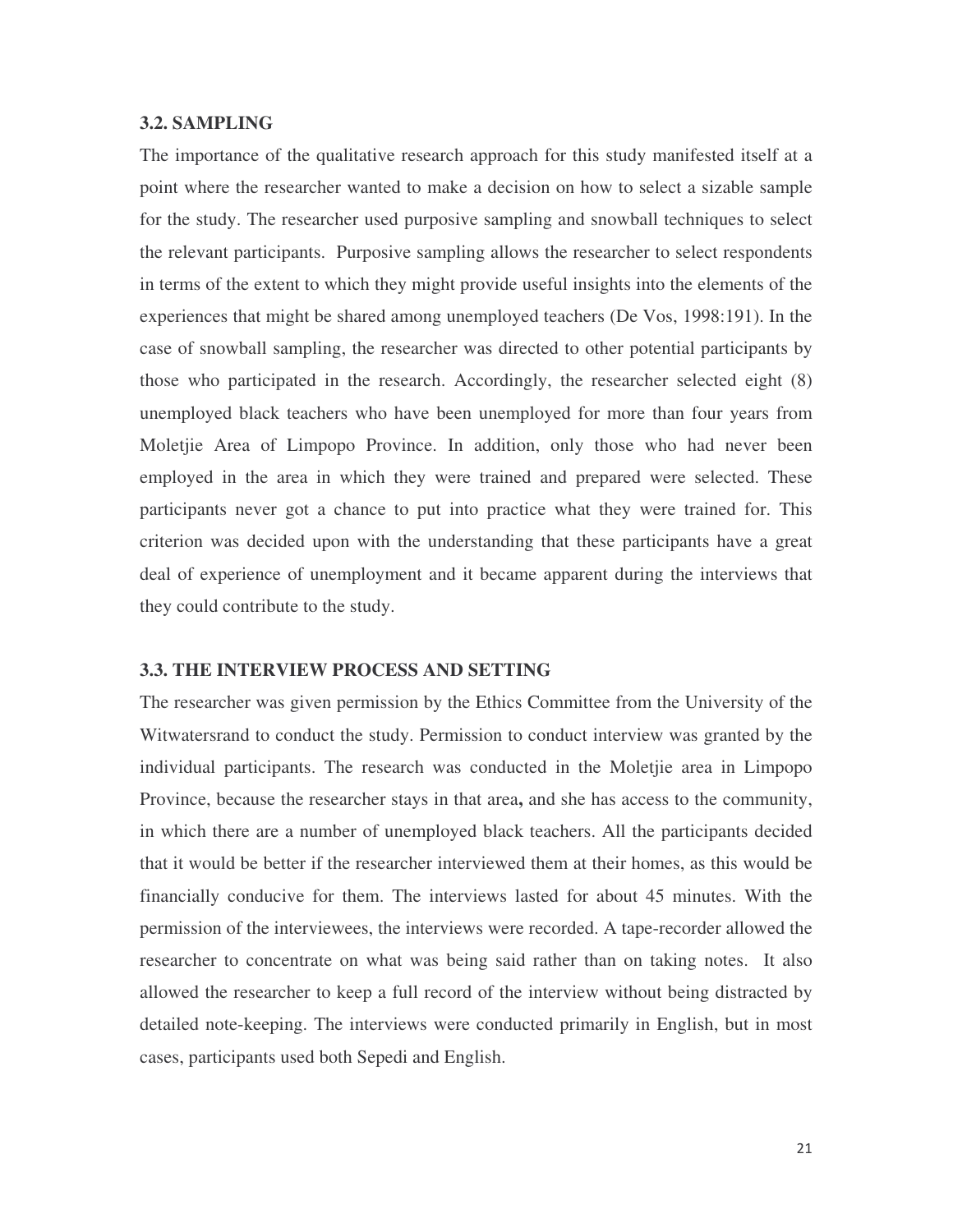The researcher transcribed and translated the raw data from Sepedi into English. Sepedi interviews were translated, attempting to take note of the things that were difficult to translate such as proverbs, metaphors and Sepedi idioms. This was done in order to keep the translated text (target language text) as close as possible to the original or source language text, often referred to as the 'equivalence' in related literature. The process of translation also took into consideration the context, which is the environment in which an utterance occurs.

#### **3.5. RESEARCH INSTRUMENTS**

**3.4. TRANSLATION THOMATION**<br> **3.4.** THE **THEONEMATION** THOMATION (THEONEMATION TOWER THEONEMATION TO THEONEMATION TO THEONEMATION TO THEONEMATION THEONEMATION TO THEONEMATION THEONEMATION TO THEONEMATION TO THEONEMATION T In keeping with the aim of the study and to have in-depth information, face-to-face interviews were conducted with the participants. Face-to-face interviews involve direct contact with the researcher (Denscombe, 1998: 8). In addition, face-to-face interviews provide the researcher with an opportunity to establish rapport with the participants and stimulate participant's trust and cooperation, often needed to probe sensitive areas. For this study, semi-structured interviews were used with the aim of focusing on a set of predefined questions in order to understand the psychological experiences of black unemployed teachers. The interviews used were based on a semi-structured interview schedule, so as to allow the researcher to ask questions in order to gain in-depth information. The interviews were tape recorded and transcribed.

# **3.6. DATA ANALYSIS**

Language-sensitive thematic content analysis was used to analyze the interview transcripts. Having translated and transcribed the interviews, the transcripts were read through several times to get a feel of any striking or interesting issues that emerged from the data. Preliminary comments were then made in the margins of the texts. The other sides of the margins were used to note the themes that began to emerge from the data. The themes were written down to form a preliminary list. Data sets that seemed to be connected were grouped into clusters as topics. Each interview text was continually checked to ensure that the topics accurately reflected what the participant had said. The final stage was to produce a table which defined the cluster topics under the main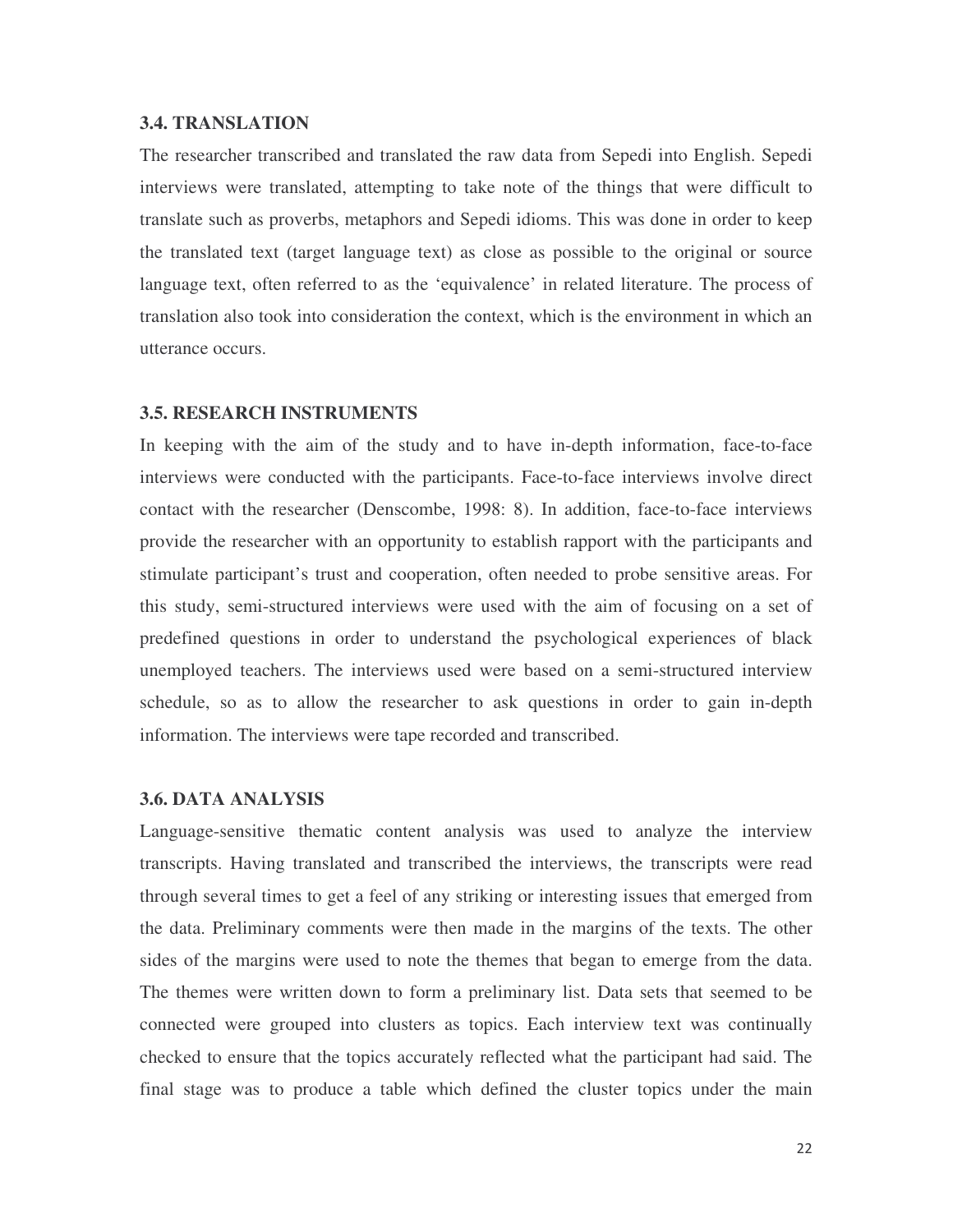heading. At this stage, certain topics were excluded if they were not well represented in the texts or did not fit in the topic clusters. Thus, a heading was chosen and underneath this, the relevant cluster topics were noted, with a reference as to where they had appeared in the text. This process was repeated for each of the interview transcripts. Themes were then established across the data and the master themes were combined into one list.

#### **3.7. ETHICAL CONSIDERATIONS**

Ethics approval for the study was obtained from the university. Participants were given an information sheet about the study prior to the interview. Participants were informed that the interviews were confidential and any information provided would subsequently be anonymous. They were also told that the information gathered would be stored securely and destroyed after completion of the study (see appendix E).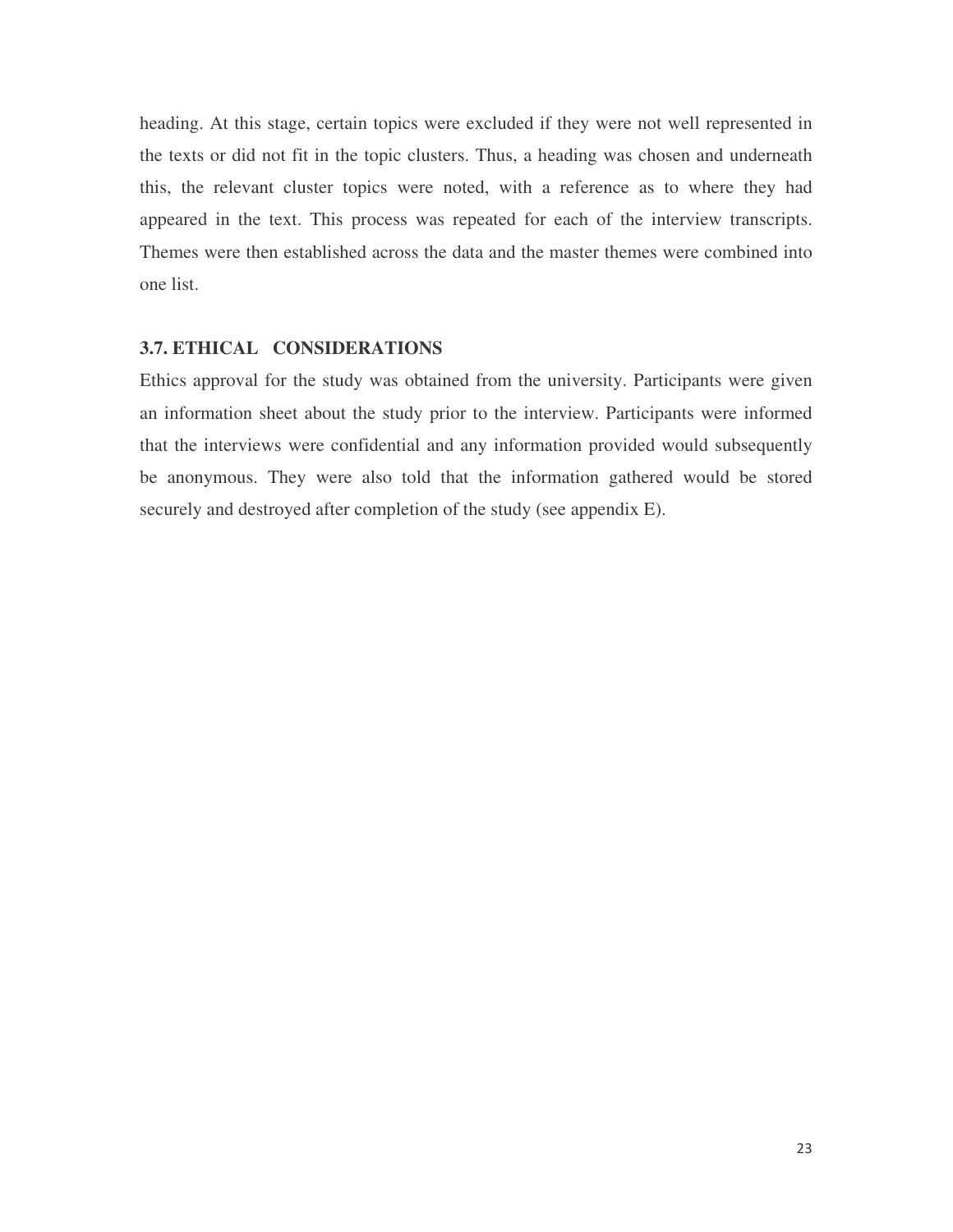#### **CHAPTER 4**

#### **PRESENTATION AND DISCUSSION OF FINDINGS.**

# **INTRODUCTION**

This section presents and discusses the findings of the research. Six categories, described as; deciding to be a teacher, factors associated with problems while studying, practical aspects of unemployment, psychological aspects of unemployment, social aspects of unemployment and coping with unemployment were identified. The first category, deciding to be a teacher, was identified in order to allow information and expectations about career decisions to surface. It helped to find out the different reasons participants followed a teaching career path. Different reasons from participants, in as far as career choice is concerned, gave a clear picture of their expectations about their chosen career and also acted as a way of surfacing their feelings after completing the chosen course but remaining unemployed. The second category is concerned with factors associated with problems while studying. This category was identified for fairly similar reasons. The positive and negative experiences participants encountered during their training period will most likely have affected their experiences during the unemployment period. This category was identified because most participants in the study stated that they experienced difficulties during their study period, but believed that after completing their studies, they would get jobs.

The first two categories, 'deciding to be a teacher' and 'factors associated with problems while studying' are different from the others because they happened prior to the unemployment period. They are seen as relevant categories to the research as they are believed to have an impact on the present unemployment of the participants and their experiences of this situation. The other three categories; practical, social and psychological aspects of unemployment, deal with the contemporary experiences of unemployment. These categories were difficult to separate because, for example, the social status of a person affects his or her psychological well-being. It was easier to separate the practical aspects of unemployment from the other two because this category was identified as involving more concrete things such as lack of money, doing household chores, poor housing, and lack of food which are not psychological themselves but would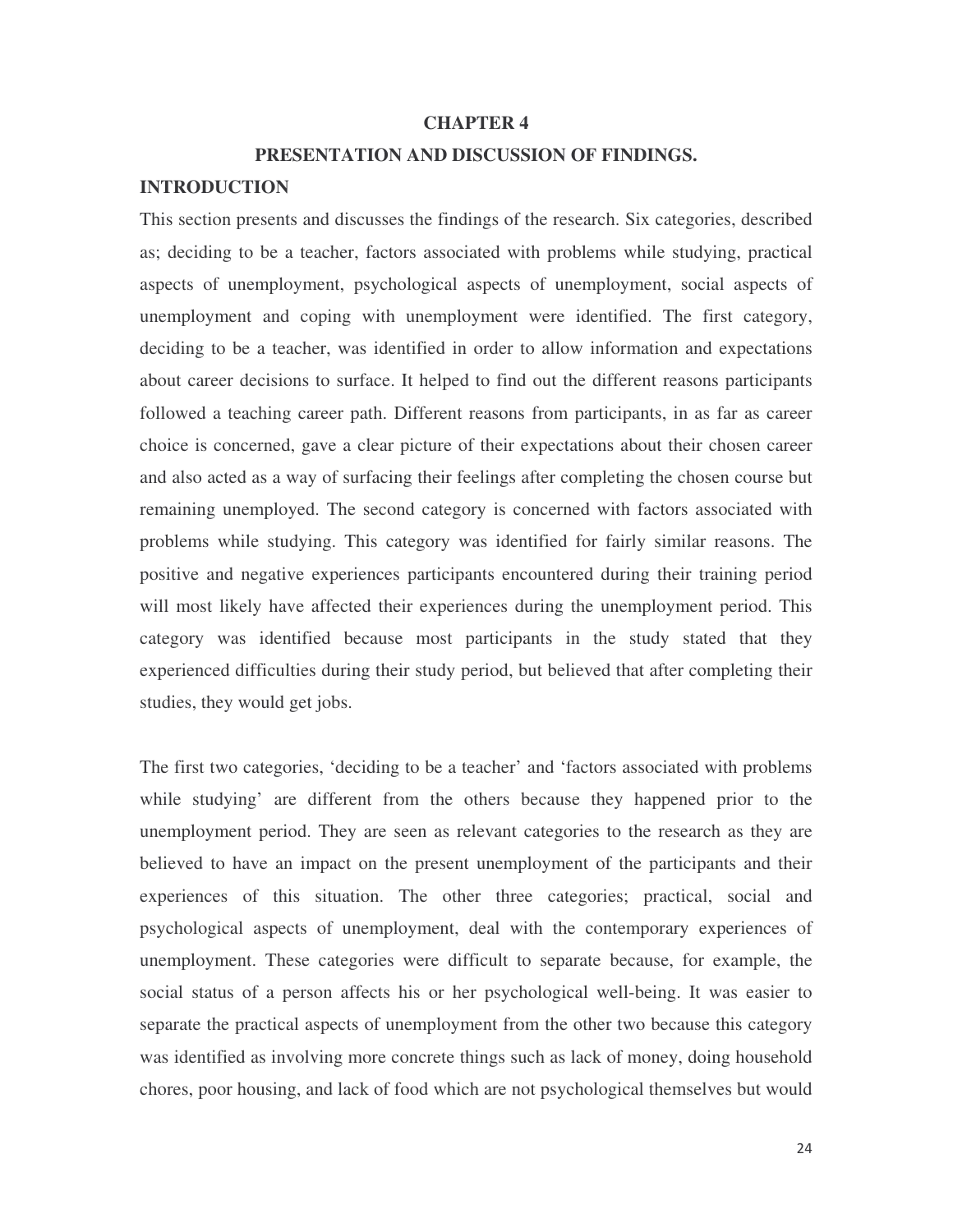have psychological consequences. Even though the category of practical aspects of unemployment was easier to identify, it is clear that these factors also had an impact on the psychological aspects of unemployment.

The last category is coping with unemployment. This category outlines different coping strategies that participants used to deal with unemployment. Participants had high expectations of employment after completing their training as teachers. Most did not even think that they would be unemployed. Consequently, being educated and unemployed made the experience of unemployment very distressing. This category was, therefore, identified in order to surface practical and/or psychological strategies participants used to cope with unemployment.

#### **4. 1. DECIDING TO BE A TEACHER**

Deciding on a particular career is seldom simple; it can be a complex process with many influences and motivations. The findings of this study showed that participants' decisions to follow teaching were influenced by different factors.. Some of the reasons given were that they were motivated by the desire to share knowledge with other people. Some saw teaching as an opportunity to change other people's lives. This is suggested by the view that teaching is a vocation or a calling. Some participants hoped that teaching would provide a regular salary and good working conditions, while others said that they liked working with children and young adults. Interestingly, one participant said that she followed a teaching career as it was her parents' choice.

# **4.1.1. Sharing of knowledge and ideas**

Sharing of knowledge motivated some of the participants in this research to follow a teaching career. Some teachers, as Duke (1984:22) argues, follow a teaching career because they enjoy the satisfaction of helping learning minds to grow, of sharing knowledge and knowing that they are doing something that is essential for the development and continuation of society. In support of the above view, half of the participants (4/8) stated that they chose a teaching career because they wanted to share knowledge and ideas acquired during their teacher training with other people. They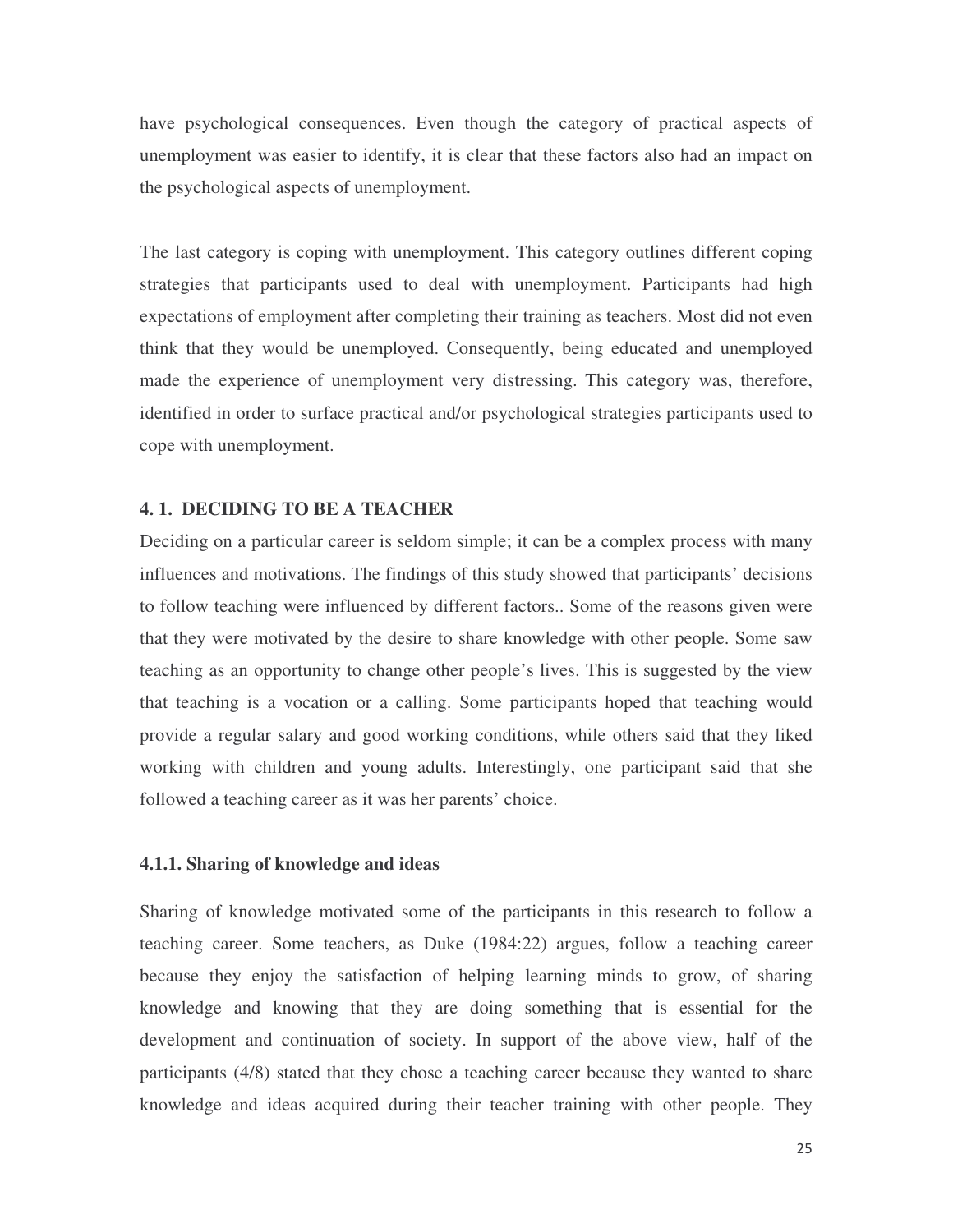further said that they become fulfilled and had peace of mind after sharing ideas and knowledge with others. The following responses from the participants provide evidence for this point.

Participant G: *I get fulfilled and happy after sharing knowledge and ideas with other people* (p46: Para 4).

Participant H: *I like working with people and sharing knowledge* (p51, Para 2).

Participant C: *I like helping people and sharing knowledge that I have with others. I realized that teaching will give me an opportunity to be in contact with children and young people and as a result I will have an opportunity to help shaping their minds and grooming them to be better adults in future ( p21* :*Para 3)*.

Participant A: *I like talking and sharing ideas with other people* (p7, Para 4).

Participants' perceptions about sharing knowledge were similar to that of Price (1964:19):

In teaching, not only can you get enjoyment from passing knowledge to others, but you can also have the unique pleasure of introducing other people to the interest which gives you so much satisfaction.

However, it is also important to note that teaching is not only about the sharing of knowledge; it is also about imparting new knowledge to those who don't have it and is also a form of social interaction with learners.

#### **4. 1.2. An opportunity to change other people's lives**

To many people, teaching is not just a job which gives them a salary at the end of the month, but is viewed as an opportunity to influence and change other people's lives in a positive way. This theme puts forward the argument that some teachers might enter into a teaching profession because of a commitment to make a difference in other people's lives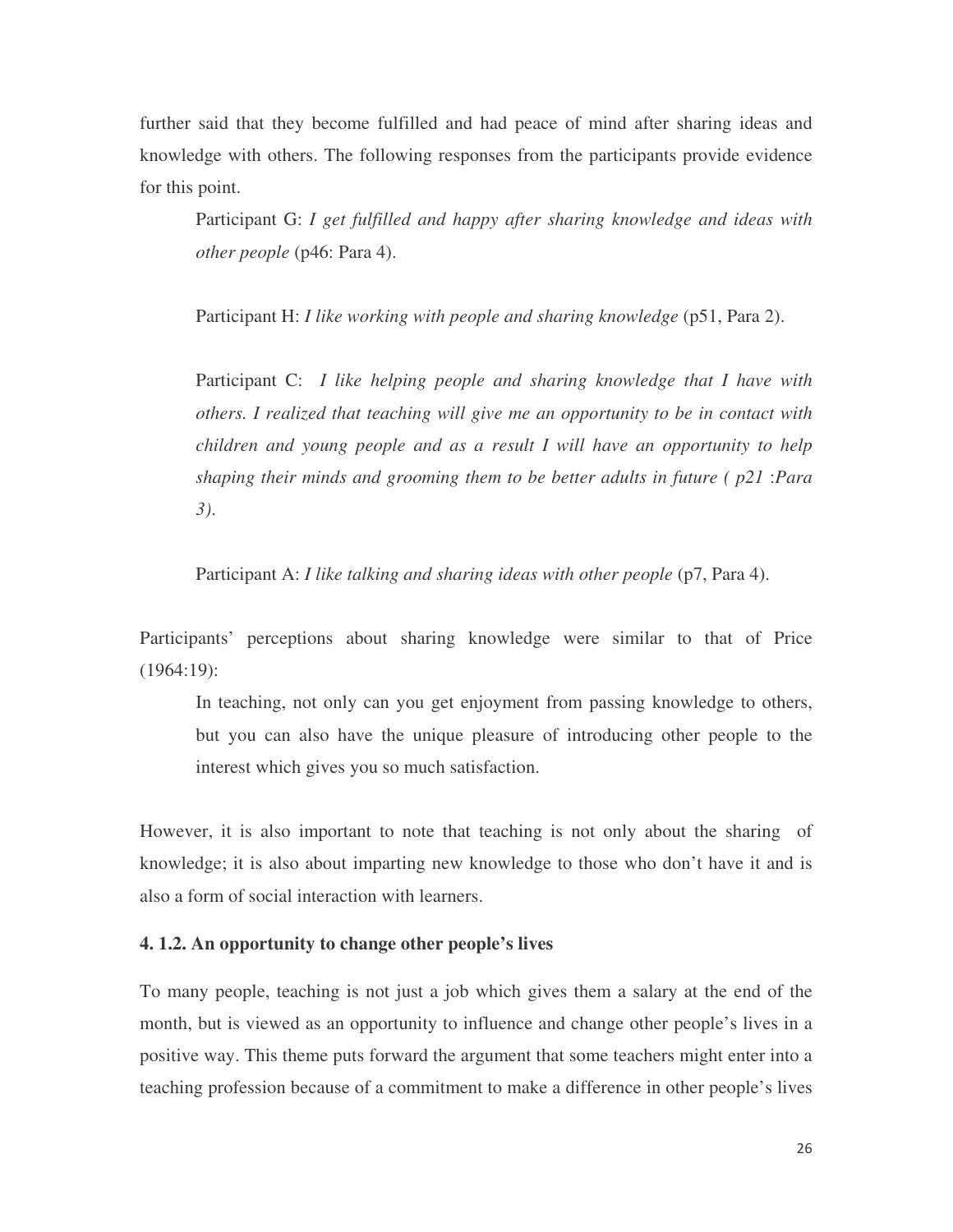and enable them to start better lives. Results of this study support the above view when a number of participants (7/8) pointed out that they followed a teaching career path because they felt that it would give them opportunities to help change other people's lives. The following examples are explicitly referred to by some of the participants:

Participant F: *It is an interesting career where I feel I will make a difference in other people's lives* (p39, Para 2*)*.

Participant H: *I feel that through teaching you can make a change in other people's lives. I feel happy after teaching a person something and seeing that he or she has learnt it* (p51, Para 2).

The participants' responses showed that the satisfaction that came from helping someone see something differently is one of the important attractions that teaching provided. This was further confirmed by one of the participants in a study conducted by Thornton *et al* (2002: 37):

I am one of these strange people who feel that they are here for a reason. I want to make a difference. I want to be working and helping people. In teaching you are working with people, helping people. You are interacting and you can make a difference.

For one to change other people's lives, one's life needs to be changed first. So, teaching as a profession gives one an opportunity to change his or her life before transferring this change to others. This further suggests that some people chose teaching because they see it as a calling.

#### **4. 1.3. Teaching as a Vocation or Calling**

Teaching is explicitly referred as a vocation or a calling by some of the participants in this study. Vocations or callings are closely related as both refer to moral commitment and dedication to serve others or work without looking primarily at personal gains and needs. A teacher with a vocation feels that he or she is serving others and also derives personal satisfaction from his or her work. The majority of the participants (5/8) said that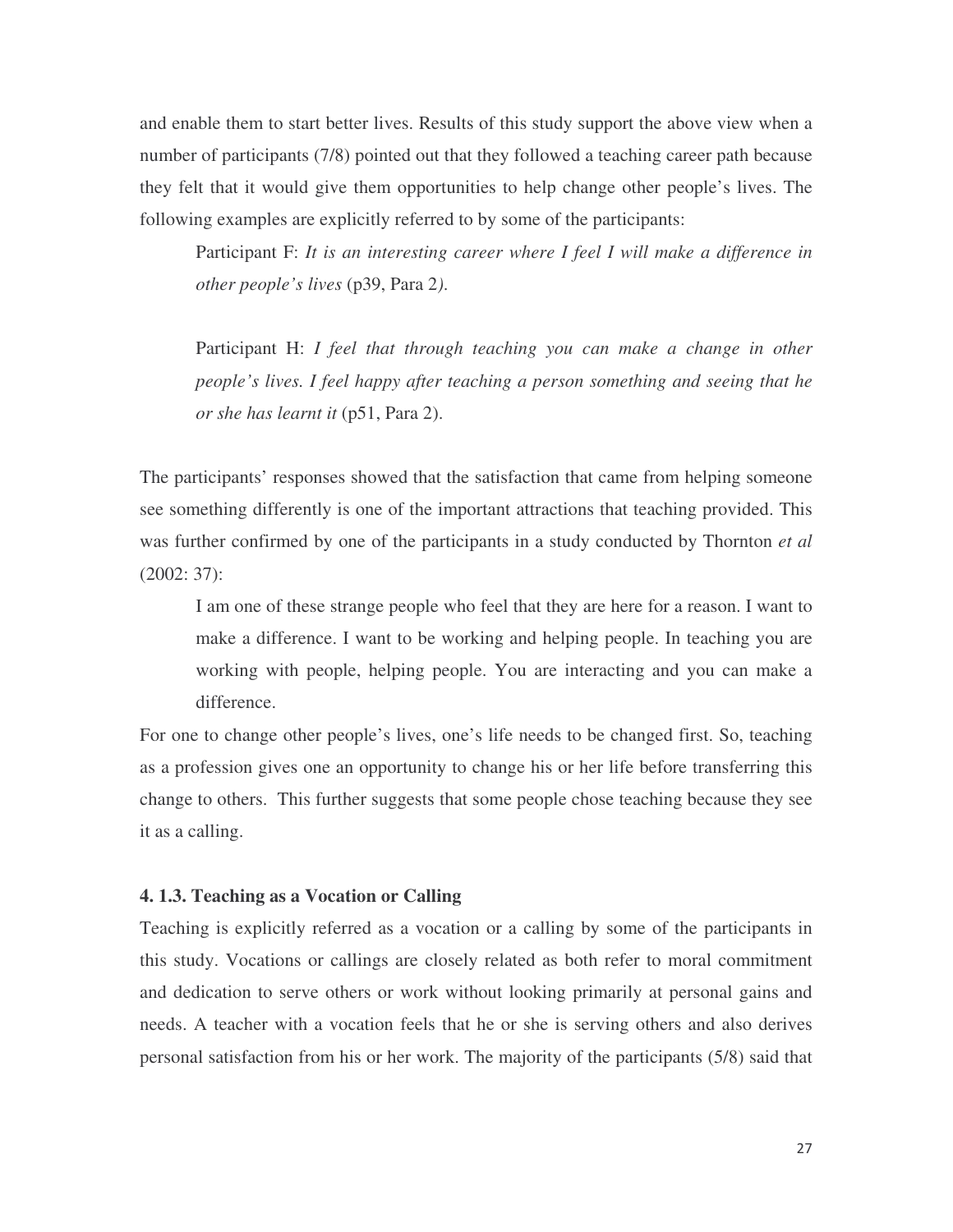they followed a teaching career because it was a calling for them. The following points were made by the participants:

Participant D: *To me teaching was a call from God. I never hesitated or have doubts when I received an acceptance letter from the University of the North that I am accepted.* (p37: Para10).

Participant G: *Teaching is a calling for me* (p46, Para 4).

The above quotes from the participants correspond with Hayward's (2002:3) study that argues that teaching is much more than just a way of earning a living; "it is also seen as an important and worthwhile work, aiming at developing human beings and it offers something that money cannot provide." From these perspectives, it is possible to suggest that people who followed a particular career or job due to the fact that it was a calling may often experience unusual or especially high levels of stress and trauma when their calling is never actualized.

#### **4.1.4. Teaching as providing a good salary and good working conditions**

Teaching is seen by some people in this study as having secure working conditions, many attractive benefits and lots of vacation time. This was particularly noted by half of the participants (4/8) who mentioned that a good salary and good working conditions were of prime importance and motivated them to follow teaching. The participants highlighted the fact that they thought that a good salary would offer them opportunities to go on holiday with their loved ones while others described good working conditions in terms of having many holidays in a year and a less demanding workload. Some typical examples of what the participants said were:

Participant F: *As a mother, it is quite a better career for me because teachers have many holidays and this will give me an opportunity to be with my family. Again, teachers knock off early and the salary is good* (p39, Para 2).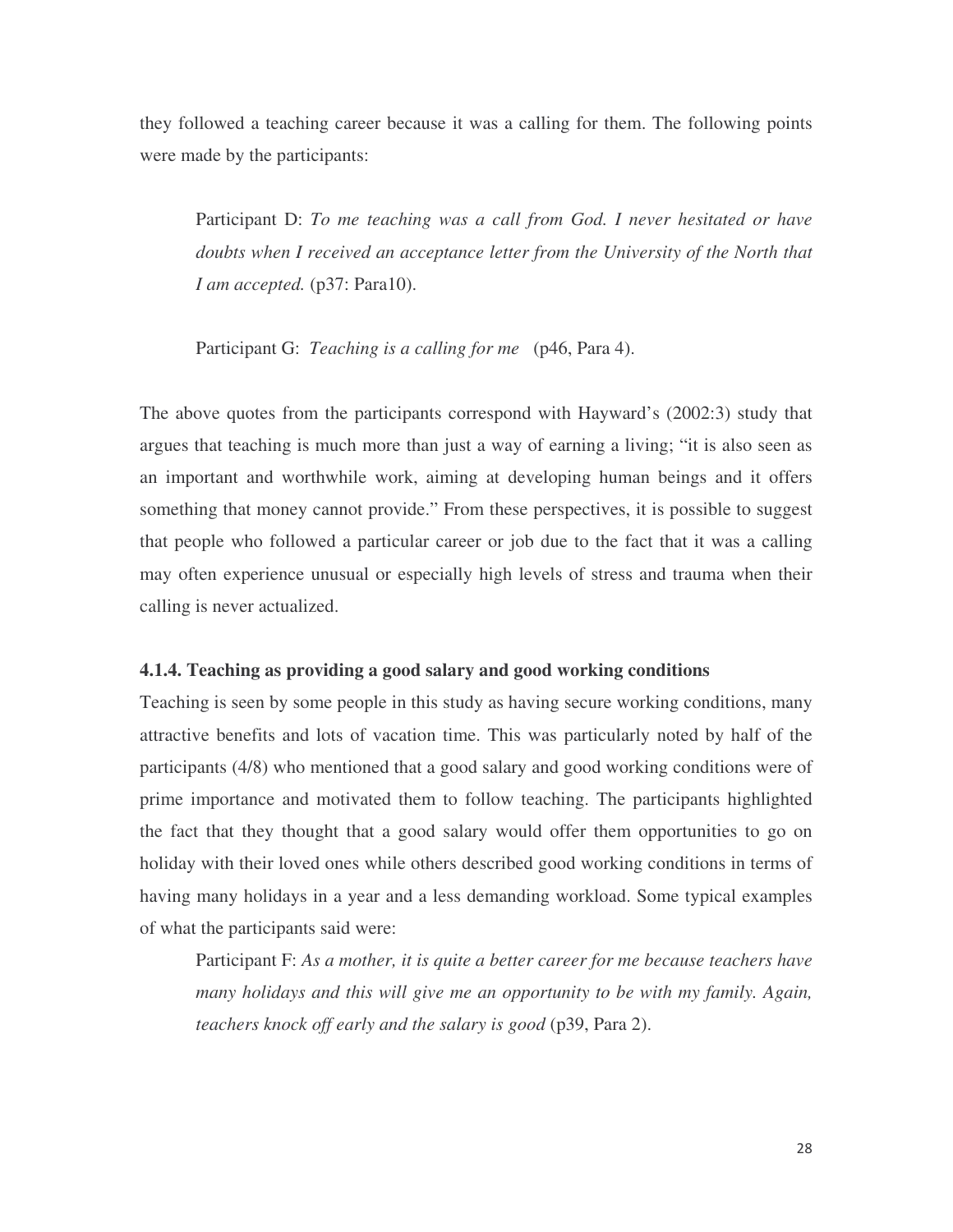Participant C: *I was also motivated to follow a teaching profession because of good salary and many holidays* (p21, Para 3).

Participant G: *The other reason for following teaching profession is that teachers work nicely without sweating and they have many holidays and their salary is good* (p48, Para 16).

Similarly, Sikes, Measor and Woods (1985:1) note that some teachers see teaching more instrumentally as a useful job from the point of view of pay, holidays and conditions of work. Participants in this study echoed the above statement when they said that they followed a teaching career because the 'salary is good'.

It is clear that participants in this study view teaching differently from the respondents in Motimele & Dieltiens (2005) study who perceive teaching as a job with workload stress and low remuneration packages and lack of career advancement. The participants' view that teaching is a good paying job with less workload stress and many benefits might be due to the fact that they are staying in rural areas where the cost of living is low as compared to urban areas. The other reason might be that in rural areas teaching is still highly valued as most people are not educated and the few that are educated are teachers. It seems that due to a lower cost of living in rural areas, teachers afford better lifestyles as compared to other people and this, to a greater extent, might have influenced the participants' view of teaching as a well-paying job.

# **4. 1.5. Working with children and young people**

The outcome of this research showed that some participants chose teaching because they enjoyed working with children and being in their company. Such are people who have patience and are good at handling children. Over half of the participants (5/8) said that they liked working with children and young people. They further pointed out that they followed a teaching career because they liked to encourage people, especially children and young people, in order to develop their full potential as human beings. The following responses from the participants provide evidence for this point: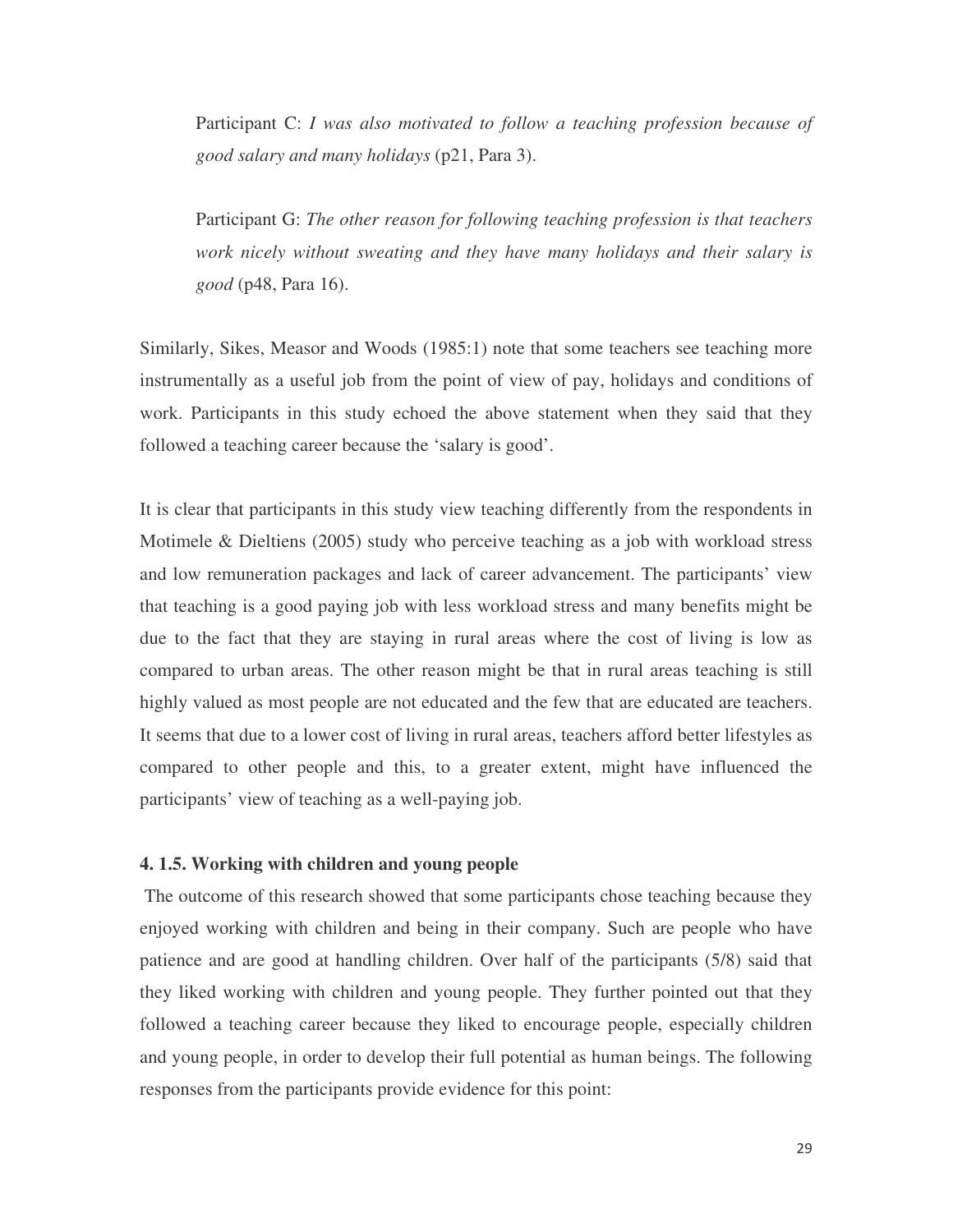Participant G: *I like teaching with all my heart more especially teaching young children who are still at primary school. They are willing to receive information and knowledge that will mould and change their lives. They are so exciting to me* (p46, Para 4).

Participant E: *I also love to work with young people* (p33, Para 5).

Working with children and improving their life chances were perceived by participants in this research as something that would give them a high degree of job satisfaction. Krecic and Grmek (2005:267) indicate that some people followed a teaching career because they liked working with children. One of the participants in Krecic and Grmek's study said that he chose to be a teacher because he liked to work with children. He also stated that if he got a job in school after finishing university, his wishes would have come true. One of the greatest attractors, listed most commonly by the people who indicated that they were interested in pursuing teaching as a career, was that they would like to work with children and following this, that teaching would allow them to work with people.

# **4.2. DIFFICULTIES ENCOUNTERED WHILE STUDYING**

There is a general opinion that education is the key to life. On the other hand, education is not free; it costs a lot, more especially tertiary education. In the apartheid era, only few black people would afford to pay education fees for their children. They struggled and pushed hard to put their children through tertiary education. Most participants (6/8) confirmed this when they said that they encountered difficulties while studying. The financial difficulties and lack of access to library facilities were related to shortage of money. The old saying that 'perseverance is the mother of success' became evident in this research when two participants stated that even though they encountered financial hardships during their training, they persevered with the hope that after completing their studies, they would get employed and experience financial freedom. The participants further said that they had serious financial difficulties during their studying period, which denied them access to library facilities. The following were some of the responses from the participants: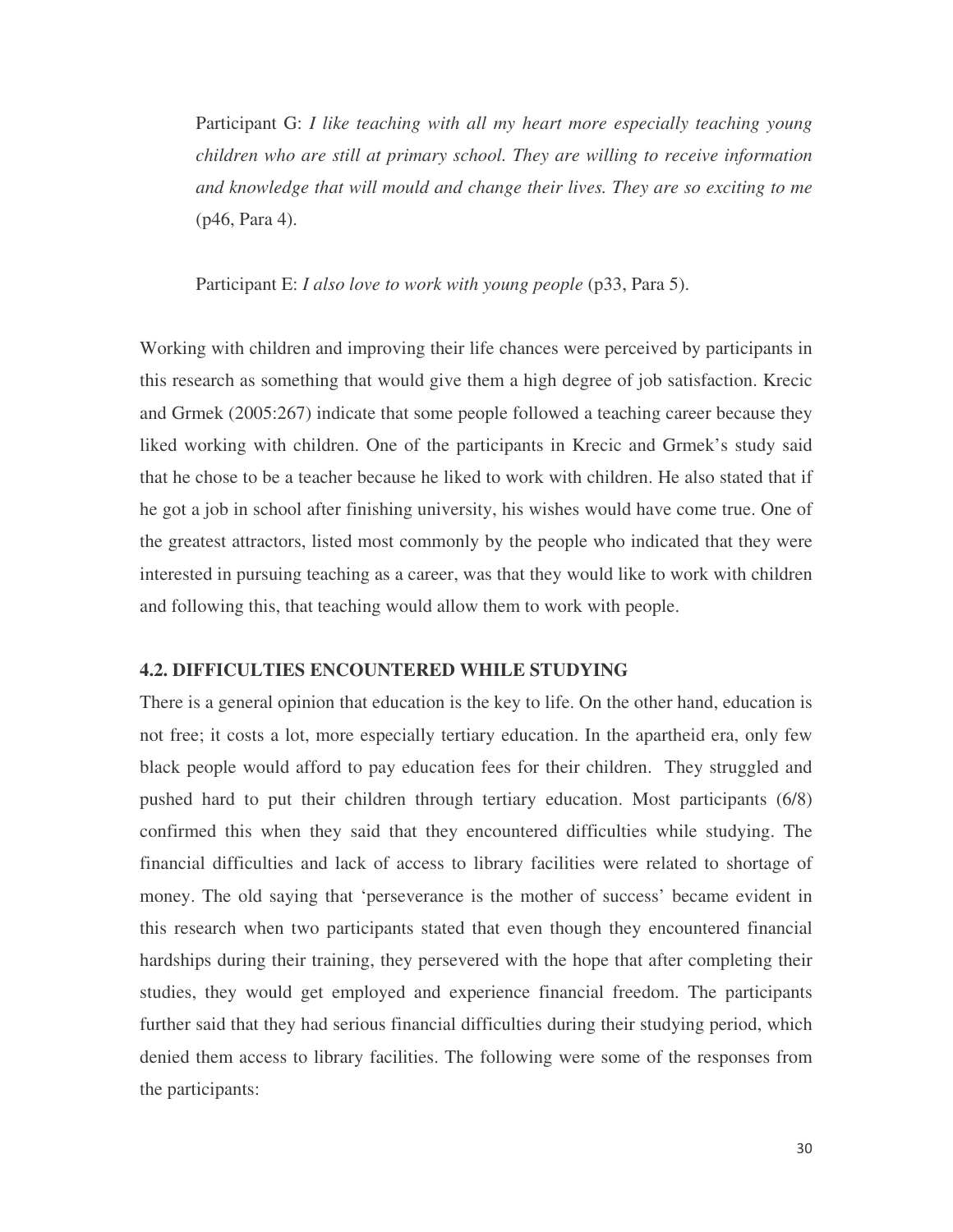Participant H: *It was difficult for me to travel. But I had no option I was forced to travel from home to college everyday because my mother could not afford to pay hostel fees with the little disability grant. Travelling was also inconveniencing and affecting my performance negatively because at home I had no opportunity to use library and other college facilities. I had to wake up early in the morning to catch the bus and come back late in the evening. In most cases when I got home in the evening I was very tired. It was hard but I* had *no option* (p51, Para 4).

Participant D: *I did not have access to the library during the night, and there was no electricity where I was staying. It was hard during those years but I kept my focus on books believing that perseverance is the mother of success* (p27, Para 6).

Findings of this research further showed that some participants were studying under very difficult conditions such as going to college on an empty stomach. The following examples provide evidence for this point:

Participant D: *Actually I can say that I struggled to make ends meet during my studying period. Sometimes I went to school without food but my love for teaching motivated me to go on even during difficult times* (p27, Para 4).

Participant E: *I remember there were several days when my mother and my younger siblings stayed for days without eating proper food in favour of our education* (p33, Para 6).

It was clearly indicated in the interviews that some participants continued with their studies, even though they had no food because of the vision and the goals they had in life and their love for teaching. This showed that some participants in this study endured a great deal to be qualified teachers. Participants' determination to continue with their studies, despite the financial difficulties they encountered is complemented by Ryan and Cooper's (1992: 384) argument that "many people in the society have thought that education could eliminate poverty and free people from the chains of unemployment".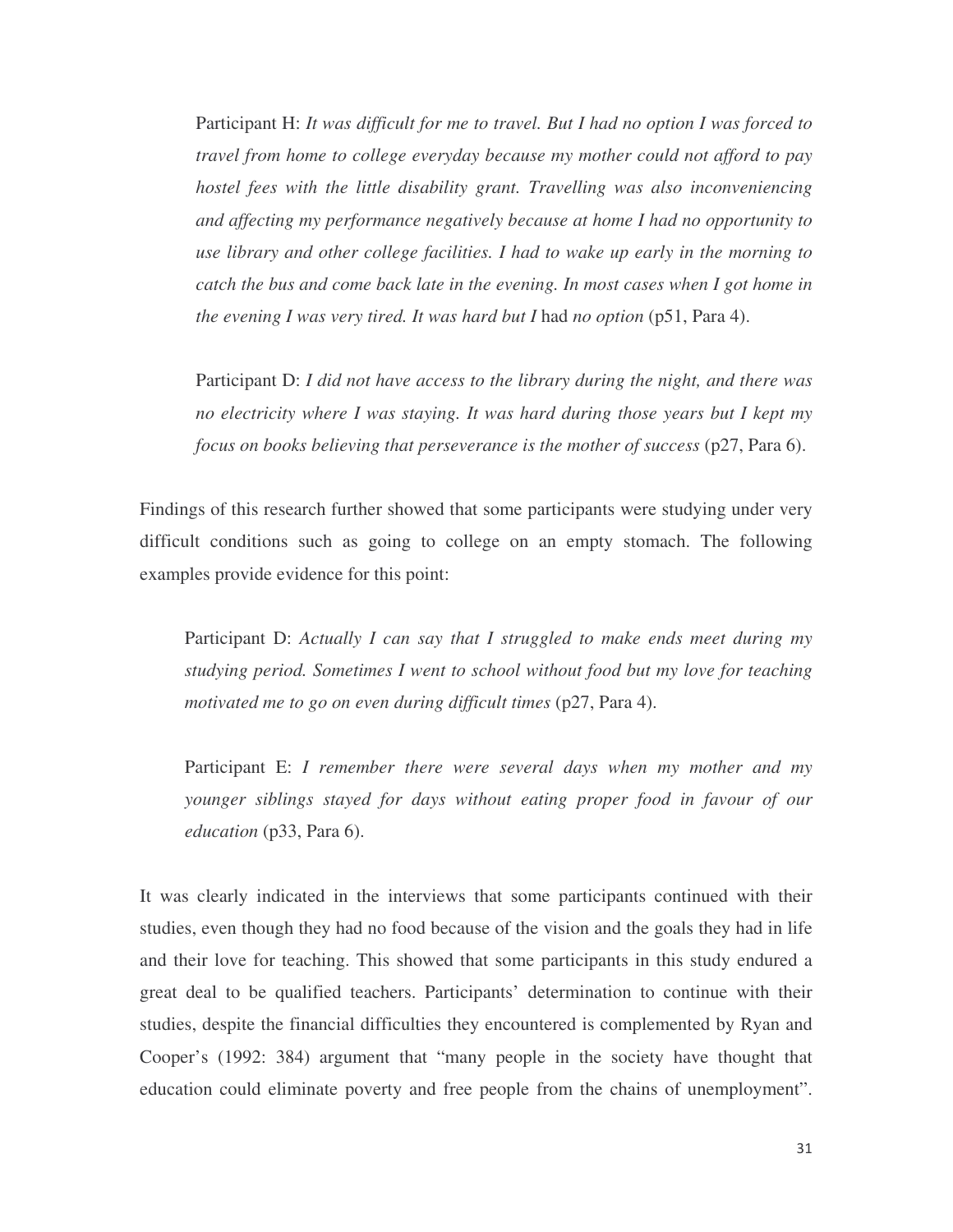Black people, mostly from rural areas, believe that education can free people from poverty. As a result, most people in rural areas followed a teaching career with the hope that it would free them from the chains of unemployment and poverty. Similarly, prior to the democratic government, teachers were the ones who were not struggling to find jobs due to their level of education.

Lack of career guidance, institutions and exposure to other professions in rural areas contributed to many people following teaching, which is affordable, well-known and within reach to most black people in rural areas. This led to production of many teachers in rural areas.

All the participants in this study believed that after completing their training as teachers, it could be easier for them to get jobs. It is interesting to note that one of the six graduates from McGill University quoted by Came (1992:1) had the same perception as participants in this research. He **s**aid; "when I hit university, I felt positive about the chances that when I finish, I would be able to find a job quickly".

# **4. 3. PRACTICAL ASPECTS OF UNEMPLOYMENT**

Practical difficulties of unemployment were a common experience amongst all the participants in this study. In this research, practical aspects of unemployment refer to things like lack of food and proper housing. Unemployed people might experience a lot of anxiety and distress because of their inability to do basic things that are needed in everyday life like putting food on the table and building or buying a house. All participants (8/8) said that they have experienced practical problems that came with unemployment. Some participants said that they are currently living in poor housing conditions because they could not afford to build or buy houses. Some of the statements said by participants are:

Participant H: *We are living in a small house made of wood and there are spaces between the woods* (p52, Para 6).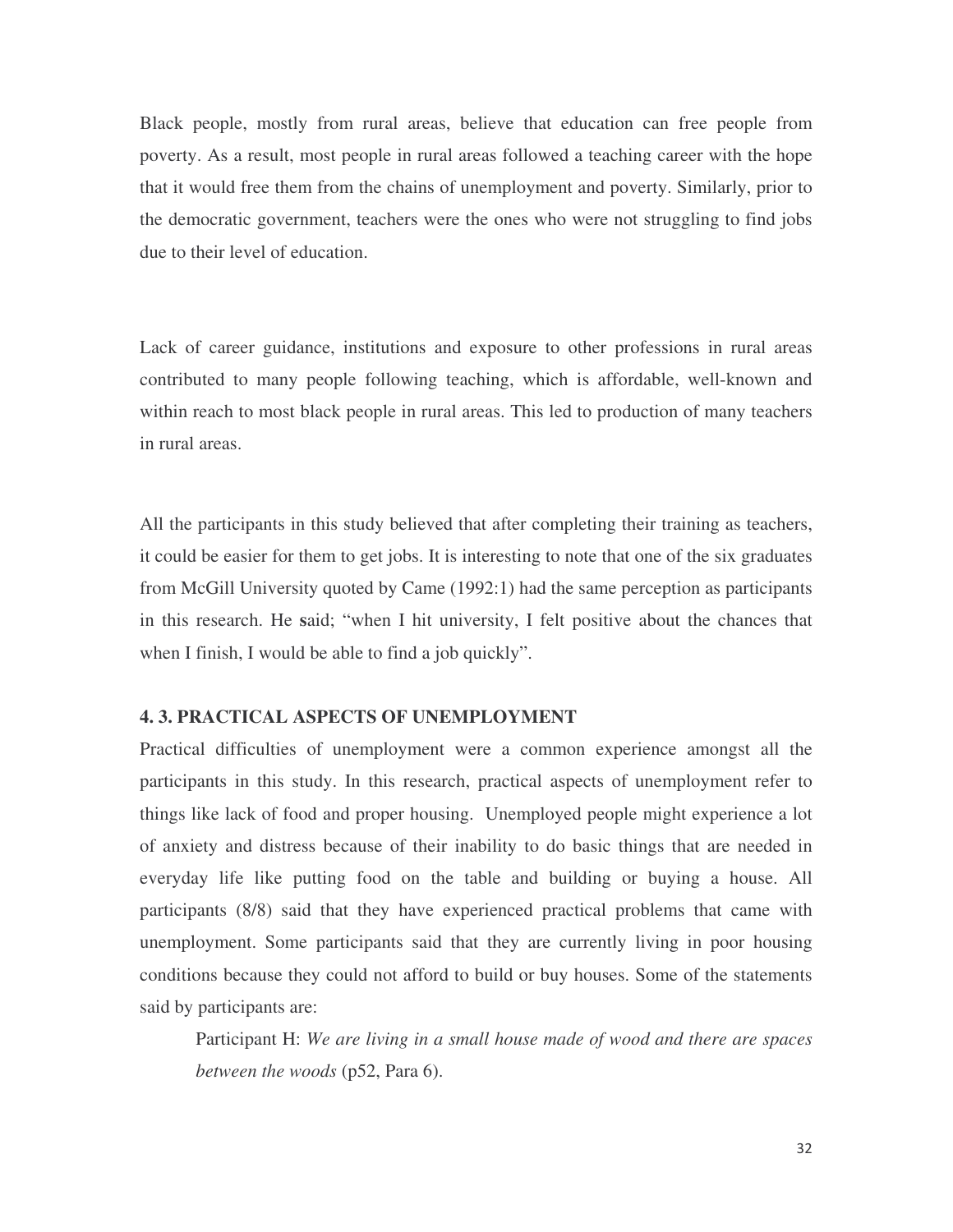Participant E: *Whole family of 5 children is staying in a small two-roomed tin house (p33, intro Para).*

Participant C: *Now I am 35 years old, not married and not working. I don't even know when I am going to get married (p24, Para 13).*

Participant G*: I am unable to support my children and do things for them (p50, Para 20)*.

The consequences of practical aspects of unemployment have serious negative impact on the person's psychological well-being.

# **4.4. PSYCHOLOGICAL ASPECTS OF UNEMPLOYMENT**

Several studies have shown that unemployment has negative impacts on the person's psychological functioning. Experiences of most participants (7/8) in this study concurred with the above statement. They stated that they experienced feelings of failure, uselessness and frustration. Others expressed profound disappointment, due to their failed expectations*.* Fineman, (1983:36) also states that unemployment has negative consequences; "employment provides a pattern of activity so deeply ingrained that its absence results in a fundamental negative psychological reaction"**.** This section discusses the psychological aspects of unemployment. The following topics will be discussed under; experiences of failure, uselessness and frustration, inability to fulfil male responsibilities, the experience of gossip or criticism from community members and the psychological consequences of failed interviews.

#### **4.4.1. EXPERIENCES OF FAILURE, 'USELESSNESS'AND FRUSTRATION**

The experience of joblessness is often accompanied by negative experiences and feelings of failure and disappointment. This fact was clearly discerned from all the participants (8/8) who stated that they felt like "losers, failures" in life. They further pointed out that these feelings were exacerbated by the fact that they were educated and they expected to get good jobs that have a high status in the community. When they failed to get teaching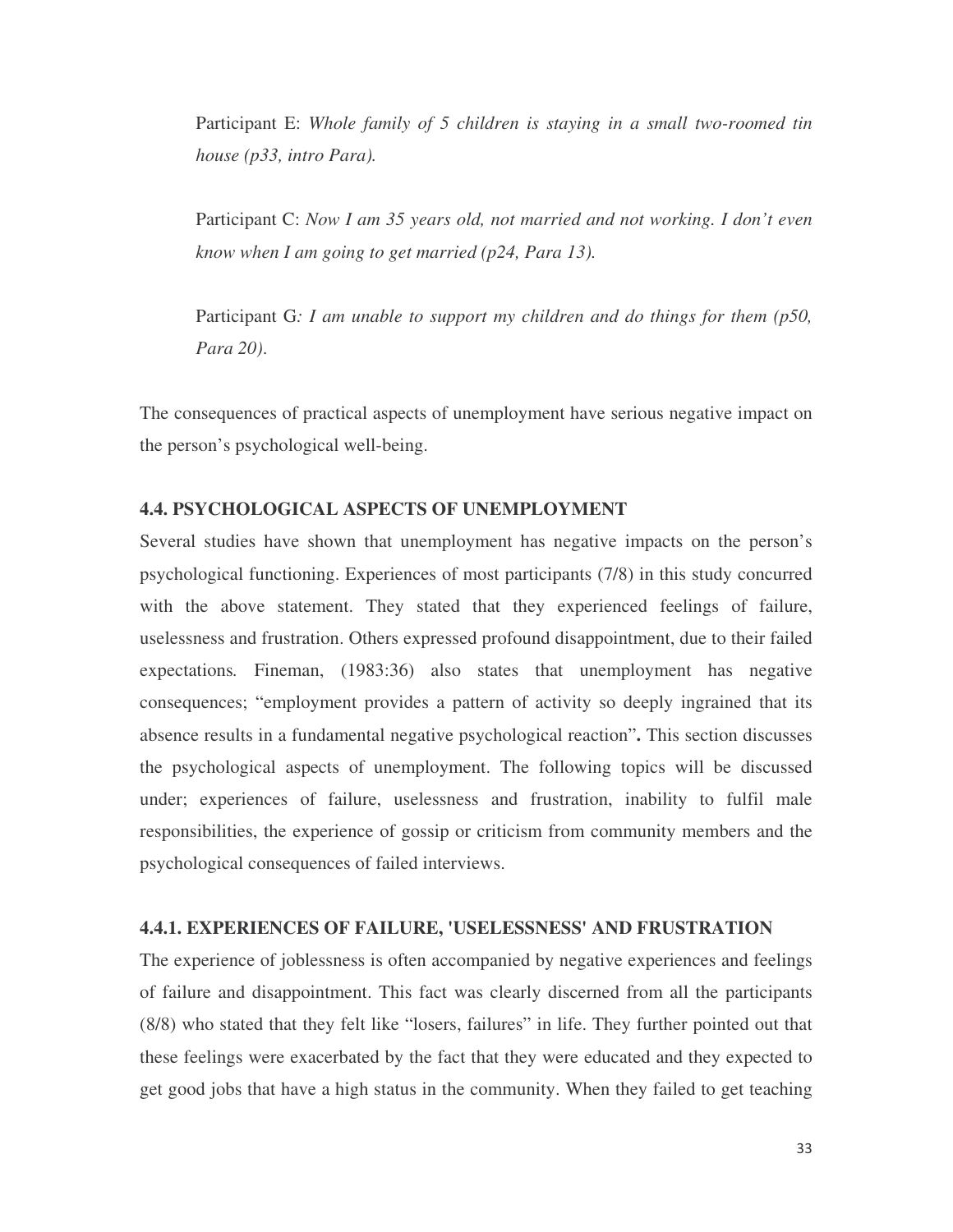jobs, they perceived themselves as failures. They also said that these feelings of failure were coupled with feelings of disappointment and failed expectations. These feelings might further be exacerbated by the fact that for some participants teaching was a vocation. Examples of what the participants said were as follows:

Participant E: *I saw myself as nothing and to me life meant nothing because all my hard work and sacrifices towards my studies turned into nothing, I saw myself as a failure in life; I also believed that I failed my mother who worked hard to make me educated* ( p35, Para 17).

Participant F: *Sometimes I feel that I am a failure* (p39, Para 4).

Participant D: *I feel that I am a failure in life* (p29, Para 15).

Feelings of disappointment were also explicitly expressed by participants. For example; Participant F: *Right now I am disappointed. Having qualifications but not working is frustrating and stressing. I feel that I have wasted my time, money and energy for nothing. My main objective of going to university was to get a better job. Now I am highly disappointed because my objective is not met* (p43, Para 24).

Participant C*: I am disappointed, seriously disappointed* (p21, Para 4). Participant G*: I am disappointed* (p48, Para 14).

Results of this research showed that feelings of failure are often common in unemployed people, especially those who have specific skills and knowledge acquired from a lengthy period of education and training with the hope that they will be employed upon completion of their studies or training. This finding was also confirmed by one of the participants in Fineman (1983) study. The participant in Fineman's study said; "I still feel I have failed as a person by being unemployed, job failure equals personal failure". Another participant in Hayes and Nutman (1981) said: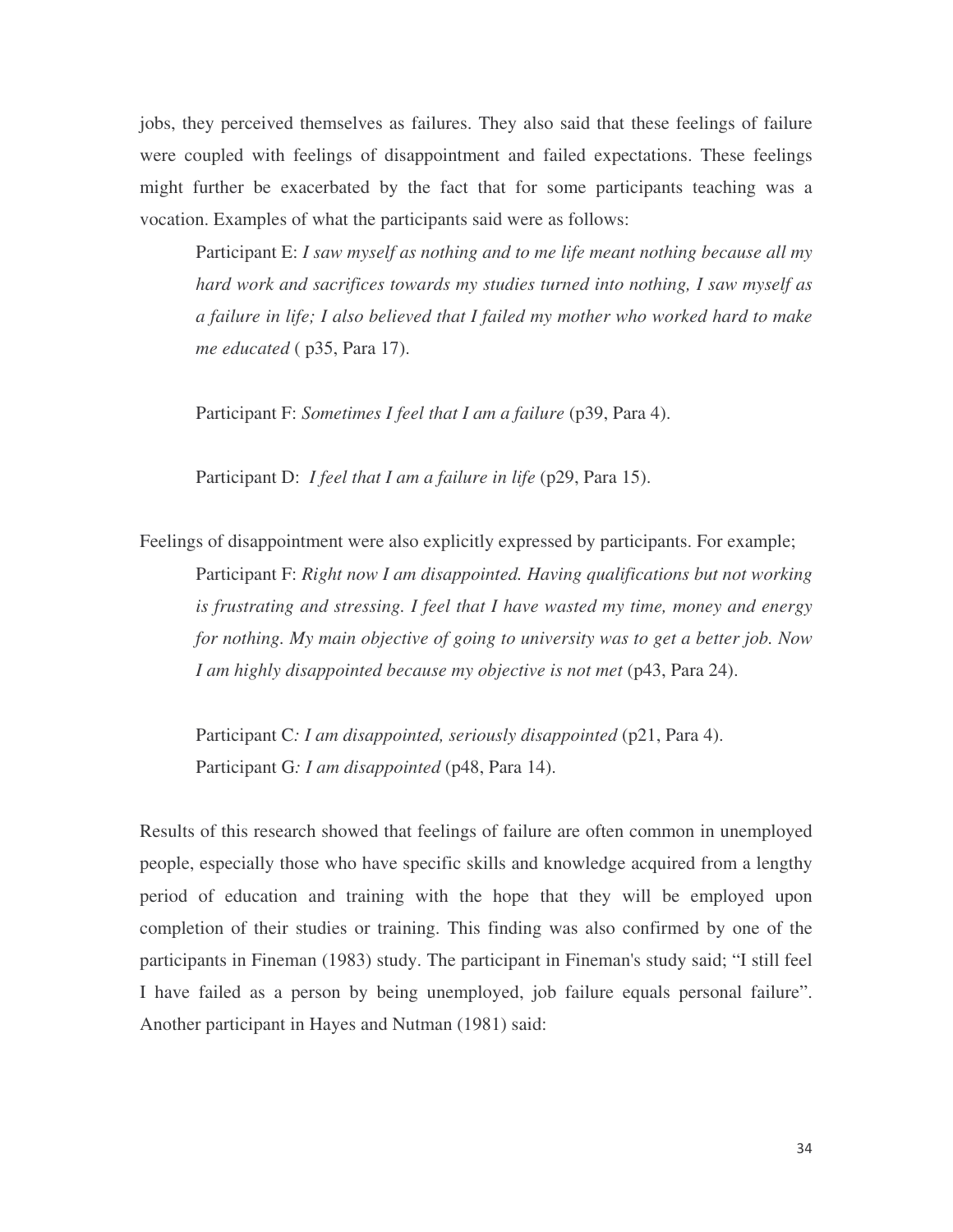Even if the individual is part of large group of unemployed people, for a person brought up in a work oriented society, so long as Bert Jones across the street is employed, Alf Smith is bound to feel dishonoured and a failure when unemployed (Hayes and Nutman, 1981).

The participants' experiences of failure, uselessness and frustration were made worse by the fact that they never got a chance to put into practice what they were trained for.

# **4.4.1. (a) The inability to fulfil male responsibilities**

Inability to fulfil male responsibilities surfaced as one of the reasons that contributed to feelings of failure and uselessness. All male participants (4/8) revealed that unemployment has induced a feeling that they have failed as men, breadwinners and providers of their families where they were supposed to provide financial needs. One of the male participants pointed out that it is painful and disabling to know that he cannot even afford to buy food for his children, not to mention paying school fees. The following were some of the responses from the participants:

Participant A: *Our first born (daughter) is at Technikon this year and she is her responsibility. This make me feel inferior as a man* (p 12, para 52).

Participant D: *Right now I am of no help to my family. I can't even afford to put food on the table* (p27, Para 7).

Participant G: *It pains me to know that l am unable to support my children and do things for them* (p49, Para 20).

Participant C: *Unemployment is frustrating more especially if you are a man* (p20 Para 1).

It seems that the inability to fulfil male responsibilities as a man or head of the family can lead to lack of respect from family members. This view was supported by some of the male participants in this study. One of the participants mentioned that his wife does not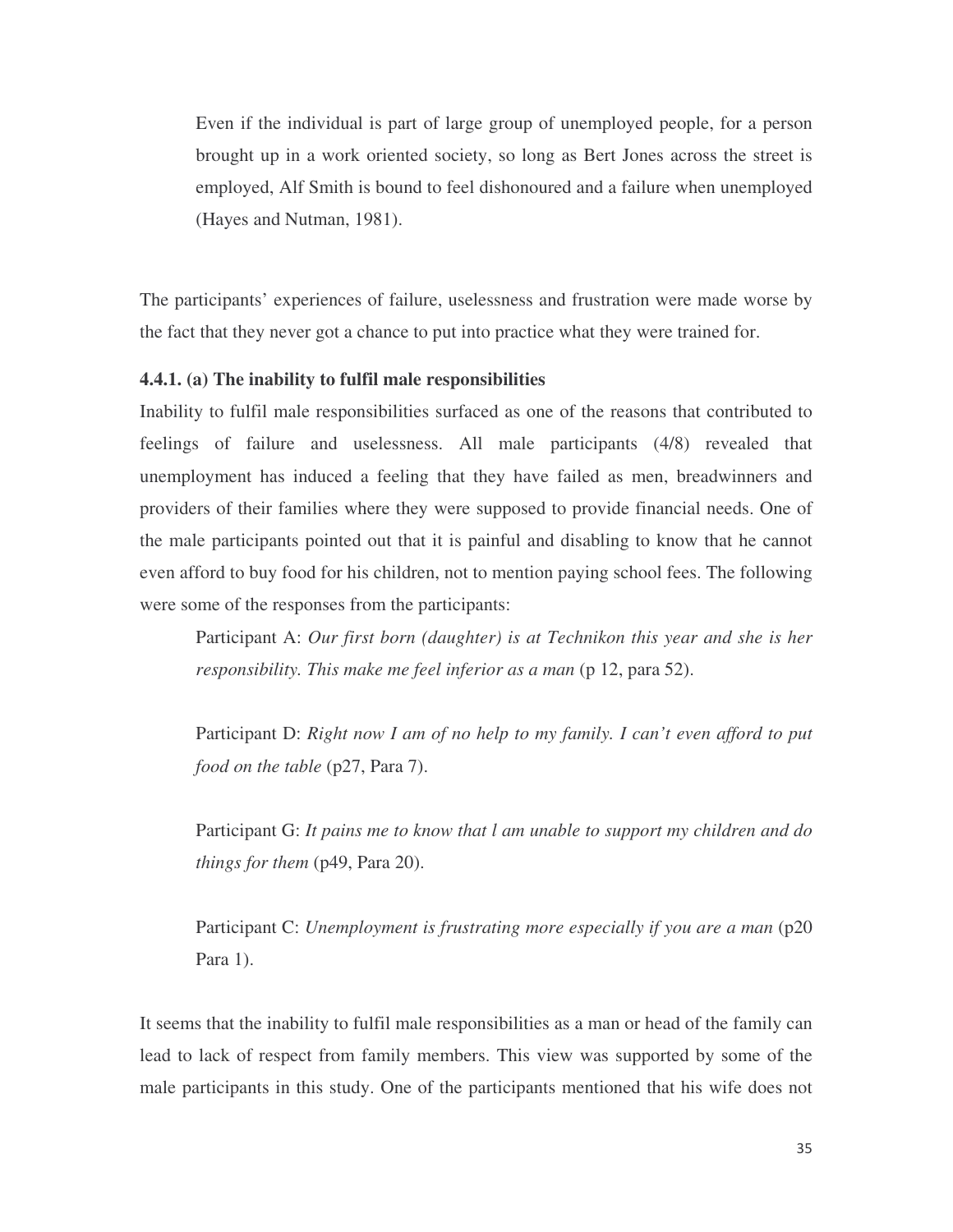respect him any more and that she does not care about him. The participant also said that the fact that his wife does not respect him made him feel useless and inferior. The following responses were given by participants:

Participant A: *At times I feel that I am nothing like she used to say because as a man I am unable to fulfil what I am suppose to do due to unemployment* (p 12, Para 54).

Participant C: *I have learned that if you are not working, other members of the family do not treat you like a man (*p22, Para 8).

Kelvin and Jarrett (1985: 60) argue that inability to carry out male responsibilities as a man often results in lack of respect, as was the case with the participants;

Unemployment induces a feeling that one has failed in the role of father as breadwinner, as provider of the strictly material needs of the household, and in as much as a man's status and authority in his family derive from his role as a provider.

On the same note, Warr (1985:22) indicated that around the late 1930s, married men had family responsibilities as breadwinners. This meant that if they were unemployed, their responsibilities were mostly not met and this brought about feelings of inferiority on their side. It was mentioned in the section relating to the decision to be a teacher that many participants followed a teaching career because they thought that it would provide a good salary that would enable them to provide for their families. Failure to get a teaching job might increase the level of uselessness, more especially for men who are traditionally perceived to be the providers of their families. Even though women in modern societies are also engaged in formal and paid work, it is commonly understood that women are not the primary bread winners in their homes and therefore, they rely on their spouses' salary to support the bulk of their needs.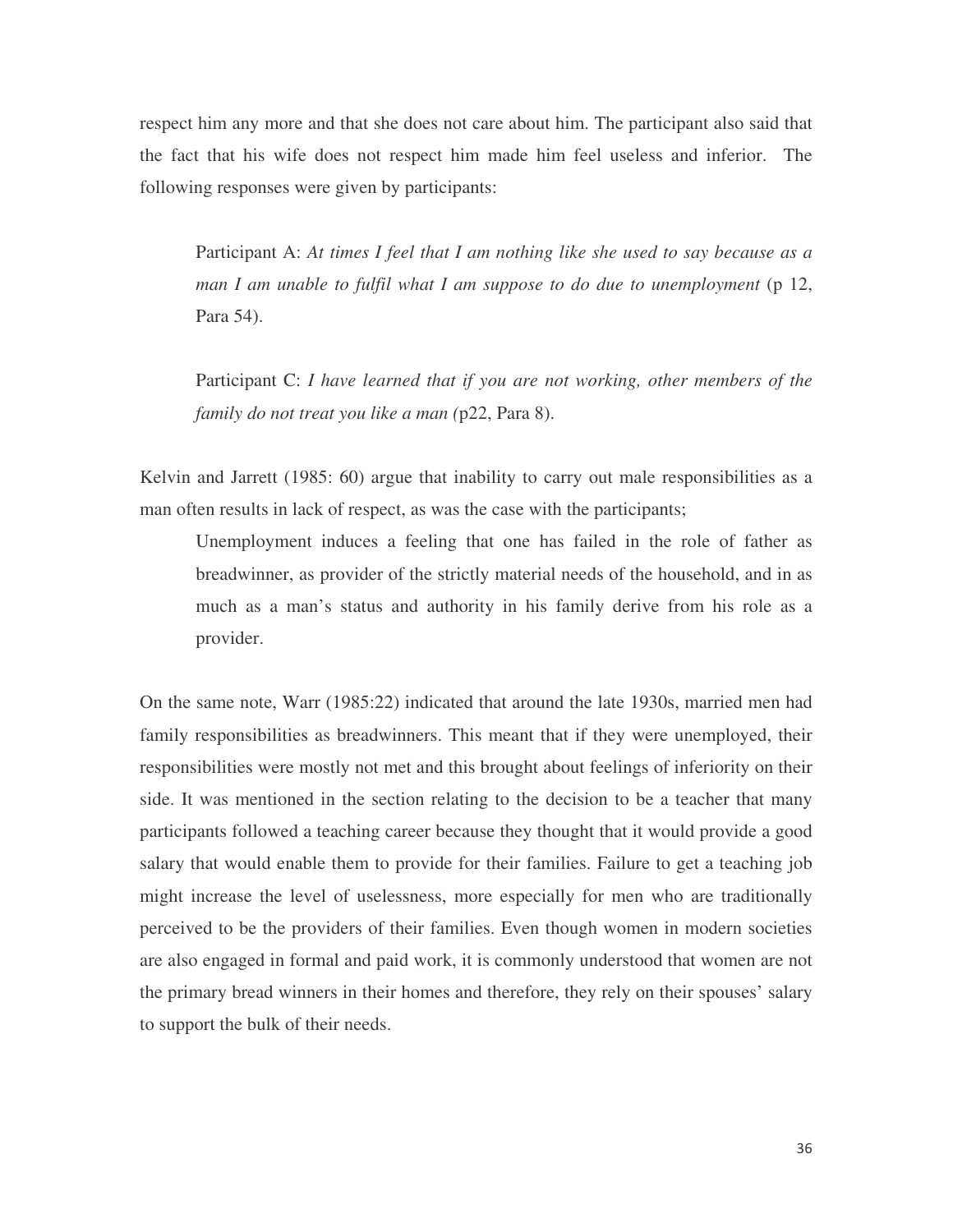#### **4.4.1. (b) The experience of gossip and criticism from community members**

Unemployed participants often experience gossip or criticism from community members and these gossips often make them to feel ashamed, doubt themselves and lose selfconfidence. Half of the participants (4/8) pointed out that gossip and criticism from members of the community affected them negatively. The participants mentioned that some members of the community were spreading rumours that for example, they did not pass well at college and that they were dishonest about their qualifications. The following statements were made by the participants:

Participant F*: Others say that we have bought the qualifications* (p44, para 29).

Participant C: *Some of them spread rumours that we did not pass well at college* (p23, para 15).

At face value, one can agree with participants' notion that gossip is a common phenomenon mostly in rural areas because many of the rural people are unemployed and they have a lot of time to come together and talk about issues of life in general. In the participants' view, this includes gossiping about their unemployment.

On the other hand, it can also be argued that as members of the community, participants should not take offence at these gossips as they are part and parcel of any community's culture. Much the same, it can also be acknowledged that gossip, as participants highlighted, may have detrimental effects on the person's well-being.

#### **4.4.1.(c) The psychological consequences of failed interviews**

A number of unsuccessful job interviews are almost always stressful and frustrating to the job-seeker. Over half of the participants (5/8) pointed out that they have been applying for posts and attending interviews but they did not succeed, which was frustrating. One participant said that he even asked for some tips of how to handle an interview from friends, former lecturers and other educated people in his community, but he still failed the interviews. Some typical examples of what the participants said were: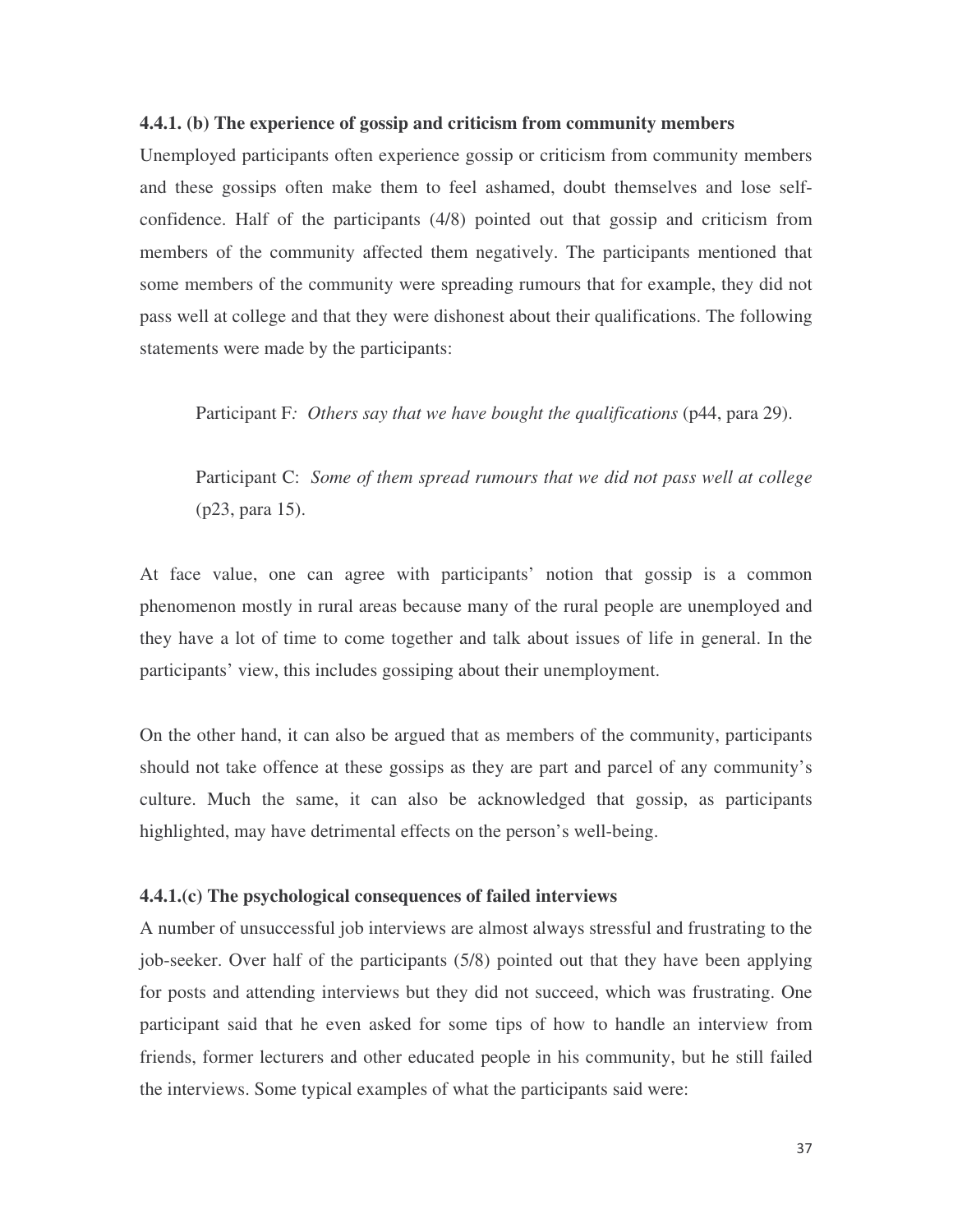Participant G: *I consulted other people, read books about how to pass an interview, prepare myself thoroughly before going for an interview. But still there was no success (*p45, para 1).

Participant E: *Just imagine for six years, every year you attend interviews, still you are told that you have been unsuccessful. You feel like you are a fool, you know nothing* (p37, para 25).

Participant C: *There are many interviews that I have attended but I never succeeded even once* (p23, para 14).

Participant F: *When I attended interviews and did not succeed I feel I am a looser and I feel bad about myself* (p39, para 4).

Participant B: *I attended a number of interviews and in some of the interviews I performed well but not smart to be hired as a teacher* (p17, para 22).

The participants showed that repeated failure in the interviews was frustrating. One participant in Fineman (1983: 66) had this to say:

I can't get a position – constant rejection. I have filled so many forms to get just one interview, which didn't come to anything. The results are always negative.

However, one participant in this current research said that she has never been called for an interview. The participant said:

Participant H: *I have spent almost six years being unemployment; I have never been called for an interview* (p52, para 8).

It appears that continued failure in the interviews made the participant's experiences of unemployment much worse.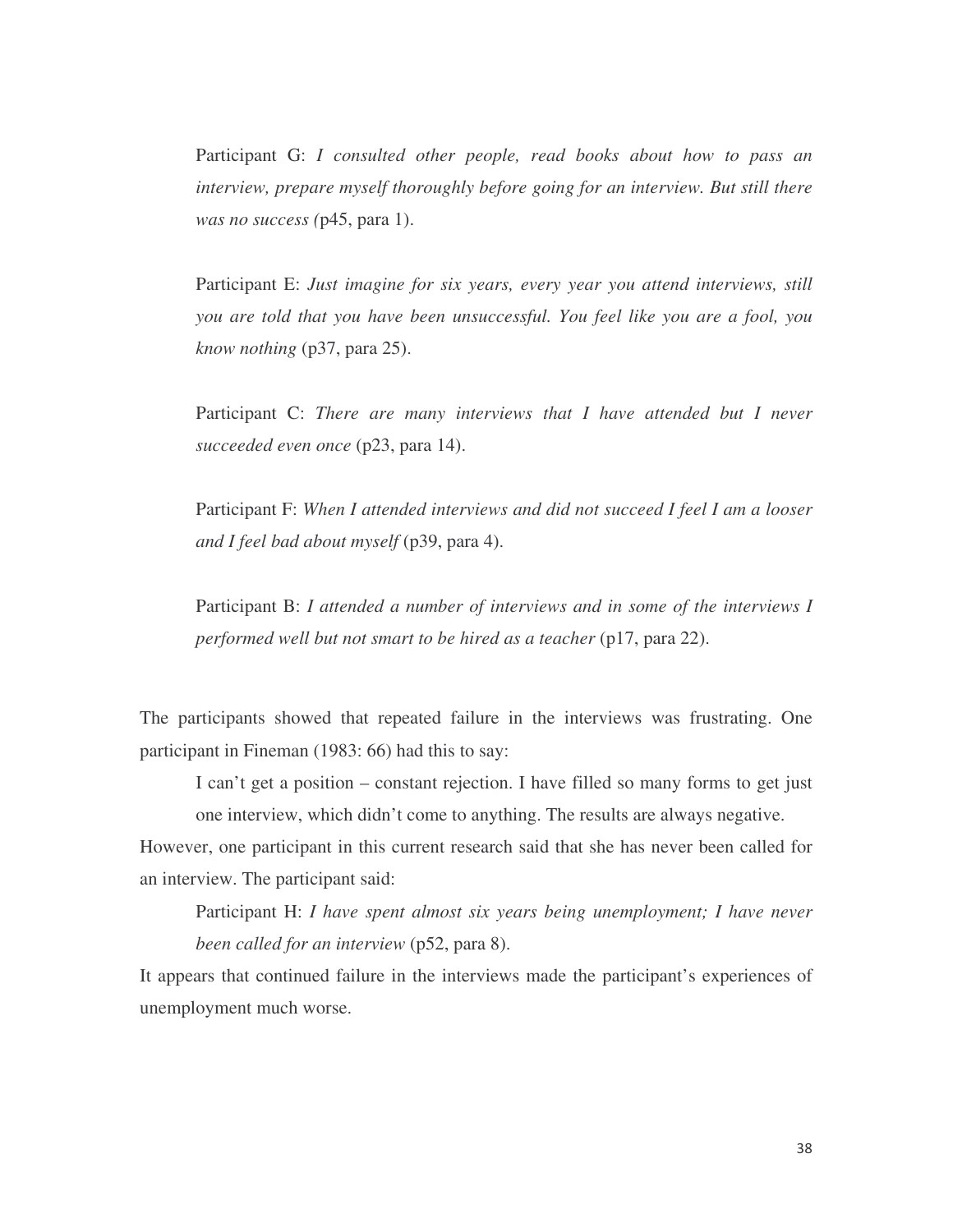#### **4.4.1.(d) The demoralizing effects of perceived favouritism and nepotism**

Favouritism and nepotism were highlighted as demoralizing during the shortlisting and interviewing process of unemployed teachers. Over half of the participants (5/8) pointed out that they were demoralized and frustrated by the effects of favouritism and nepotism in the teaching field. They said that the principle of 'son of the soil' (referring to nepotism) was used in some schools. It was believed that people would be employed because of their birth place not due to their performance in the interviews. Participants stated that nepotism and favouritism was taking place in the interviews themselves and even in the short-listing process. Participants expressed their frustration in this way:

Participant H: *There is a lot of favouritism and nepotism in the teaching field. People are employing their cousins. If you do not have connections just forget* (p53, para 9).

Participant C: *Nepotism at schools is very rife. Some schools use the principle of son of the soil to employ* (p23, para14).

Participant D: *I just want to say that there is a lot of nepotism and unfairness in the interviews* (p31, para 24).

Participant F: *There is a lot of favouritism and nepotism when coming to employing teachers. Some schools do not advertise vacant posts that they have. They just handpick people* (p38, para 1).

Participant G: *From that time I had a negative attitude towards interviews because I fail to see the reason for an interview, favouritism and nepotism is at its best in teachers' employment* (p46, para 2).

Most participants in this research felt that some teachers were employed because of the good networks they have with the employers, not because they were competent for the advertised job. It is striking to note that many participants used the word 'nepotism' to emphasise the biased selection procedures used in order to get employment.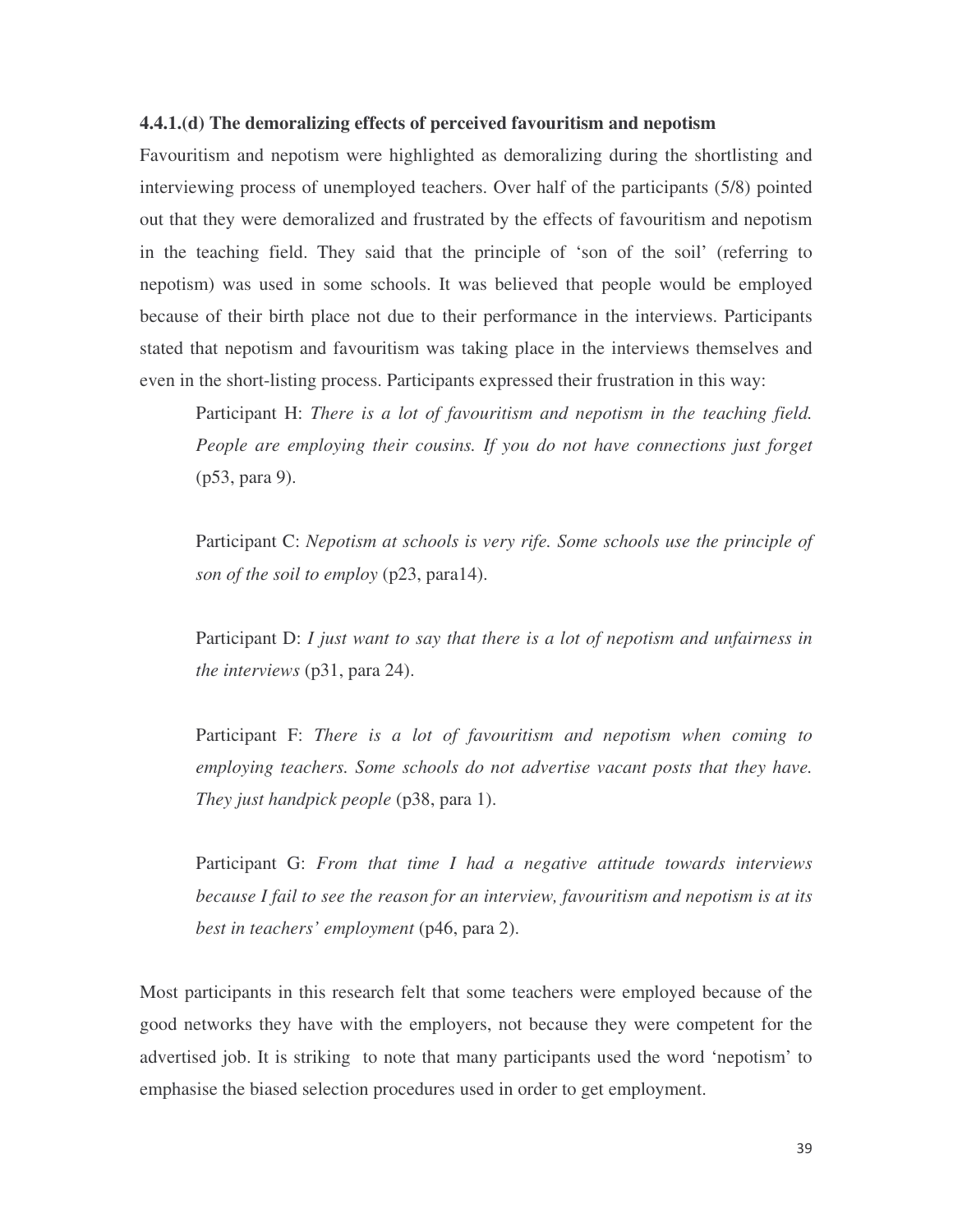#### **4.4.2. SOCIAL ISOLATION**

The findings of this, study and those of Jackson and Walsh (1987) reveal that unemployment often results in loss of social relationships and contacts with other people. Half of the participants (4/8) reported that they decided to stay indoors because they did not want to be in the company of others due to the fact that they are unemployed. Others indicate that lack of financial resources led them to stay indoors and this lead to social isolation. The following responses were noted by participants in this research:

Participant H: *I also avoid social contacts with other educated people, who are working. I don't even want to attend graduation ceremonies* (p55, para 21).

Participant D: *There are times that I feel I don't want to meet other people* (p29, para 15).

Participant F: *At times I feel not being in the company of other people more especially those who are working* (p39, para 5).

Participant C: *I am smoking cigarette and drinking beers and when I go out for a drink people often tease me by saying come on I will buy you a drink because you are not working. In most cases I find myself in a situation that I do not even have one cent to buy cigarette. I end up avoiding social situations and staying indoors* (p20, para 2).

Jackson and Walsh's study (1987: 203) reveal that unemployment can also lead to social isolation:

The basis of this isolation is more than simply the inability to socialise which lack of money brings, there are more personal factors that may lead to isolation, for example, the stigma of being unemployed, the feelings of having nothing to say when a group discuss the jobs they have and the desire to avoid embarrassment of having to answer questions about whether one has a job or not.

Fryer *et.al* (1987) state that unemployed people often avoid social gatherings because they avoid answering questions related to their unemployment and keep quiet when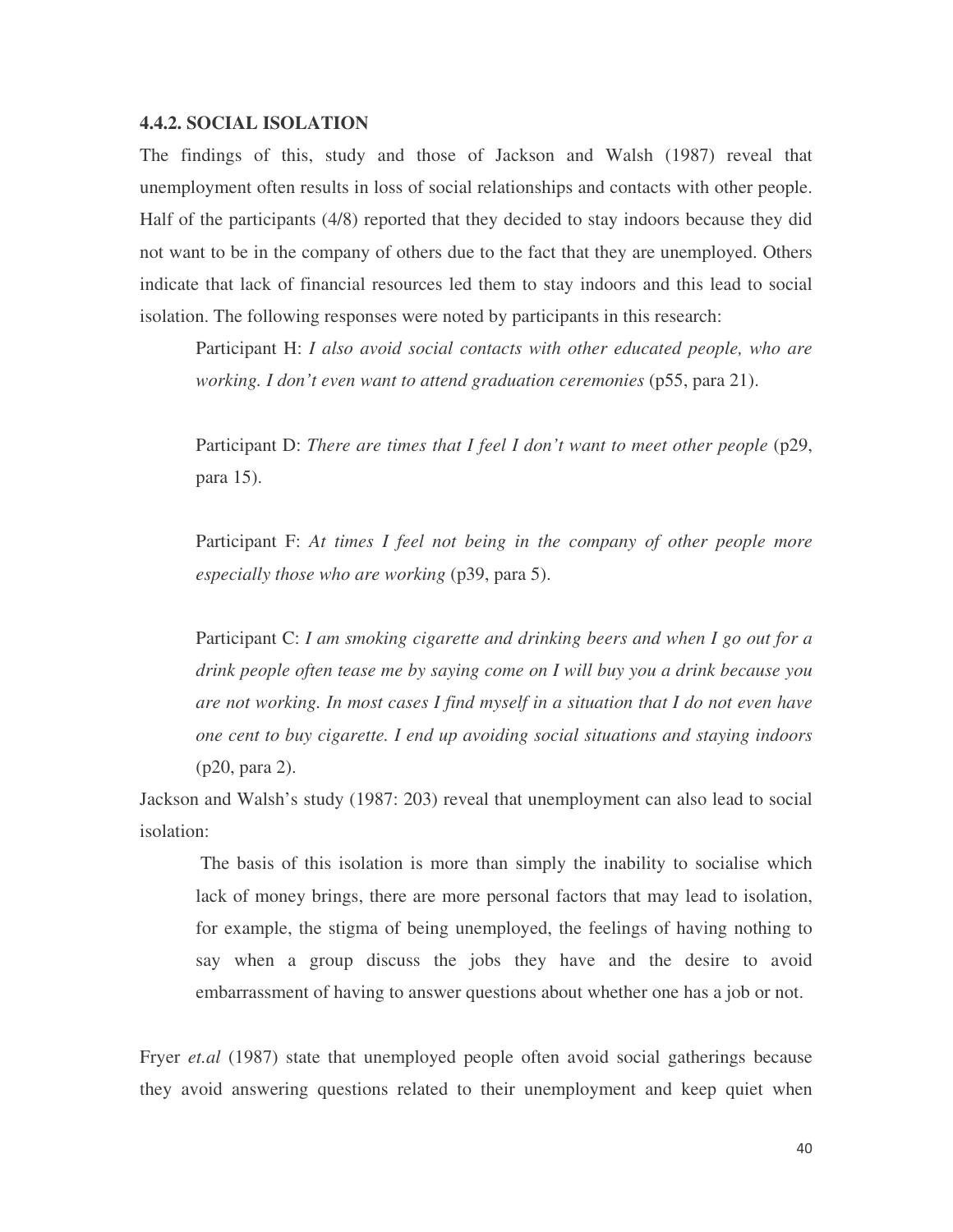people discuss other related issues. Findings of this research revealed that unemployment, more especially for educated people, often brings feelings of inferiority which can in turn lead to withdrawal from social activities and increasing social isolation.

#### **4.5. SOCIAL ASPECTS OF UNEMPLOYMENT**

Previous sections of this chapter showed how negative feelings such as feeling of uselessness, failure, frustration and social isolation have a potent impact on the participants' psychological well-being. This section explores the external consequences of unemployment, which in this case relate to the participants' experiences of the absence and presence of social support from their family members, friends and community members. Shams (1993:179), in his study concerning social support and psychological well-being among unemployed men, states that social support reduces the negative effects of unemployment.

# **4.5.1. Support from the family**

The family is a primary support system. Positive support from family members results in the development of positive self-esteem while on the other hand lack of support from parents and siblings can results in a negative self-image. Over half (5/8) of the participants stated that family members were emotionally and morally supportive during their period of unemployment. Some participants stated that family members helped them in looking for jobs; if they heard that there were teaching posts somewhere, they would phone to tell them about the posts. They further indicated that they would encourage them to apply for jobs when they felt discouraged to do so. The following examples were explicitly said by the participants:

Participant F*: My children are supportive and they are also trying to help me find a job. If they hear that there are vacant teaching posts they will tell me* (p42, Para 17).

Participant H: *If they hear that there are advertised teaching posts somewhere they phone me and encourage me to submit my application* (p53, Para 12).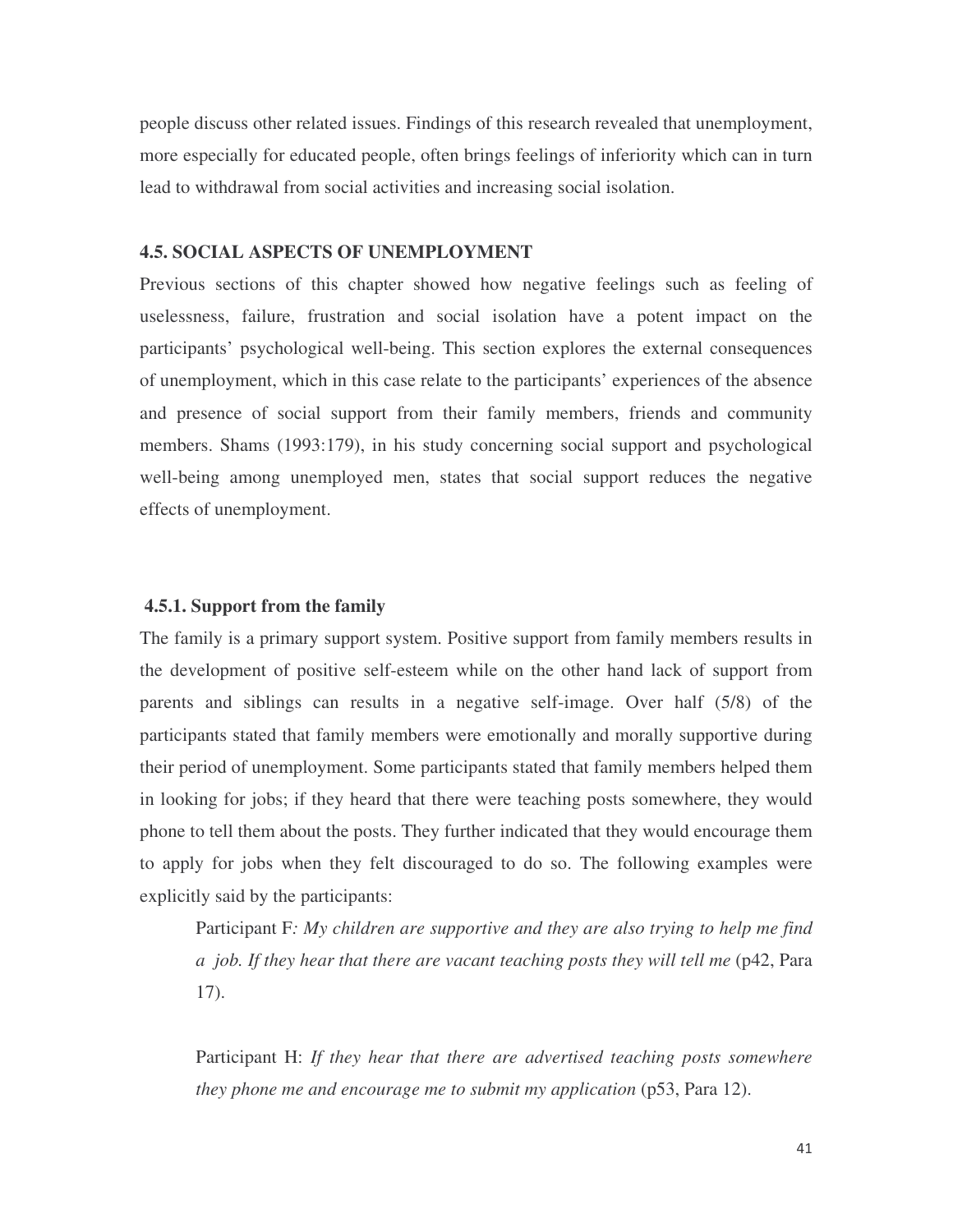Family members were also reported as being financially supportive. Some of the participants mentioned that their spouses supported them financially throughout their unemployment period. The following were examples of their responses:

Participant H: *If I need money to post my applications forms or to submit them personally he gives me* (p53, Para13*)*.

Participant G: *My wife is very much supportive. She works as a domestic worker and she is taking care of the family financially. I really appreciate her effort* (p49, Para 20).

Participant B: *He was there for me all the years playing the role of a breadwinner in the family and he never complained* (p19, Para 29).

However, one participant commented that even though he received a certain amount of support from the extended family, he experienced lack of support from his immediate family members. The participant strongly believed that his status of being financially unstable led to lack of support from family members.

Overall, it appears that emotional, social and financial support from family members made the unemployed teachers feel that they were not alone. Support from family members gave them courage to apply for jobs when they were discouraged.

# **4.5.2. Support and lack of support from friends**

Findings of this study revealed that positive support from friends played an important role during their unemployment period. The majority of the participants (6/8) shared the same opinion that their friends were supportive during their unemployment period. Three participants said that some of their friends helped them to look for jobs. Participants also said that the process of looking for jobs was sometimes made less painful by the support they got from their friends. Some typical examples of what were included by participants are: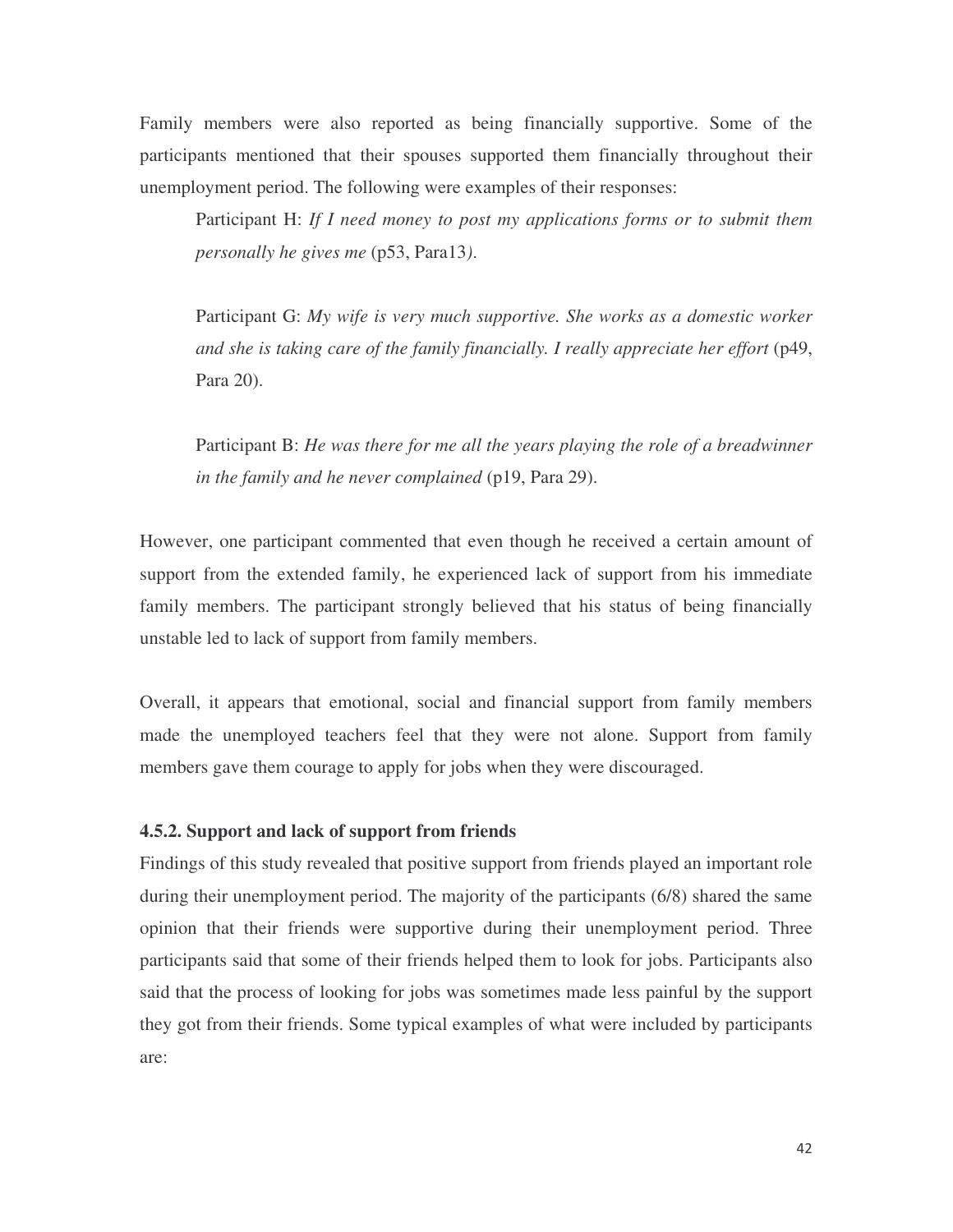Participant F: *If they hear that there is an advertised teaching post somewhere they phone me and encourage me to apply* (p41, Para 13).

Participant A: *My friends are supportive and encouraging. When they hear that there is a post somewhere they phone me and they also help me financially at times* (p8, para 24).

Participant A: *I have a friend who stays in Johannesburg. He is very much supportive. He visits me; sometimes he calls me to his place to look for a job that side. He even gives me money to come back home (p8, Para 15)*.

Some participants pointed out that their friends were not just practically helpful but they were also emotionally available and they gave them courage. The following statements were mentioned by participants:

Participant F: *I had supportive friends who stood by me through thick and thin. Even now they are still very much supportive. They are open and warm. I know that they are there for me if I want to talk* (p41, Para 13).

Participant H: *Friends gave me courage to go on when things were difficult* (p52, Para 5).

Participant G: *When I became discouraged they gave me courage to go on* (p46, Para 8).

It is worth noting that the issue of friends as source of support was confirmed by a participant in a study concerning moral support received during the unemployment period conducted by Fineman (1983:106).The participant in Fineman's study said:

Support was greatest from the friends, one of the friends actually arranged a job interview for me; some people will go out of their way to help a friend.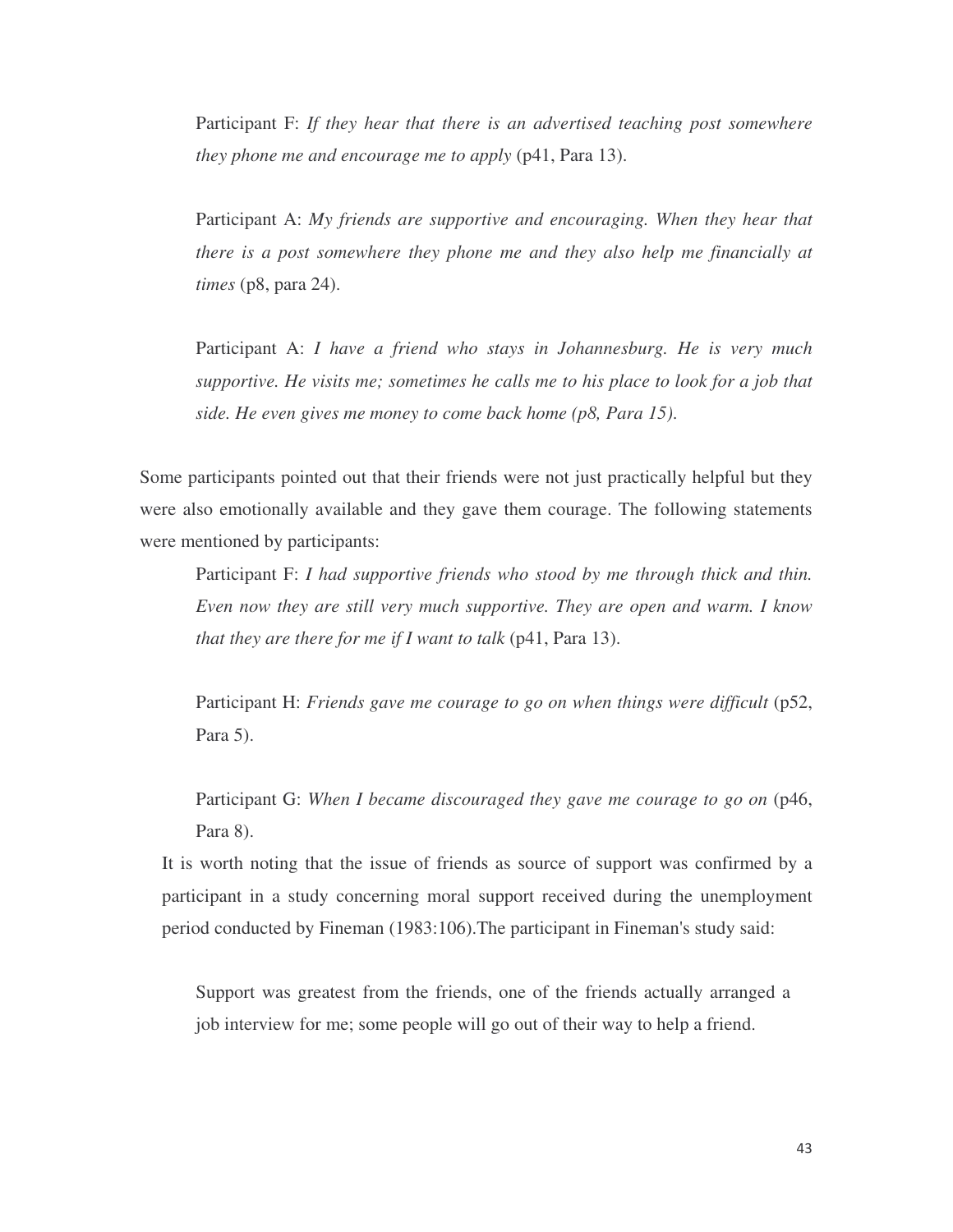However, the idea that 'when days are dark, friends are few'<sup>1</sup> was experienced by two participants in this study who highlighted lack of social support from friends during the unemployment period. These participants indicated that some friends withdrew social contacts. The following responses were mentioned by participants:

Participant B*: Some of my friends from college neglected and avoided me just because I am not working as a teacher. Some of them think that I will be a financial burden to them* (p17, Para 19).

Participant C*: I remember one friend of mine is a qualified teacher and was also unemployed for some years. During the unemployed years we were good friends, visiting each other and giving each other support. He got a teaching post in 2003. Presently as I am talking to you he is a changed person. It seems as if we were never friends and we do not know each other* (p22, Para 10).

Findings of this study revealed that majority of the participants' experienced positive support from friends. Nonetheless, two participants encountered lack of support from friends when they needed it the most. Moller's (1992) study concerning quality of life in unemployment indicated that *"*majority of people who lose their jobs often lose friends". What is striking is the sense of betrayal as expressed by participant C. In addition to neglect, participants also experienced a sense of betrayal from friends during their unemployment.

#### **4.5.3. Support and lack of support from the community**

<u> 1989 - Johann Stein, mars eta industrial eta industrial eta industrial eta industrial eta industrial eta in</u>

The results of this study showed that community members were mostly supportive of the participants during their period of unemployment. Over half of the participants, (5/8), said that community members felt sorry for them, others wished them luck when they were going for the interviews. Participants further said that they received a certain degree

<sup>&</sup>lt;sup>1</sup> This phrase is borrowed from South African jazz artist Sipho Gumede's song 'When Days are Dark, Friends are Few' in the album, *Blues for my Mother*. Date unknown.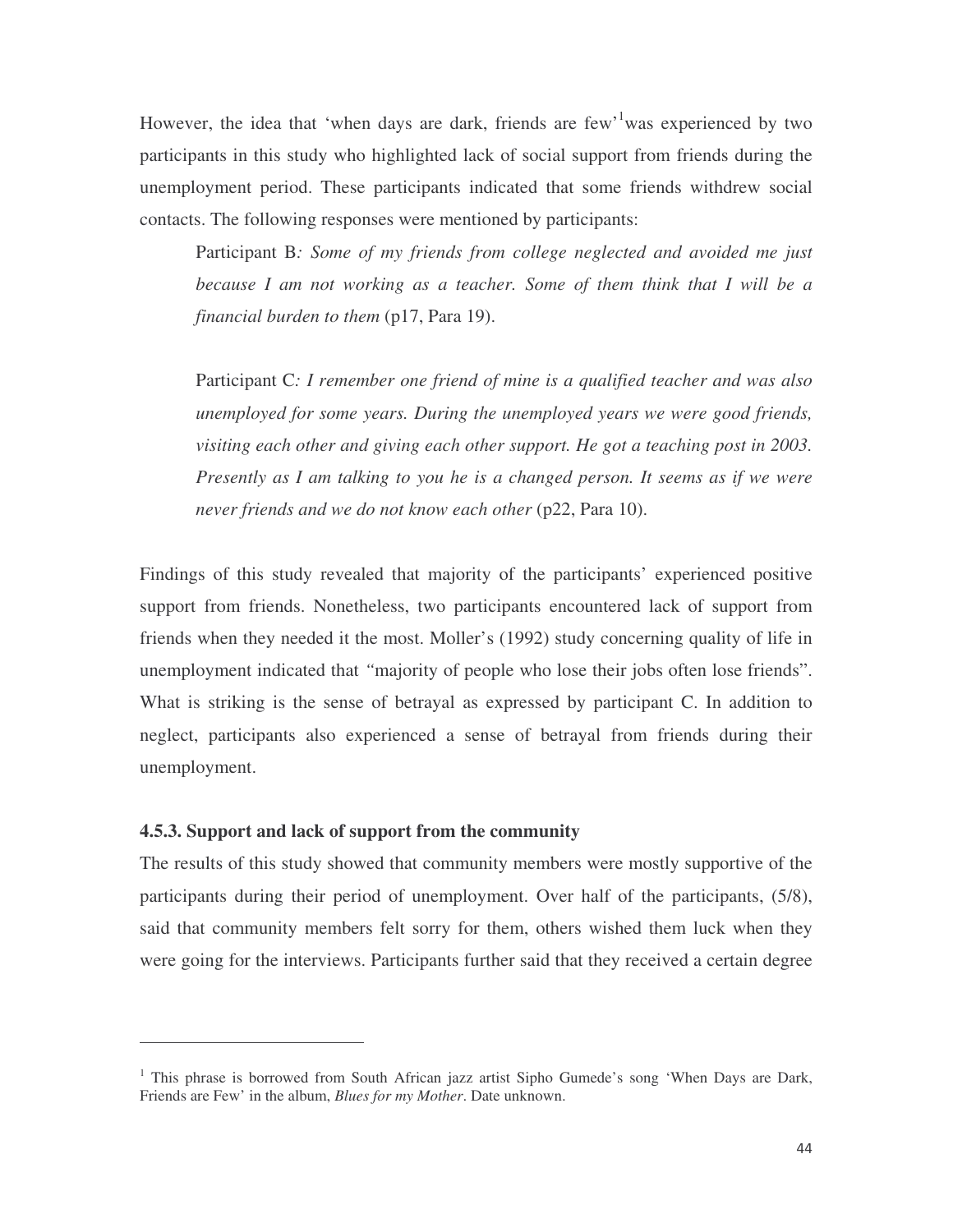of trust and respect from community members even though they were unemployed. The following are excerpts from the participants' responses:

Participant C: *You just see that most people feel sorry for you and some of them even pray for us and wish us good luck when we are going for interviews* (p23, Para 15).

Participant H: *I feel that they feel sorry for me and they are trying their best to help me, for example, if some people within the community hear about a vacant post somewhere they tell me* (p54, Para 16).

Participant E: *Because of their belief in education they see me as an eye of the community and they respect me for that* (p36, Para 18).

Participant G: *They trust and believe that I can help them give advice that will build them* (p49, Para 21).

However, three out of eight participants stated that they received negative criticism from some members of their community, and such comments made them feel useless and appear stupid. In addition, some community members told them that they were not looking for jobs and that they were lazy. They reported that some community members blamed them for being unemployed and others blamed them for choosing a teaching career. For example, participants said:

Participant D: *They think that we have just wasted money by going to college. Some of them shamelessly tell us that other people are working and say that we don't want to work, we are lazy and we enjoy spending most time sleeping* (p29, Para 16).

Participant B: *They say that we did not try our best to look for a job while others say that our performance at college was not good that is why we cannot get jobs* (p16, Para 17).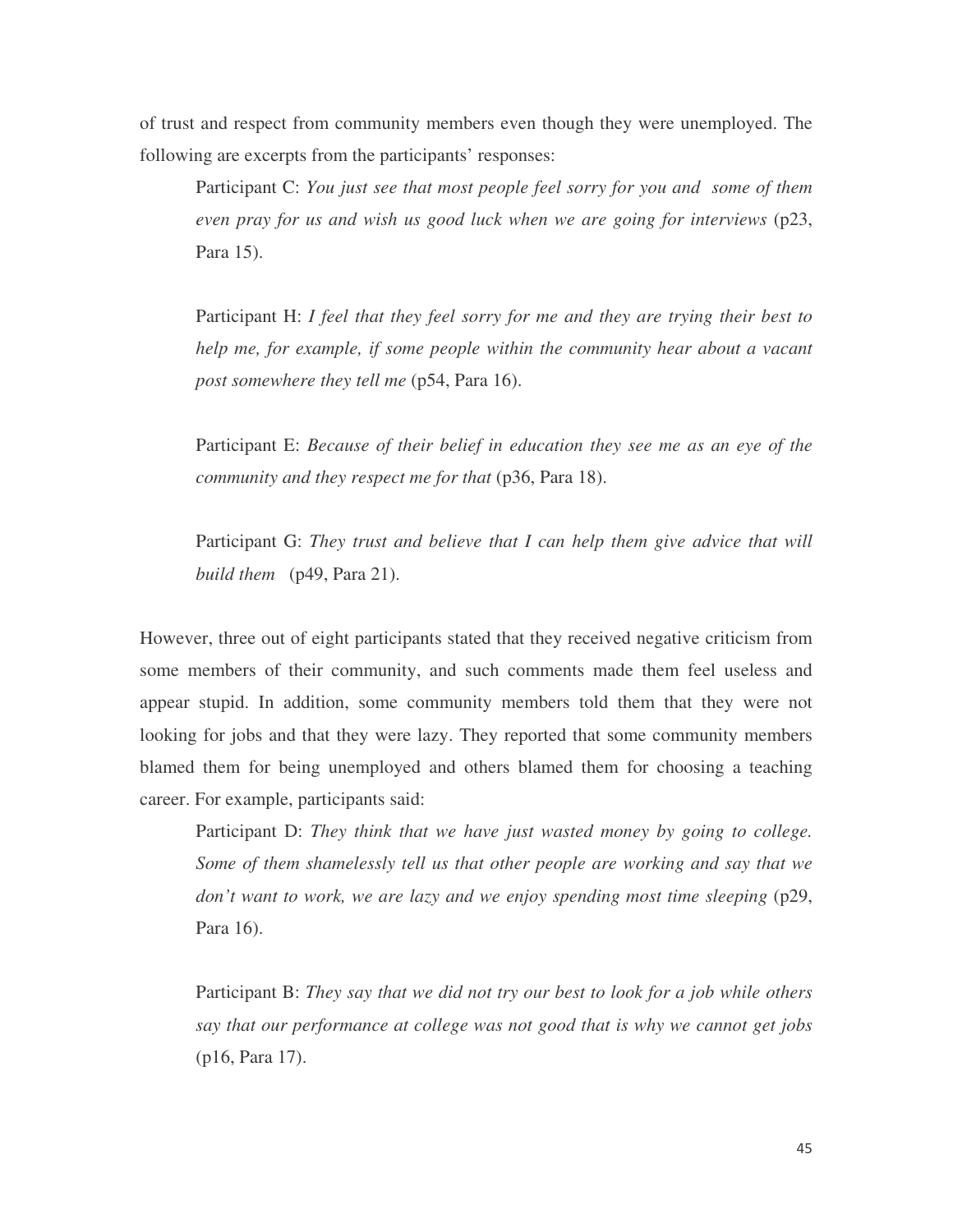Participant F: *Other community members blame us. They say it is our fault and ignorance to follow teaching because we knew even when we were still studying as teachers that there are no jobs* (p42, para 19).

The participants' experiences of lack of support from community members are reiterated in Paledi's (2000: 26) comments that society perceives the unemployed person as being lazy, irresponsible, lacking the purpose to live, meaning that he or she is a lesser person.

From the findings of this study, it became evident that a number of people in black communities provide both social and psychological support to its members. Shams (1993:183), argues that "higher levels of social support are evident among the minority communities due to the strength of ethnic ties and a more concerned social milieu". Although black South Africans cannot be described as a minority community, some of the features of minority communities are characteristic of what western research suggests. The assumption is that black rural communities are very supportive of each other and these co-operative relationships exist because of the existence of extended families.

#### **4.6. COPING WITH UNEMPLOYMENT**

This section highlights how participants coped with the negative and painful effects of unemployment. Coping mechanisms are therefore important. The section below outlines some of the different coping strategies that were used by participants. The coping strategies identified are as follows: having a positive outlook, community participation, self-employment and other ways of keeping busy*.*

#### **4 .6.1. Having a positive outlook**

All participants (8/8) pointed out that they have learned to somehow accept some aspects of their position as unemployed teachers. They stated that accepting helped them to live positively with the consequences of unemployment. They affirmed that being positive is one of the best strategies for dealing with the consequences of unemployment. The following responses from the participants illustrate this point: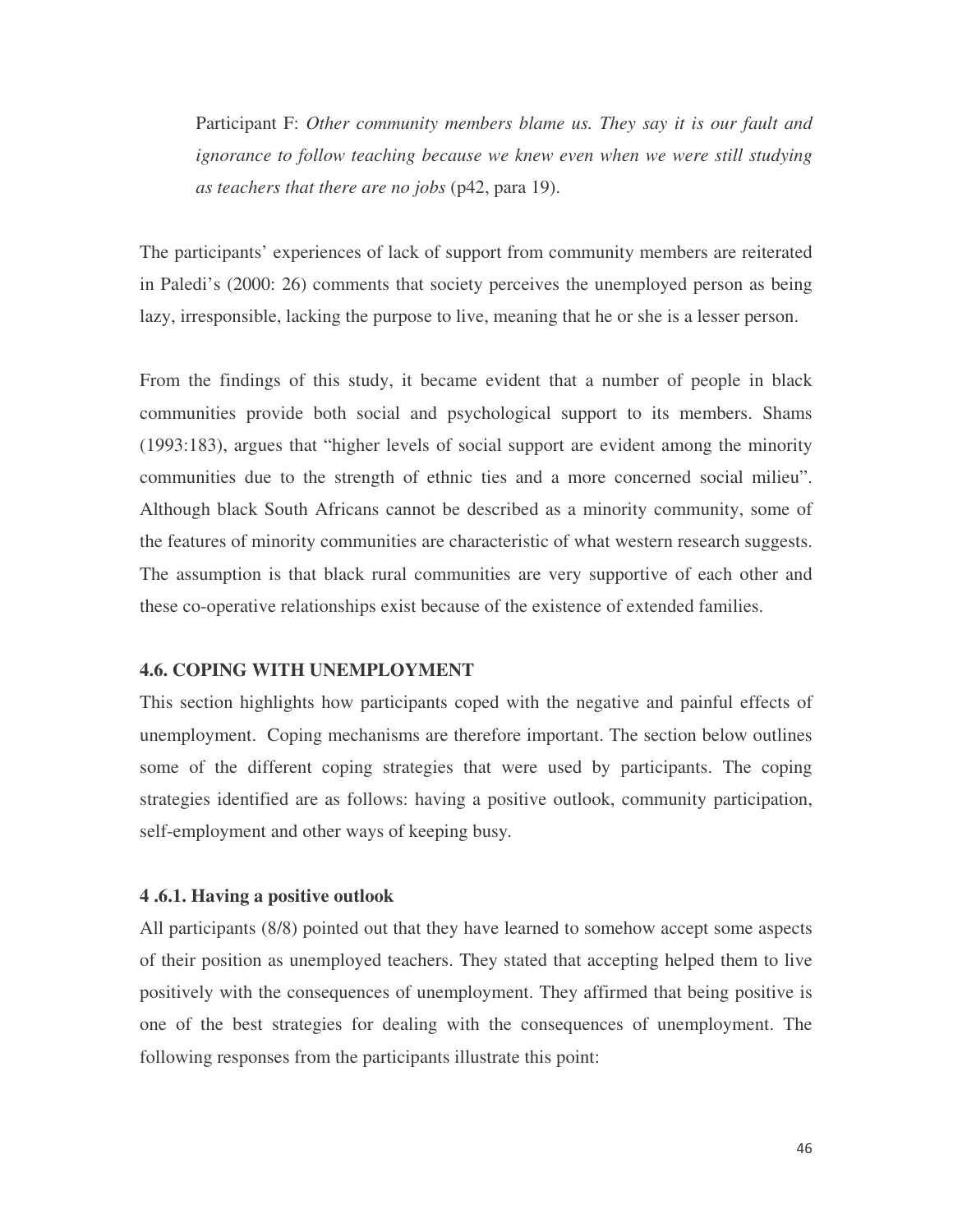Participant H: *I have accepted the fact that I am not working and that there is no work for me now. Being positive that one day I will get a job also helps me* (p54, Para 19).

Participant F: *I tell myself that my day will come. One day I will get a job and work* (p43, Para 25).

Participant G: *But at the end of the day I learned to be positive and accepted my situation and be positive about life* (p50, Para 23).

The participants' experiences concur with Patton and Donohue (1998:333) who observe that many participants were able to manage stress associated with unemployment more effectively by adopting a positive attitude towards their situations. Patton and Donohue's perspective is echoed by Fielded and Davidson (2001:326) who indicate that unemployed male managers maintained high levels of self-esteem and self-confidence through their positive approach to their unemployment situation. Some of the participants also remarked that because they had accepted that there were no teaching jobs for them, they started looking for other jobs in companies, furniture shops and clothing stores. Examples of participants' responses were as follows:

Participant A: *I also looked for other jobs at factories and companies* (p8, Para 22*).*

Participant D: *Sometimes I looked for jobs in the supermarket, clothing stores and furniture shops* (p28, Para 11).

Participant F: *I also applied for other posts that are not teaching oriented* (p41, Para 15).

Looking for alternative jobs might not be widely seen as a coping strategy, but some of the participants saw it as a way of coping with unemployment. It was earlier pointed out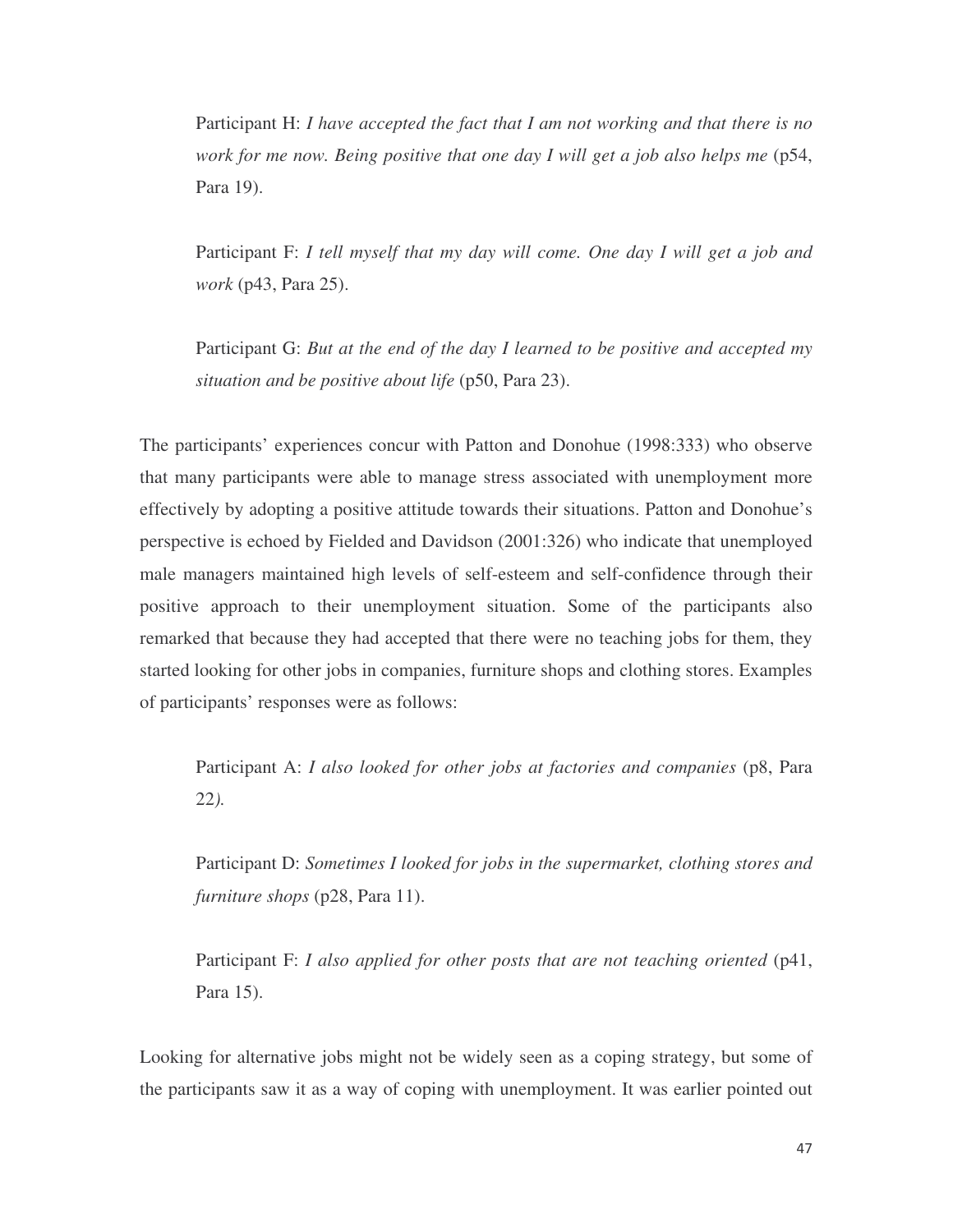in Chapter 2 of this study that one of the transitions that unemployed people go through is acceptance. Hayes and Nutman (1981: 11) agree with this view:

Eventually, unemployed people start to realize and accept that they are unemployed. In moving on from this acceptance phase, they start to test out their new life space.

#### **4.6.2. Community Participation**

A number of participants (6/8) saw community participation as another way of coping with unemployment. Participants said that they enjoyed voluntary community work and it kept them busy and active. During the interviews, participants mentioned that they were involved in different community organisations and projects. According to the participants, being involved in community work made them forget that they were unemployed. The following responses from the participants support this point:

Participant C: *Being actively involved in the community reduced my stress level. During my community participation, I realized that I am adding value to the whole community. In fact I can say my contributions in the community were positively welcomed and appreciated by many people. Positive feedback from people gave me courage and hope in life. Being in the company of other people also helped me a lot* (p24, Para 19).

Participant G: *I participated in the cancer awareness programs as community activities and this gave me a great opportunity to talk to people. I also formed an organization for disabled people* (p48, Para 14-15).

Participant E: *I volunteered to teach in one of the primary schools in Seshego* (p33, Para 7).

Participant F: *I am involved in the adult school education where we are teaching adult people after hours* (p43, Para 26).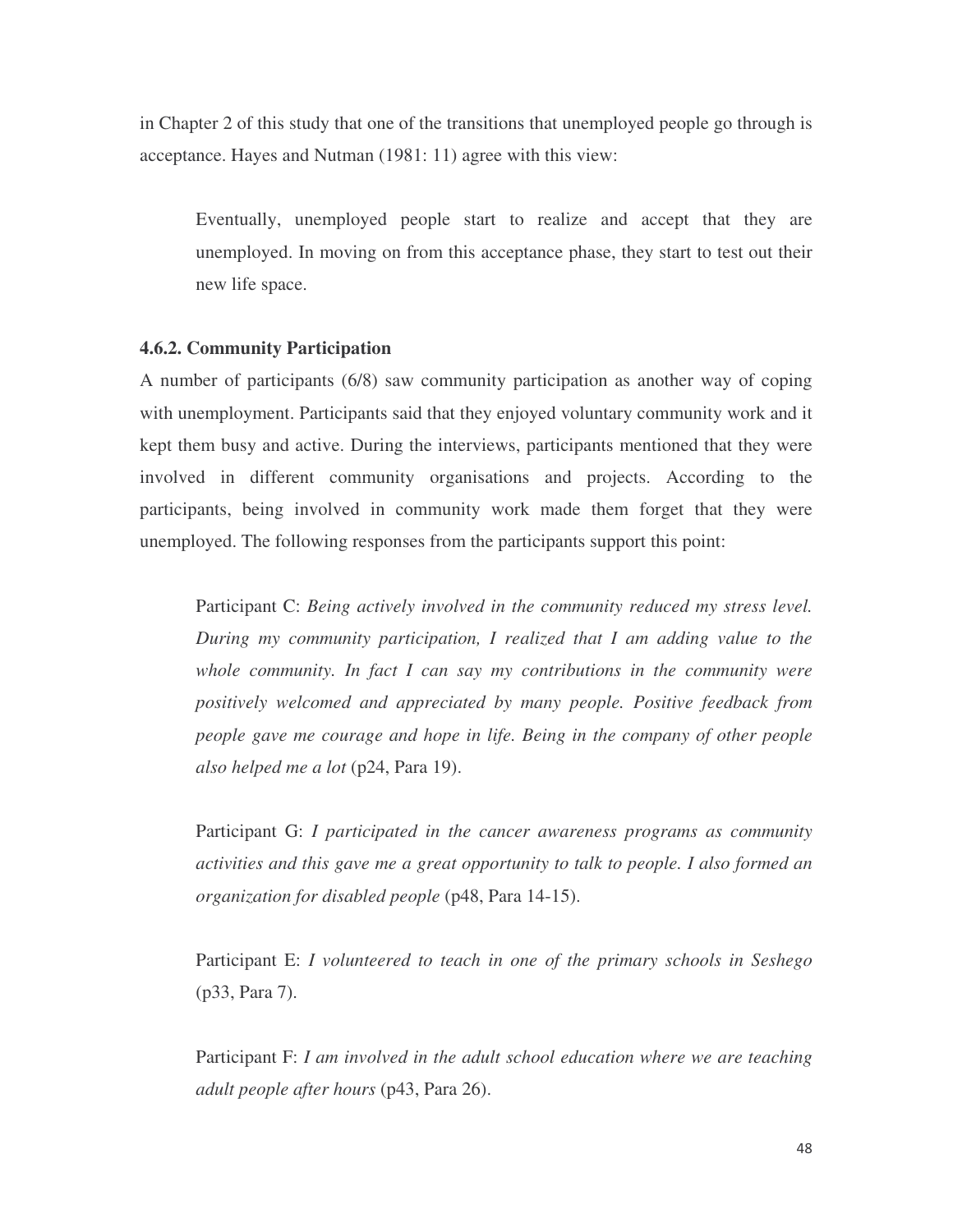Participant D: *I am involved in the community outreach program that is run by my church* (p30, Para 20).

Participant B: *I work with HIV-positive people, help them by organizing home based care organizations to come and help them at their homes because in some cases other patients are staying alone* (p17, pare 23).

Community participation, especially volunteer work, was regarded by participants as a form of coping mechanism that left them fulfilled and feeling that they were doing something important for others. Similarly, Mmusi (2003:29) argues that offering services voluntarily to the community helps unemployed people cope with unemployment and during the process, some realize their talents and creativity. Patton and Donohue (1998:340) also argue that individuals who actively engaged in community activities coped well with the experiences of unemployment. Moynagh (1985) has also indicated that offering help to the elderly and disabled within the community helps the unemployed to find new values and strength.

# **4.6.3. Self-employment and other ways to keep busy.**

Self-employment is another way of making money and also keeping oneself busy. Unemployed people have too much time and some of them spend most of their time doing nothing. The majority of the participants (7/8) in this study state that they were engaged in self-employment activities such as selling various products to community members. They indicated that focusing their time and attention on other things made them feel useful. Some typical examples of what the participants said were:

Participant B: *I am selling medicine to sick people in the community* (p17, Para 23).

Participant C: *Selling ladies handbags, straw-heads and wallets. The business keeps us busy* (p22, Para 8)*.*

Participant D: *I am also selling some sport clothes, T-shirts and tekkies. This keeps me busy* (p29, Para 15)*.*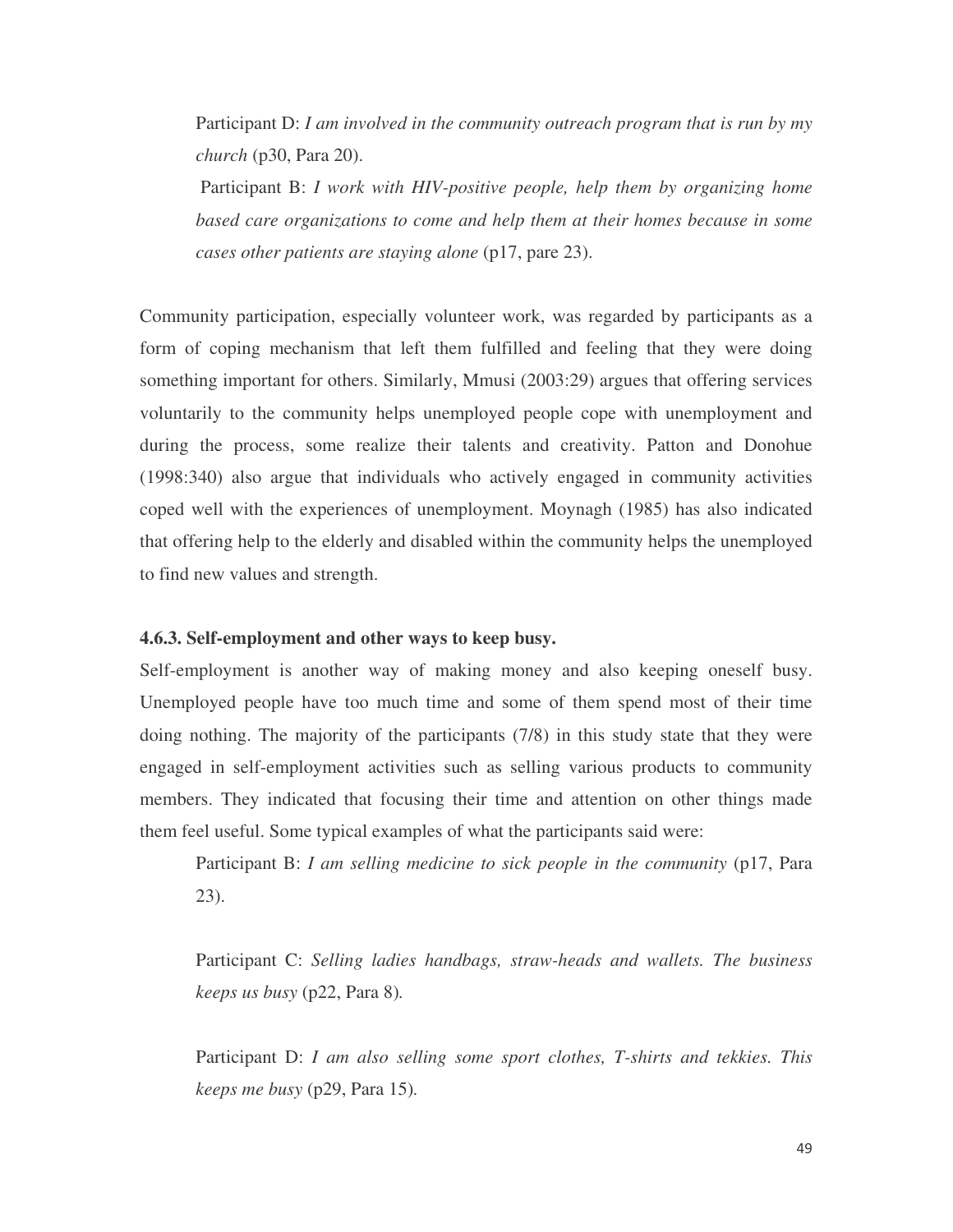A study done by the HSRC (2006) stated that one of the steps taken by unemployed graduates to find a livelihood was considering self-employment. The steps taken by the unemployed graduates to find work in the HSRC study were regarded as methods of searching for work. However, in my study, these steps are interpreted as another way of coping with unemployment.

Some participants remarked that after realizing that unemployment affected them negatively, they started to keep themselves busy by reading motivational books, books on stress management and talking and sharing ideas with others. They further indicated that through reading and sharing ideas with other people, they learned new ways or strategies of coping with unemployment.

For example:

Participant A: *I like talking to people more especially when I am stressed. I also like reading books and stories about stress management* (p10, Para 34).

Participant H: *Reading books and magazines about stress management helped me to deal and manage my stress level* (p54, Para 19)*.*

Patton and Donohue (1998:340) similarly point out that even though leisure activities cannot replace the results of paid work, they increase social contact and reduce the frustrations of being unemployed. Haralambos (1991:384) also pointed out that spending more time doing housework, reading, engaging in practical activities and hobbies help the unemployed to cope with unemployment.

In conclusion, the effects of both the psychological and social aspects of unemployment have been explored in this section. Findings of this study reveal that the psychosocial effects of unemployment had detrimental effects on the participants' life. Some of the participants reported that unemployment made them feel useless; others said that they felt like failures in life. Yet, others indicated that unemployment isolated them from friends other members of the community. In order to cope with these difficulties, participants in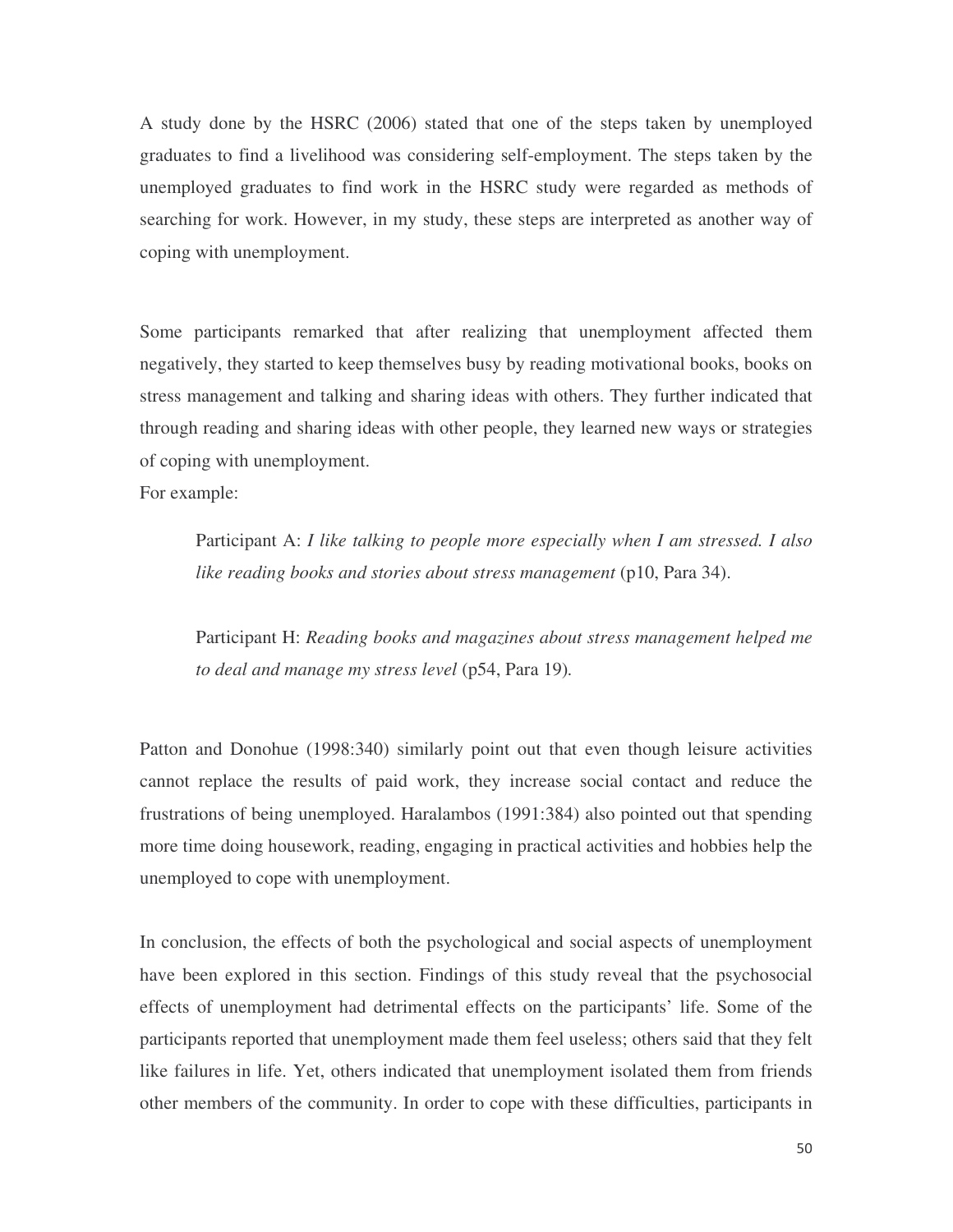this study utilised different coping strategies like having a positive outlook and community participation. Coping strategies that were used by participants in this study helped them a great deal. This indicates that coping strategies are important and useful and suggests that unemployed teachers need to be exposed to other coping techniques. It also appeared from this study that black people, especially from rural areas, are supportive towards each other. This might be due to the fact that in rural areas, most people are not engaged in formal work and they are used to the tradition of sharing unlike the common view in many western societies where people are often mentioned as needing to work to maintain themselves.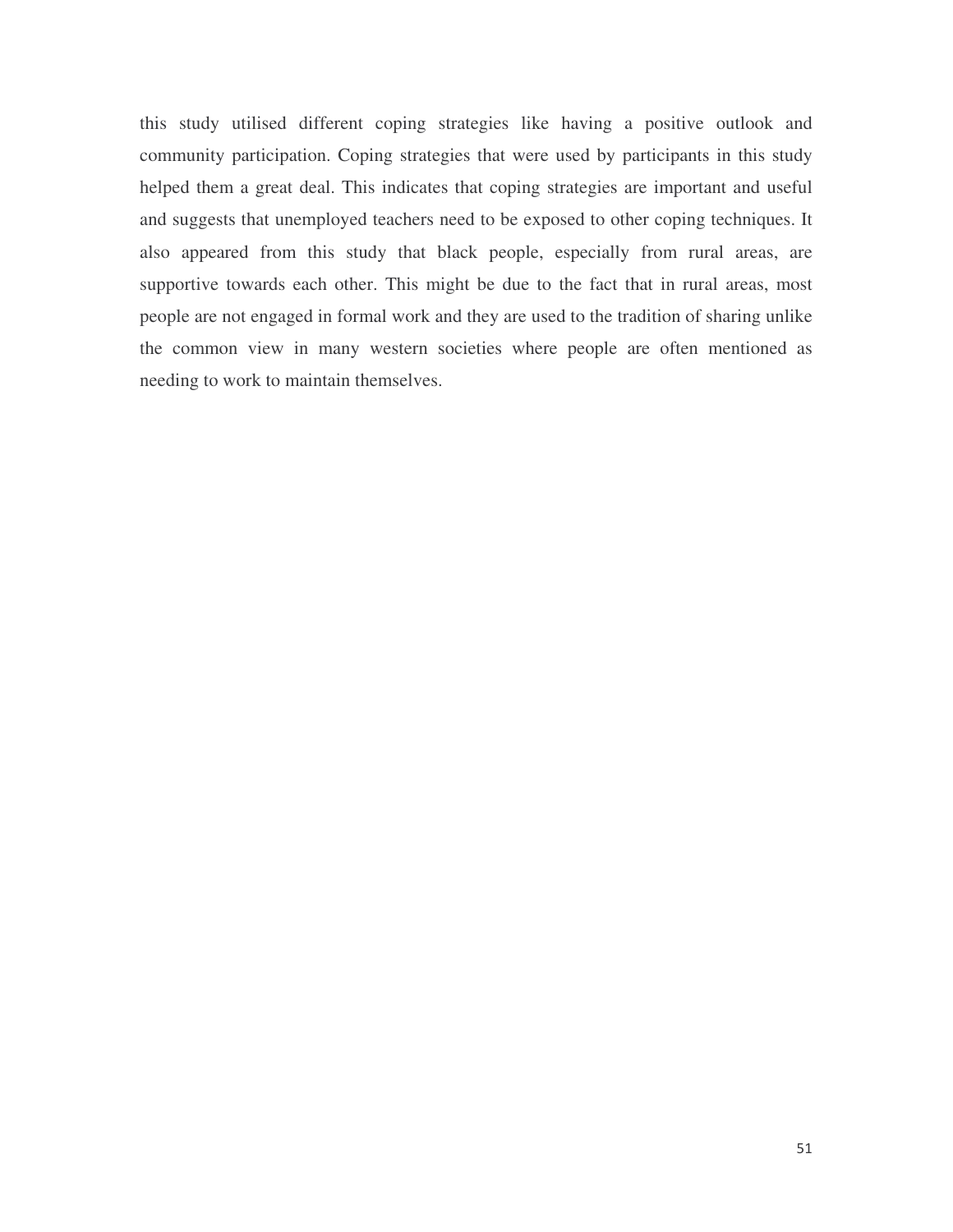#### **CHAPTER 5**

# **SUMMARY OF FINDINGS AND CONCLUSION**

#### **INTRODUCTION**

This chapter involves a summary of the findings and a discussion of the scope and limitations of the study, entailing a critical examination of this study as an example of qualitative research. Suggestions for further research and recommendations are made in light of these findings.

### **5.1. SUMMARY OF MAJOR FINDINGS**

The findings of this research are summarized in relation to the research questions and aims of this study which were stated in chapter one.

The first question concerns the perceptions of black unemployed teachers about being both educated and unemployed. In response to this question, participants indicated that they experienced feelings of failure, disappointment and frustration. These feelings were worsened by their own expectations, the expectations of community members and the belief that educated people do not struggle to get jobs. The common perception was that with education, comes employment. The belief that education serves as an access into occupations of high status has motivated black people in South Africa to get education.

Most people in rural areas perceive teaching as a highly-valued, well-paying and respected profession and, as a result, many people in rural areas wish to follow a teaching career. The fact that teaching was held in high esteem in rural areas might be due to lack of awareness of alternative professions, lack of career guidance and lack of exposure to other well-paying work opportunities. Similarly, lack of funds as well as bursaries to attend other institutions of higher learning, such as technical colleges and universities, might have also influenced the choice of teaching in rural areas.

The good salary expected in the teaching profession was also mentioned in this study as one of the reasons that motivated participants to choose the profession. One might argue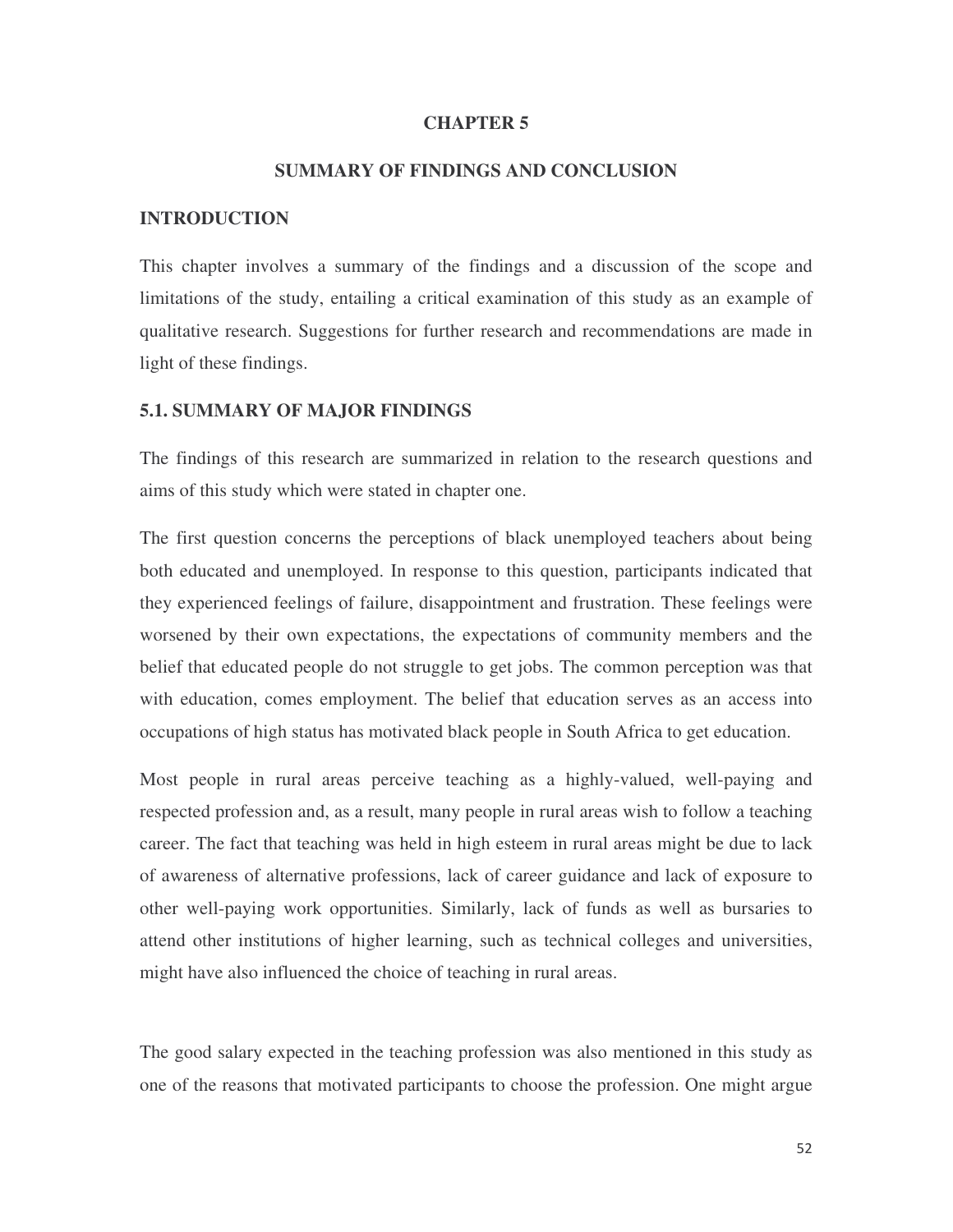that the sense of teaching as a well-paying job does not apply to many people in other communities. This was evident in a study conducted by the HSRC (2005, as cited in Motimele and Dieltiens). The study reported that 45% of teachers admitted that they had considered pursuing careers outside the public schools. The reasons provided for this were dissatisfaction with remuneration packages, workload stress and lack of career advancement. The perception of teaching as a well-paying job might be specific to certain periods and communities such as those in rural areas.

It is evident from this research that the different reasons that motivated the participants to follow a teaching career encouraged them to persevere and study hard despite the financial and practical difficulties they encountered. They hoped that after completing their training, they would be employed. Failure to get employment in the career they have been prepared for, and the fact that they never got an opportunity to put into practice what they were trained for, made their experiences of unemployment much worse.

The second question explored how the participants experienced their relationships with family members and close friends. This study revealed that majority of friends and family members acted as sources of support during the unemployment period. It was further revealed that positive support from friends and family members and encouragement during the difficult times of unemployment helped the unemployed to stay positive. Sham (1993:178) indicates that "family support had positive effects on unemployed men's psychological health". Even though Sham's study was on unemployed British men, it is interesting to note that his findings concurred with results of the present study in relation to positive support received from family members.

However, Moller (1992:38) shows that "unemployed individuals felt that people avoided them and that people who lose their jobs often lose their friends". The participants too revealed that some of their friends withdrew social contact.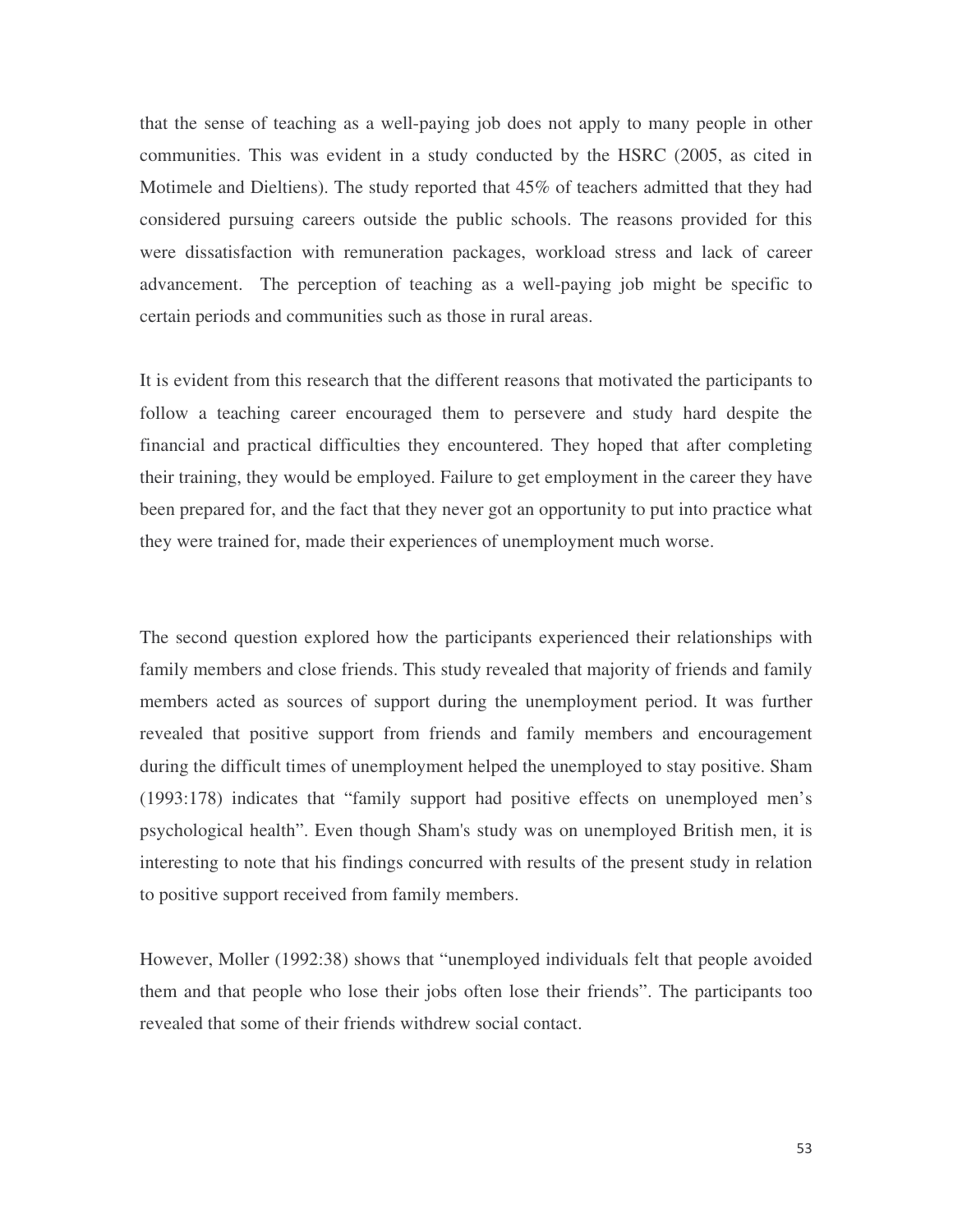The third question investigated the perceptions of their community or society about unemployed teachers and how the teachers respond to those perceptions. On being asked what they thought the community perceptions of them were and how they responded to those perceptions, the teachers said that community members offered them support during their unemployment period. Although positive support from community members did not take away the pain of unemployment, it was felt less acutely as a personal stigma when they had support. It is important to note that the support given by community members to the unemployed teachers is not an unexpected feature of black rural communities. In black African cultures, especially in rural areas, the bond of extended families often still holds and they often live in the same house or village. As a result, family and community members know each other and very often support each other.

The final question examined the coping strategies used by the participants to deal with unemployment. This study revealed that different coping strategies used by participants helped them in different ways to deal with negative consequences of unemployment. Coping strategies such as having a positive outlook, community participation, selfemployment and other ways of keeping busy as mentioned by participants, played an essential part in helping them during their unemployment period. For example, participants mentioned that developing a positive attitude towards their situation helped them to accept the fact that there were no teachings posts available for them. This motivated them to look for other jobs besides teaching, for example, in factories, furniture stores and clothing stores. Looking for alternative jobs for some participants was a way of coping with unemployment. The findings of this study confirmed that coping mechanisms are important when a person is in a difficult situation, like being unemployed. If the participants did not use the different coping resources mentioned above, they might not have survived the negative psychological results of unemployment.

Overall, this research revealed, as might be expected, that unemployment has negative psychological consequences such as feelings of failure, uselessness, disappointment and frustration. In addition, being an unemployed teacher made the experience much worse. The study further showed that even though negative effects of unemployment were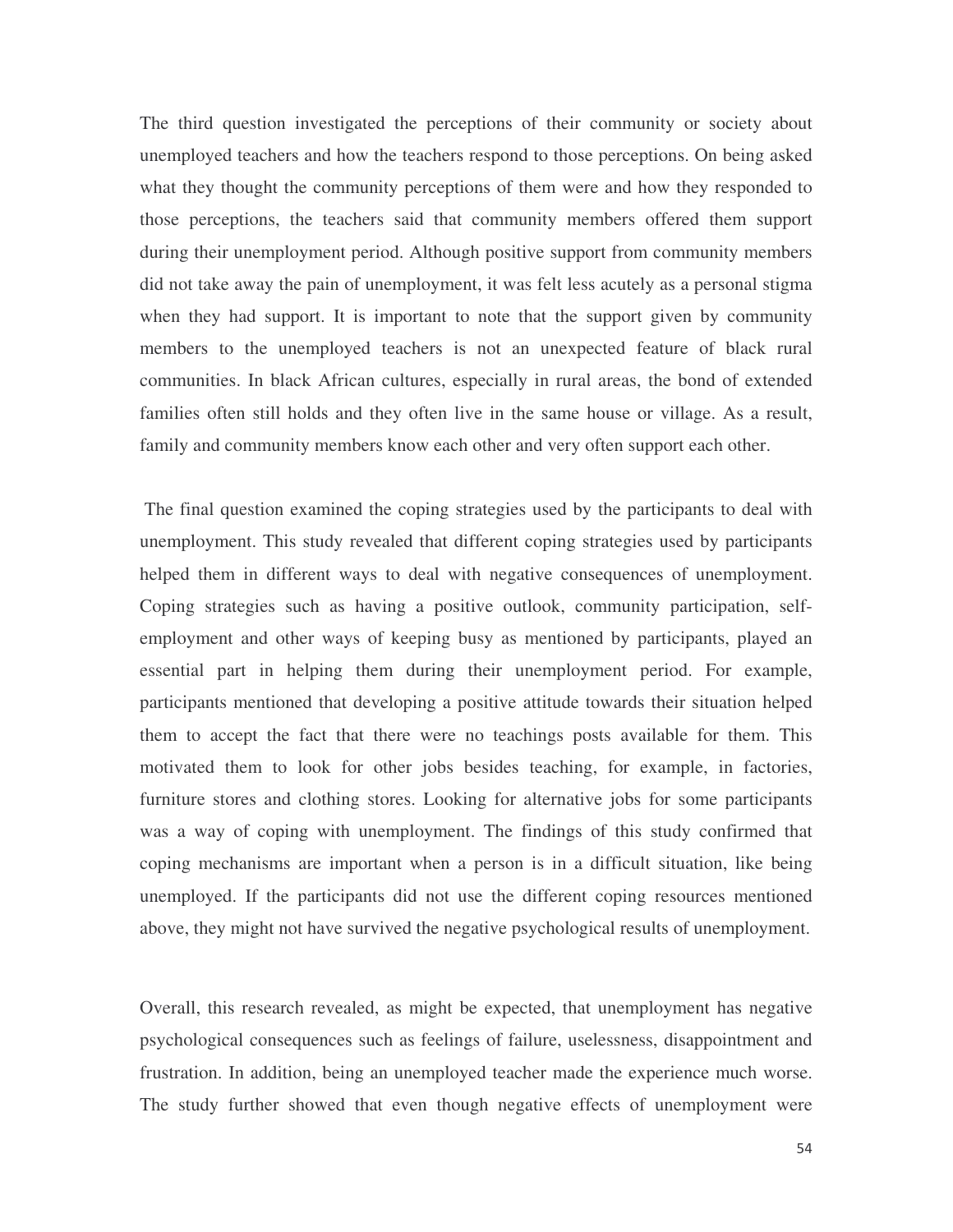experienced by both men and women, men seemed to be affected the most because of their status in the family. The traditional view that men are providers and heads of the family made unemployed men feel inferior. However, big support from families, friends and the community at large gave them hope which made the experience of unemployment less painful.

When this study was conducted in 2003 there were high rates of teacher unemployment in the area where the research was done as well as in other provinces in South Africa. However, the implementation of severance packages and redeployment processes by the government as a way of addressing teacher unemployment, assisted in creating vacancies in some institutions. These resulted in some of the participants being absorbed by the system. The researcher has since established that about half of the participants are currently employed.

# **5.2. SCOPE AND LIMITATIONS OF THE STUDY**

The use of qualitative research as a way of discovering meaning is well established. As Schurinck (1998:242) notes, this kind of research has "the potential to describe, make sense of, interpret or reconstruct social interactions…" As an example of this kind of research, this study has explored the perceptions and lived experiences of black qualified unemployed teachers in relation to their specific contexts and the meaning they attach to unemployment. In so doing, however, issues of methodological and conceptual kinds arise.

Some of the limitations arising from a qualitative study include the size of the sample. Although a small sample is appropriate in qualitative research, there are some limitations. Research based on small sample size is limited because it does not permit broad inferences from the views of the participants in the study. Furthermore, the experiences of black unemployed teachers in Moletjie areas cannot be generalized as being representative of other black unemployed teachers in other areas of Limpopo province, let alone other areas in South Africa.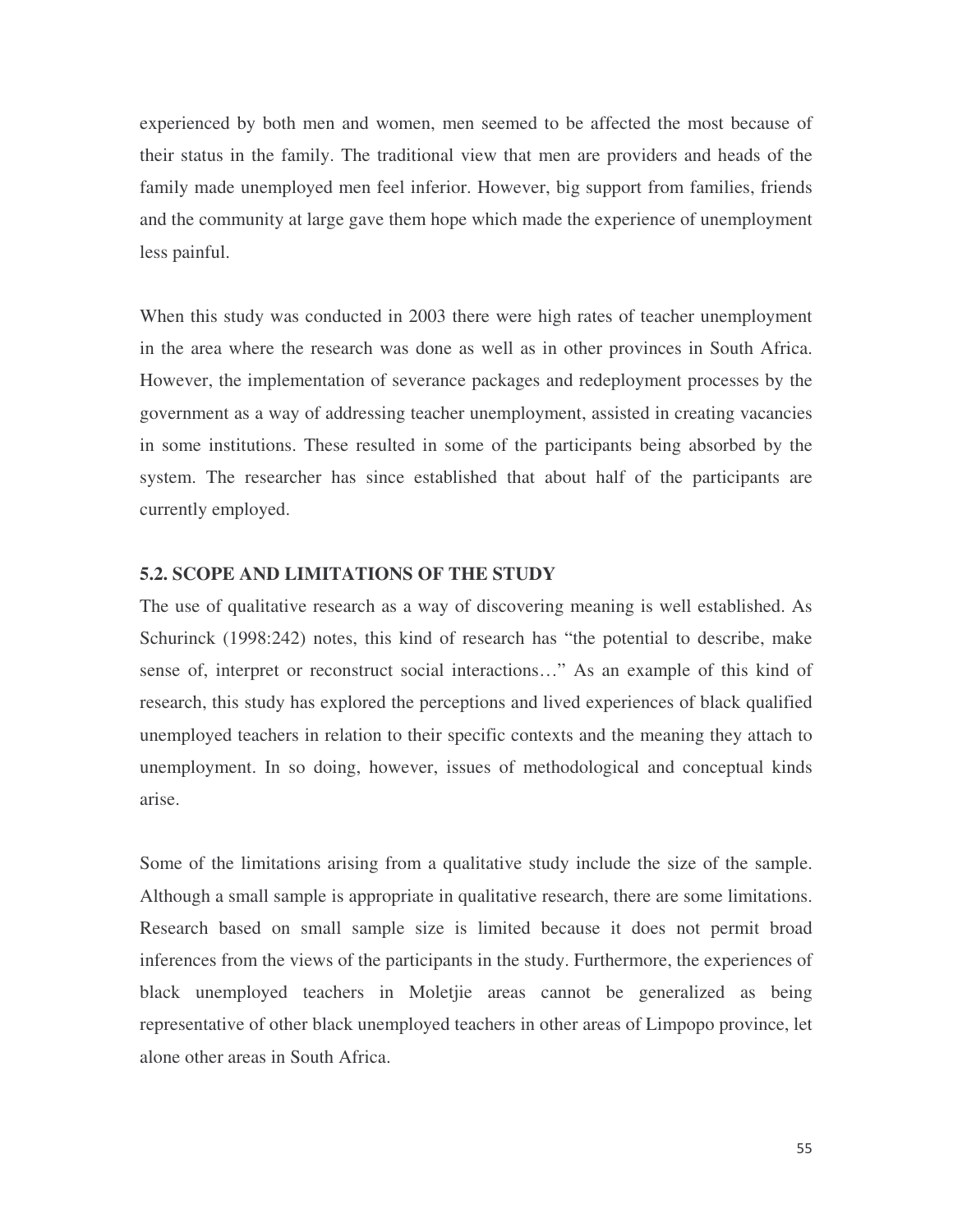A further issue, with regard to sample selection, concerns whether the decision that the sample would consist of approximately equal number of males and females was made to determine whether gender difference would surface in terms of the experiences of unemployment. The findings showed that unemployment presented particular challenges for male participants as heads of the families. For example, some of the male participants in this study said that unemployment made them feel like failures in life because they failed as heads of the family, being breadwinners and providing for the material and financial needs for their children and wives. However, the negative consequences of unemployment were shared by both genders. No clear resolution can be arrived at in the current study with regard to gender differences as this was not the aim of the study. However, it would be interesting to explore this area further.

Thematic content analysis was used to analyse the interview transcripts in this study. This method proved to be an effective way of organising data. However, it should be noted that thematic content analysis is limited in terms of external validity and reliability. The conclusions drawn from the data relied on the subjective judgement of the researcher and the supervisor and, this may have influenced the interpretations of the interviews.

All the participants who participated in this research speak Sepedi as their mother tongue. In the beginning of the interviews, the participants asked the researcher if they could answers in their first language because they would be able to express themselves better. The researcher agreed to their request. However, the interviews questions were asked primarily in English, and for the most part, the participants answered in their mother tongue. Half of the verbatim transcripts were in Sepedi. The researcher herself translated the raw data from Sepedi into English. It is important to highlight that the translation of the interview transcripts from Sepedi to English was difficult and some of the general limitations of translations may have occurred. One of the limitations of translation is the difficulty to capture some of the words and phrases used. This is especially true of some of the proverbs and idioms used by the participants.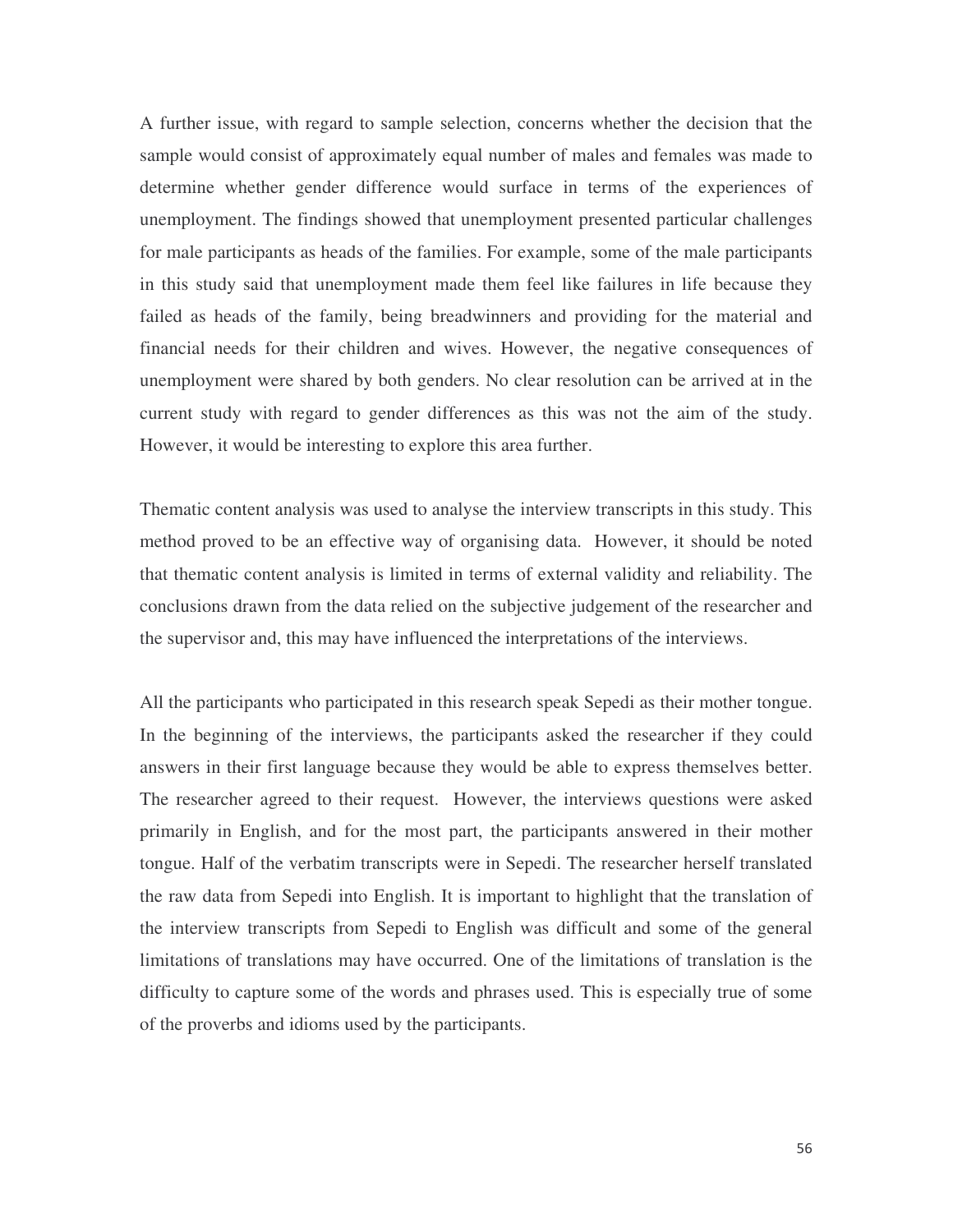### **5.3. RECOMMENDATIONS**

The findings of this research showed that all the participants experienced negative effects of unemployment. For example, reduced self esteem, feelings of failure and disappointment were found to be prevalent in all the participants. The extent of the commonality of their shared experiences of unemployment and what they suggested during the interviews led the researcher to make the following recommendations which might be useful to community psychologists and social workers working in areas where unemployment, particularly amongst professionals, is rife. These include:

- The formation of support groups where unemployed people can be given a safe and non-threatening space to share their feelings, thoughts and experiences about being unemployed. This might be of great help as some of the participants suggested that meeting and talking to other unemployed teachers who are facing and experiencing the same challenges with them would help.
- Organising and facilitating workshops, talks and seminars on issues relating to unemployment and coping strategies taking into account the disappointment unemployment brought to this group of people in particular. These might help the unemployed teachers to deal with the disappointment and frustration that comes with unemployment, particularly after many years of training.

The establishment of community projects and community-based organization such as (non- governmental and non- profit organizations) in rural areas can address the needs of unemployed graduates. These organizations will also help in alleviating unemployment amongst graduates and also serve as a resource where unemployed graduates can volunteer their services by helping other people in the community. Some of the participants said that participating or volunteering in these kinds of organizations helped them and it also gave them a sense of purpose in life. Similarly, by participating in these organisations, some of the participants would be achieving what they wanted, for example, some participants said that making a difference in changing peoples' lives was a satisfying experience.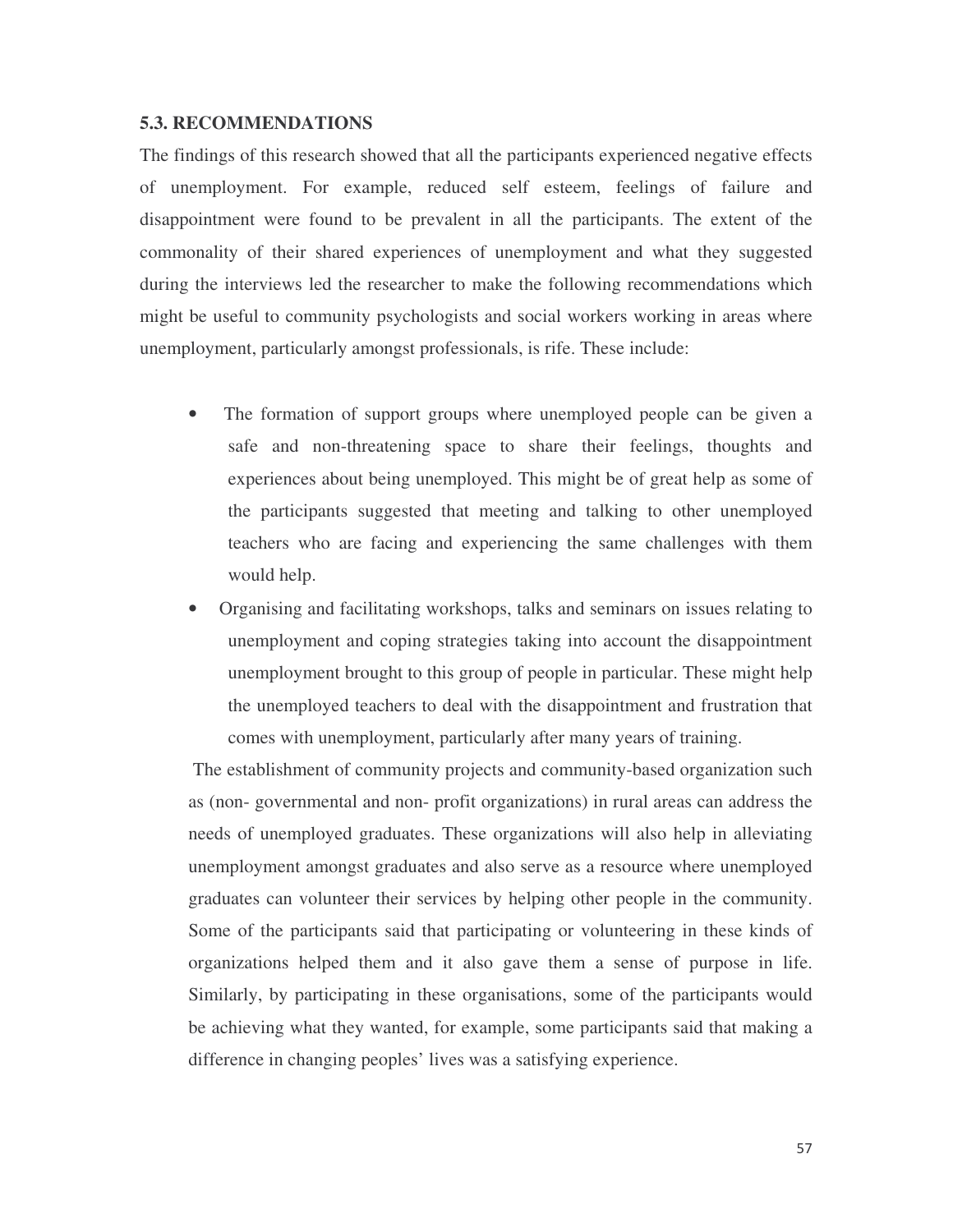# **5.4. SUGGESTIONS FOR FURTHER RESEARCH**

This study explored the experiences of black qualified unemployed teachers from the rural area of Moletjie in Limpopo Province. The research revealed that although participants experienced negative psychological consequences of unemployment, the amount of support they received from the community members eased these negative experiences. Therefore, it might be important if similar studies with black unemployed teachers in urban communities would be undertaken to explore some of the possible similarities and differences between the experiences of unemployment in urban and rural areas. Alternatively, a comparative study between black and white South Africans may be worthwhile, where it may be important to explore whether the experience of unemployment is influenced by the race and location of participants. A further study could also be undertaken with other unemployed professionals who chose a particular career for vocational reasons such as, nurses and priests, in order to investigate whether their experiences of unemployment would be the same with those of teachers.

As it has been noted above, some of the participants are now employed and it could also be interesting to find out more about how they managed to get employed and how they felt after a long period of being unemployed.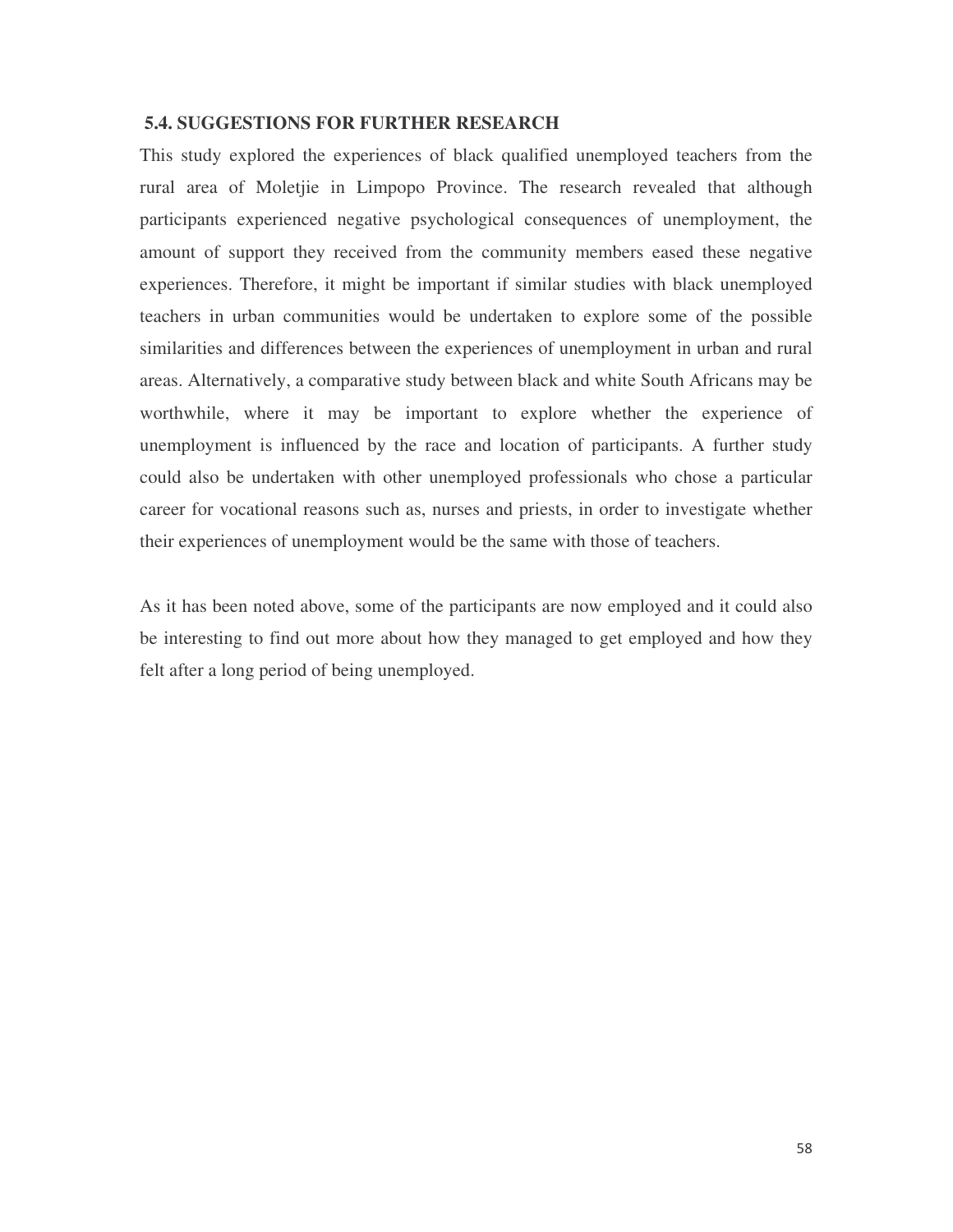#### **REFERENCES**

Andendorff, M. Mason, M, Modiba, M. Faregher, L, and Kunene. (2002). *Being a Teacher: Professional Challenges and Choices.* Cape Town: Oxford University Press Southern Africa

Badat, S. (1985). Educational Politics in the Transition Period. *Journal of Comparative Education.* Vol.31 (2) pp.141-159.

Barker, F. (1999). *The South African Labour Market: Critical Issues for Renaissance*. Pretoria: Van Schaik Publishers.

*Beijing Review (2006)*. Should now graduates lower job expectations? Vol .49 (51), pp 46-47.

Brenner, S.O. and Bartell, R. (1983). The Psychological Impact of Unemployment: A Structural Analysis of Cross-Sectional Data. *Journal of Occupational Psychology*, 56, pp129-136.

Brown, C. Hamilton, V.L, and Hoffman, W.S. (2001). *Stress and Distress among the Unemployed: Hard Times and Vulnerable People.* New York: Plenum Publishers.

Claussen, B. Bjorndal, A. and Hjort, P. (1993). Health and Re- employment in a Two Year Follow-up Study of Long Term Unemployment. *Journal of Epidemiology and Community Health* 47, pp 14-18.

Denscombe, M. (1998). *The Good Research Guide: For Small Scale Social Research Projects*. London: Open University Press.

Diamond, A. Manning S, Vasquez, J and Whitaker, E. (2003). South African Trade-offs among Depreciation, Inflation and Unemployment. Retrieved from http://wwwpersonalUmicheduc/kathrynd/South African Project. W03.pdf 16/04/2003.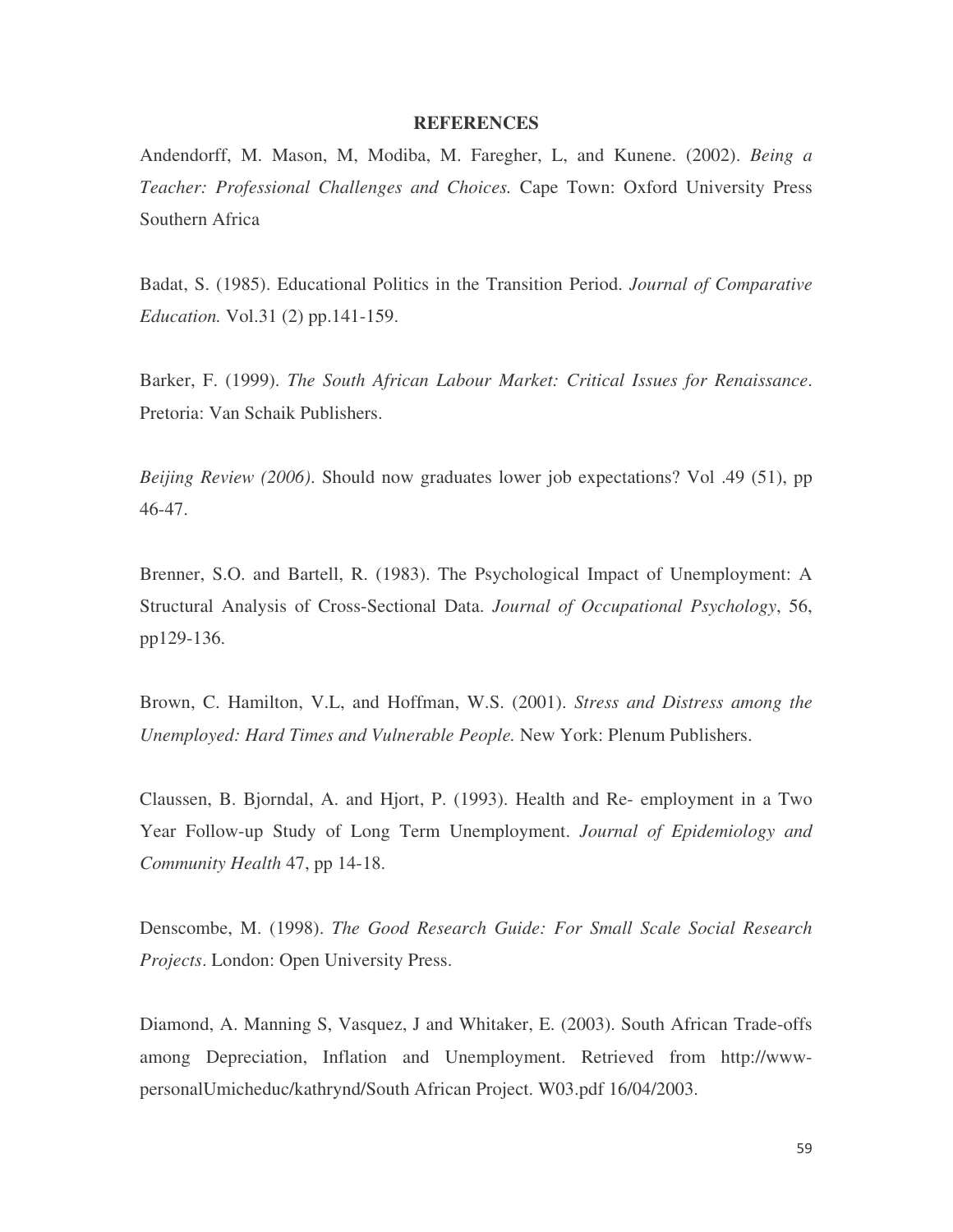Du Bois, B. and Miley, K. K. (1996). *Social Work: An Empowering Profession*. Boston: Allyn and Bacon.

Duke, D.L. (1984). 'Teaching: The Imperilled Profession'. *Education and Training in South Africa,* 12(3), 16-19.

Estola, E., Erkkila, R. and Syrjala, L. (2003). A Moral Voice of Vocation in Teachers' Narratives. *Journal of Teachers and Teaching*. Vol .9, no, 3.

Fagin, L. (1980). *Unemployment and the Family*. Cambridge: Harvard University Press.

Fagin, L. and Little, M. (1984). *The Forsaken Families: A Timely and Disturbing Report of the Effects of Unemployment on Family Life in Britain*. Bangay: The Chauser Press.

Feather, N.T (1982). Unemployment and its Psychological Correlates: A Study of Depressive Symptoms, Self–Esteem, Protestant Ethic Values, At Tribunal Style and Apathy. *Australia Journal of Psychology*, Vol. 43, No3, pp 309- 323.

Fielden, S, L. and Davidson, M.J. (2001). Stress and Gender in Unemployed Female and Male Managers. *Journal of Applied Psychology*. Vol 50(2), 305-334

Fineman, S. (1983). *White Collar Unemployment: Impact and Stress*. New York: Wiley and Sons.

Folkman, S. And Lazarus, R. (1985). If it Changes it must be a Process: Study of Emotions and Coping during the Three Stages of College Examination*. Journal of Personality and Social Psychology,* 48, pp 150-170.

Folkman, S. and Lazarus, R. S. (1980). An Analysis of Coping in a Middle-Aged Community Sample. *Journal of Health and Social Behaviour*, 21, pp 219-239.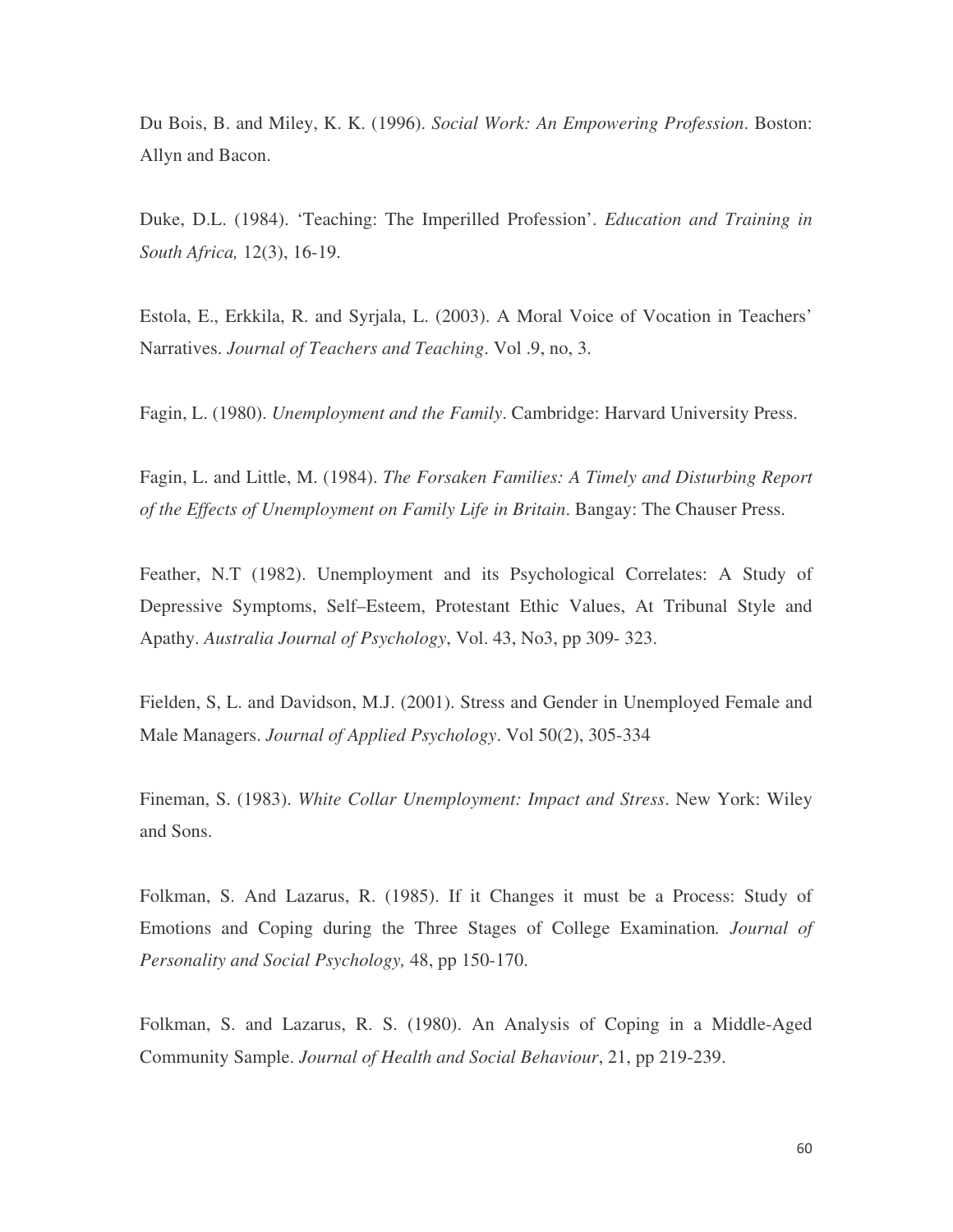Fryer, D. and Payne, R. (1984). Proactive Behaviour in Unemployment, *Leisure Studies*, 3. pp 273-295

Furnham, A. and Argyle, M. (1998). *The Psychology of Money*. NewYork: Routledge.

Glyptis, S. (1989). *Leisure and Unemployment*. Philadelphia: Open University Press.

Goldsmith, Arthur, H. Venum and Jonathan R., (1997). Unemployment, Joblessness, Psychological Well-Being and Self-Esteem: *Theory and Evidence*. Vol. 26 (2)

Graetz, B. (1993). Health Consequences of Employment and Unemployment: Longitudinal Evidence for Young Men and Women. *Social Science Medicine* Vol. 36.

Griffiths, H.R. and Jones, R. A. (1980). *South Africa Labour Economics*. Johannesburg: Mcgraw-Hill.

Gurney, R. M. (1980). Does Unemployment Affect Self-Esteem of School Leavers? *Australian Journal of Psychology:* Vol 32, (33), pp 175-182.

Haralambos, M. and Horlborn, M. (1990). *Sociology: Themes and Perspectives*. London: Collins Educational.

Hayes, J. and Nutman, T. (1981). *Understanding the Unemployed*. New York: Tavistock Publications.

Hayward, R. (2002). *Educator Morale in South Africa in 2002 Report on Findings*. Retrieved April 29, 2003 from http//www.nue.org.za/downloads/moral.pdf

Human Science Research Council, 2006.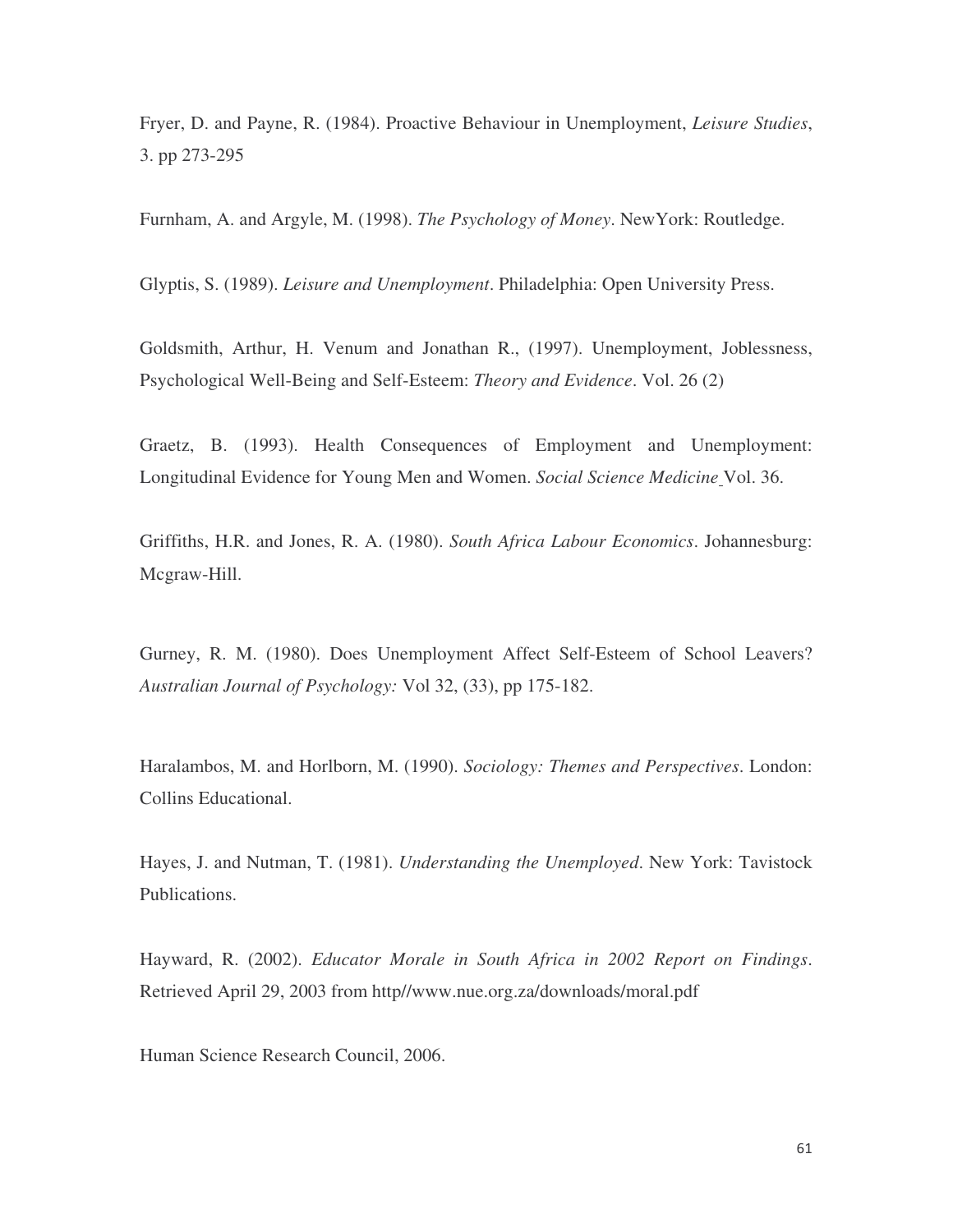Jackson ,P.R. and Walsh H. (1987). Employment Work Involvement and Mental Health in Less - Educated Young People. *Journal of Occupational Psychology*, Volume 53, pp15- 20.

Jackson, P. R. Stafford, E.M, Banks, M.H & Warr, P.B. (1983). Unemployment and Psychological Distress in Young People: The Moderating Role of Employment Commitment. *Journal of Applied Psychology*. Vol 68(3) pp 525-535

Jahoda, M. (1982). *Employment and Unemployment: A Social Psychological Analysis*. Cambridge: University Press.

Johnson, L. (2002). Surviving the Psychological Effects of Unemployment. Retrieved http://www.couplescompany.com/Advice/Articles/Layoff/psychology.htm.27/09/2002.

Kelvin, P. and Jarrett, J.E. (1985). *Unemployment: Its Social Psychological Effects*. New York: Cambridge University Press.

Kingdon, G., Knight, J. (2001b), Unemployment in South Africa: The Nature of the Beast, *CSAE Working Paper No. WPS/2001.15*, Centre for the Study of African Economies, Oxford,

Krecic, M.J and Grmek, M. I. (2005). The Reasons Students Choose Teaching Professions. *Educational Studies*, Vol. 31, No. 3. pp. 265- 274.

Lahelma, E. (1992). Unemployment and Mental Well- Being: Elaboration of the Relationship. *International Journal of Health Service*, Volume 22 (2) pp 261-274

Lea, J. and Young J. (1984). *What is to be Done about Law and Order*. Penguin: Harmondsworth.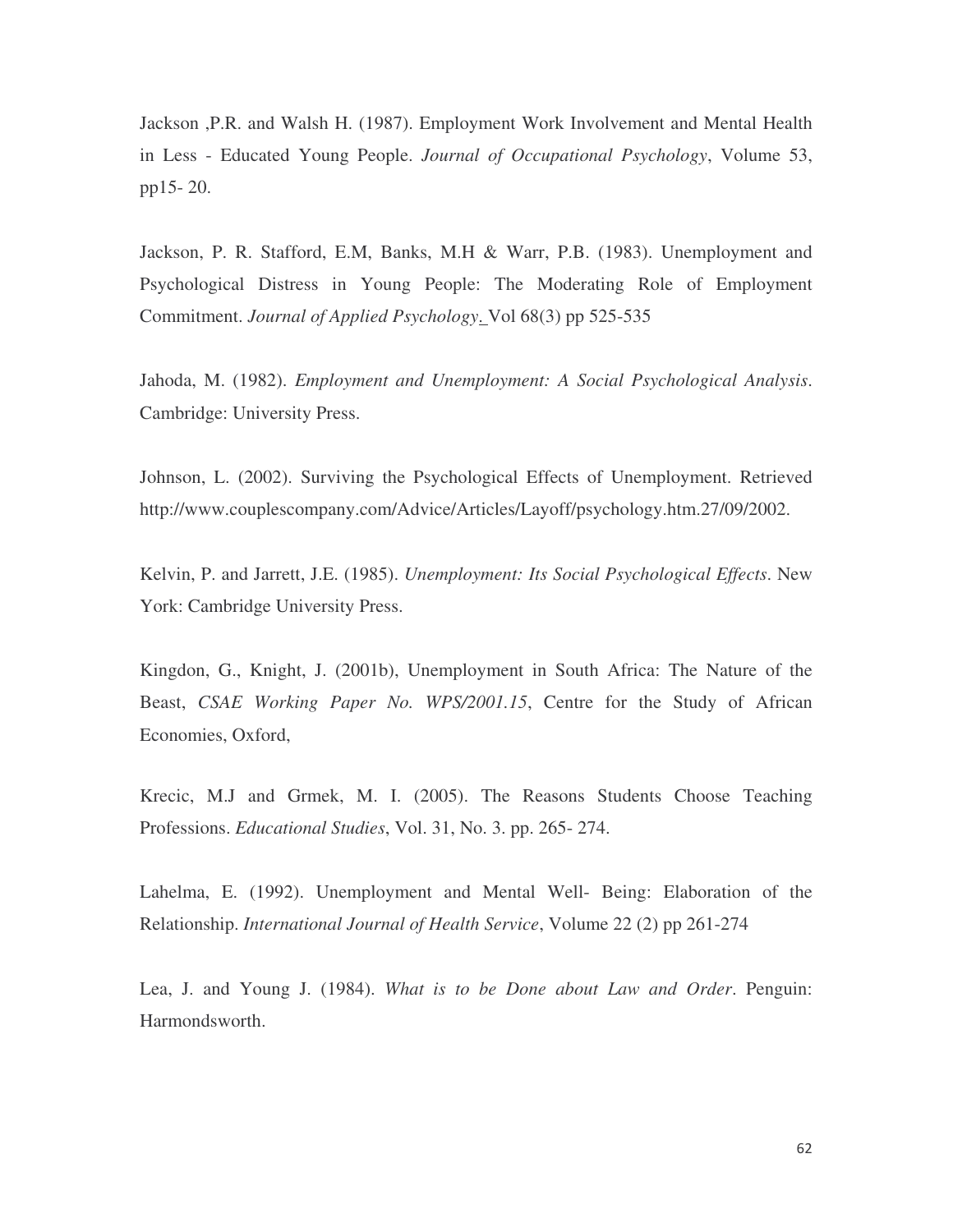Leino-Loison, K. Given L.T., Katajisto, J. and Valimaki, M. (2004). Sense of Coherence among Unemployed Nurses. *Journal of Advanced Nursing* 48(4) pp 413-422.

Lindren, H.C. (1980). *Great Expectations: The Psychology of Money*. Los Altos: William Kaufman.

McFadyen, Ruth, G. (1995). Coping with Threatened Identities: Unemployed People's Self –Categorizations. *Current Psychology*, Vol 14, Issue 3, pp233-257.

Mchunu, R. (2003). *The Impact of Unemployment on Men Living in an Informal Settlement of Orange Farm.* B.A (Social Work) Dissertation. Johannesburg: University of Witwatersrand.

Ministry of Education, (2000). Speech by Professor Kader Asmal at the 13<sup>th</sup> National Council Meeting of NAPTOSA. Roodevallei.

Mmusi, F.I. (2003). *Psycho-Social Effects of Unemployment among Young Adulthood Men and Women in Eldorado Park Community*. B.A (Social Work) Honours Dissertation. Johannesburg. University of Witwatersrand.

Moller, V. (1988). Unemployment and Well-Being. *Context* 1, pp 81-96.

Moller, V. (1992). *Quality of Life in Unemployment: Survey Evaluation of Black Township Dwellers.* Pretoria: HSRC Publishers

Motimele, M., & Dieltiens, V. (2005). In the Market for Teachers. *Quarterly Review of Education and Training in South Africa*, 12(3), pp16-19.

Mouton,J. and Marais, H. C. (1992). *Basic Concepts in the Methodology of the Social Sciences*. Pretoria: HSRC Press.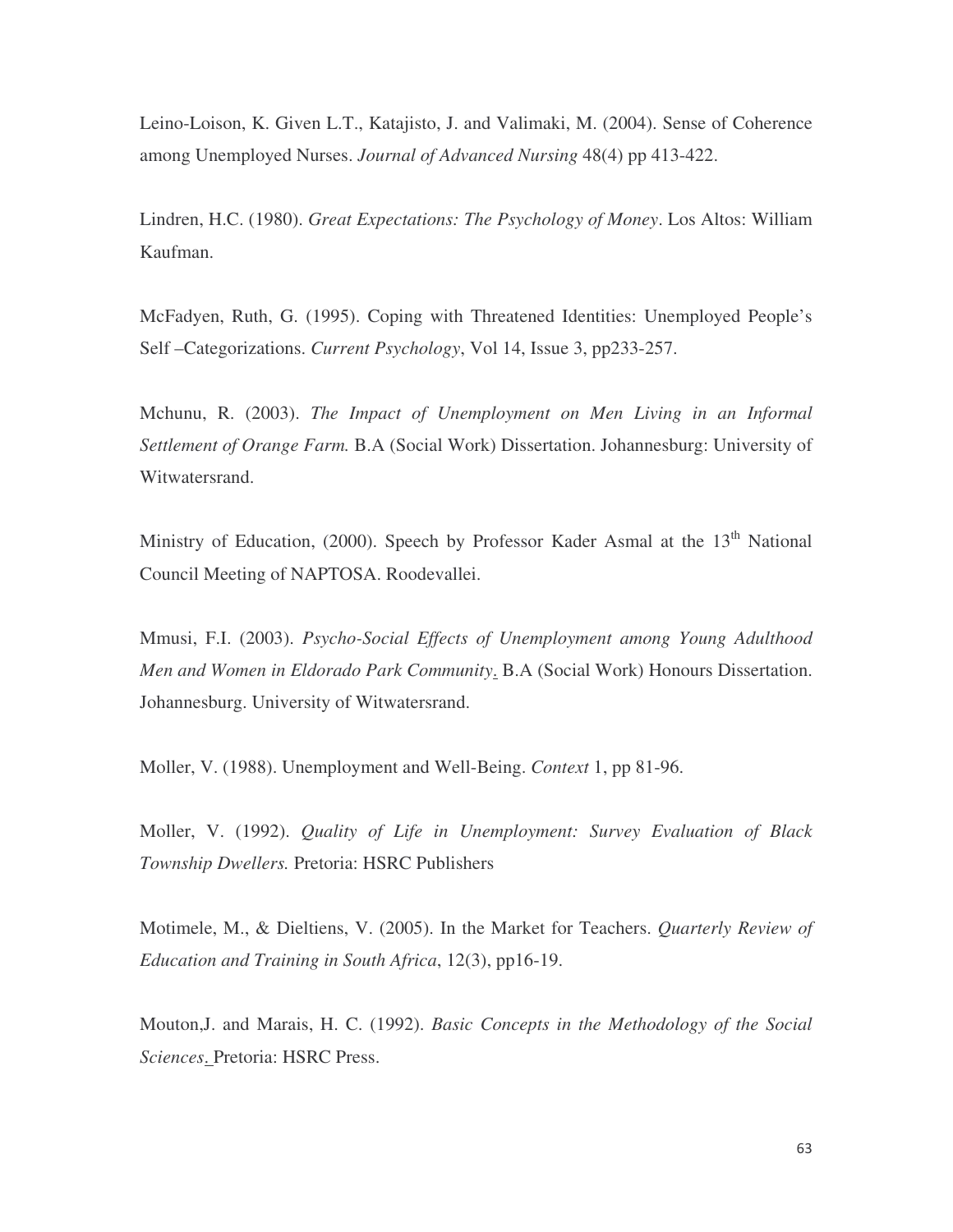Moynagh, M (1985). *Making Unemployment Work*. Great Britain: Cox and Wyman.

Muller, J.J.R. and Winocur, S. (1993). The Effects of Employment and Unemployment on Psychological Well- Being in Australian Clerical Workers: *Australia Journal of Psychologist* 45; pp 103-108.

Nkoe, M. N. (2002). *The Management of the Curriculum for Further Education and Training Colleges in South Africa*. Unpublished Doctoral Thesis. Johannesburg: RAU

Nurnberger, K (1990). *The Scourge of Unemployment in South Africa*. Pietermaritzburg: Encounter.

Nzimande, B. (1995). *Implementing School Recommendations*. Vol. 6, No. 6.

Paledi, P. (2000). *The Effect of Unemployment on the Psychological Well-Being of Tertiary Graduates*. MA Dissertation. Johannesburg: University of Witwatersrand

Parkers, C.M (1971). *The Psycho- Social Transitions: A Field of Study, Social Service and Medicine*. London: Allen and Unwin.

Patton, W. and Donohue, R, (1998). Coping with Long-Term Unemployment. *Journal of Community and Applied Social Psychology*. Vol. 8, pp 331-343.

Rowley, K.M. and Feather, N.T. (1987). The Impact of Unemployment in Relation to Age and Length of Unemployment. *Journal of Occupational Psychology*, 60, pp 323-332.

Ryan, K. and Cooper J.M. (1992). *Those Who Can, Teach*. Toronto. Houghton Mifflin Company.

Schurink, E.M. (1998). Designing Qualitative Research. In A.S. de Vos (ed) *Research at Grass Roots.* Cape Town: Van Schaik.